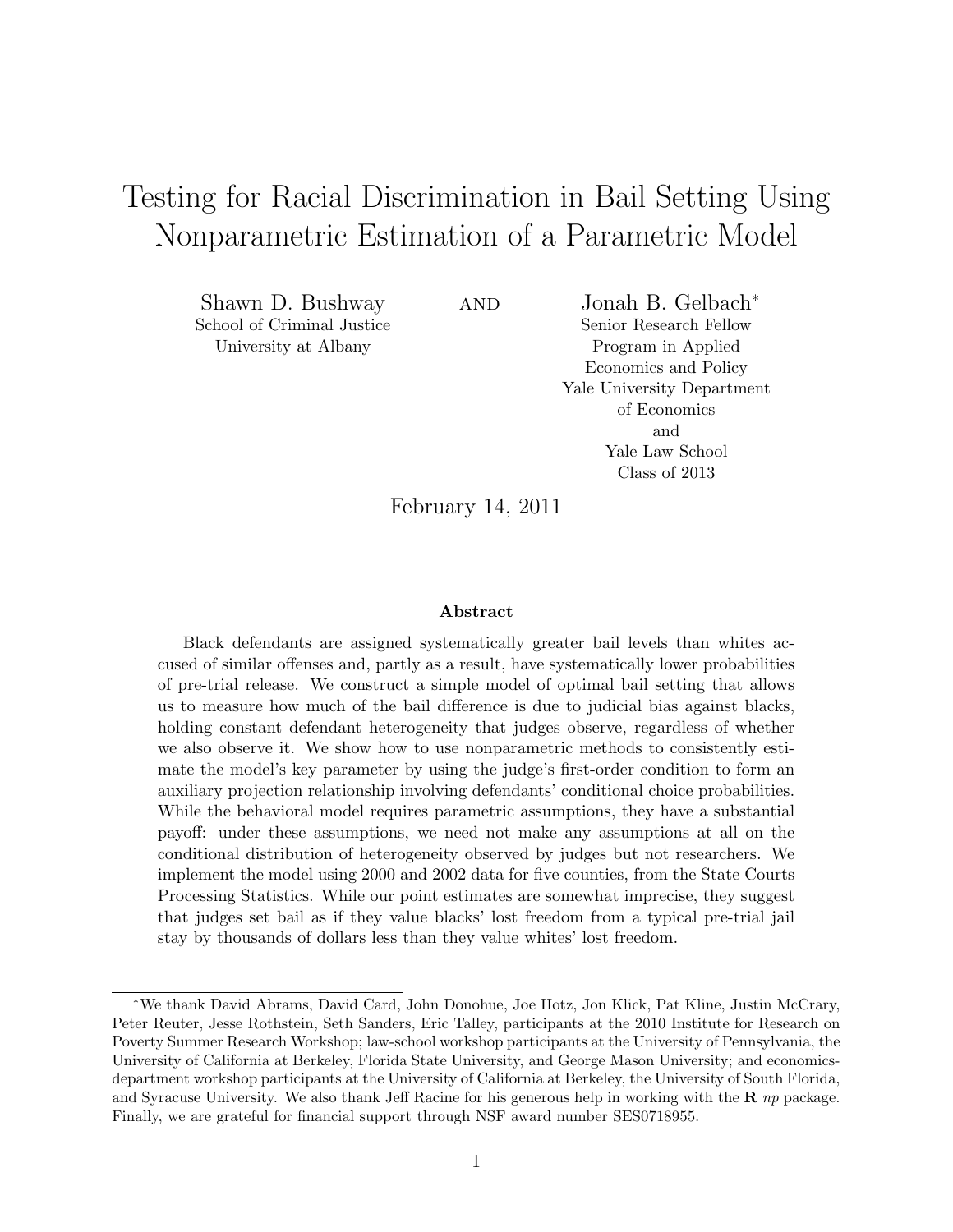$[M]$ ore than a half-million inmates sit $[]$  in America's jails not because they're dangerous or a threat to society or because a judge thinks they will run. It's not even because they are guilty; they haven't been tried yet.

They are here because they can't make bail – sometimes as little as \$50. Some will wait behind bars for as long as a year before their cases make it to court. And it will cost taxpayers \$9 billion this year to house them....

[P]eople with money get out. They go back to their jobs and their families, pay their bills and fight their cases. And according to the Justice Department and national studies, those with money face far fewer consequences for their crimes.

–Sullivan (2010)

### 1 Introduction

In this paper, we construct a simple model of judges' optimal bail setting that allows us to test for racial discrimination in bail levels. We estimate this model's key parameter using a two-step econometric method. The first step involves nonparametric estimation of certain conditional choice probabilities. In the second step, we estimate an auxiliary projection equation whose variables are generated using the first step's nonparametric estimates. This second step yields a consistent estimate of the model's key parameter,  $R$ , which is an affine function of the value the judge implicitly places on defendants' lost freedom. Our method allows for the model's systematic unobserved heterogeneity component to have an arbitrary distribution, even conditional on observables. The price we pay for this generality is that we must assume that defendants behavior is described by a multinomial logit model, conditional on all heterogeneity that judges observe.

A judge who follows the objective function we assume will choose bail to balance two kinds of marginal social costs against each other: the marginal expected social costs of holding a defendant until trial, and the marginal expected social costs that the defendant would impose on society if he is instead released pending trial. The social costs of jailing a defendant include both the pecuniary costs related to the physical jailing itself, and the value the judge places on the defendant's lost freedom. Because a judge who is biased against blacks will value their freedom less than whites' freedom, the defendant's value of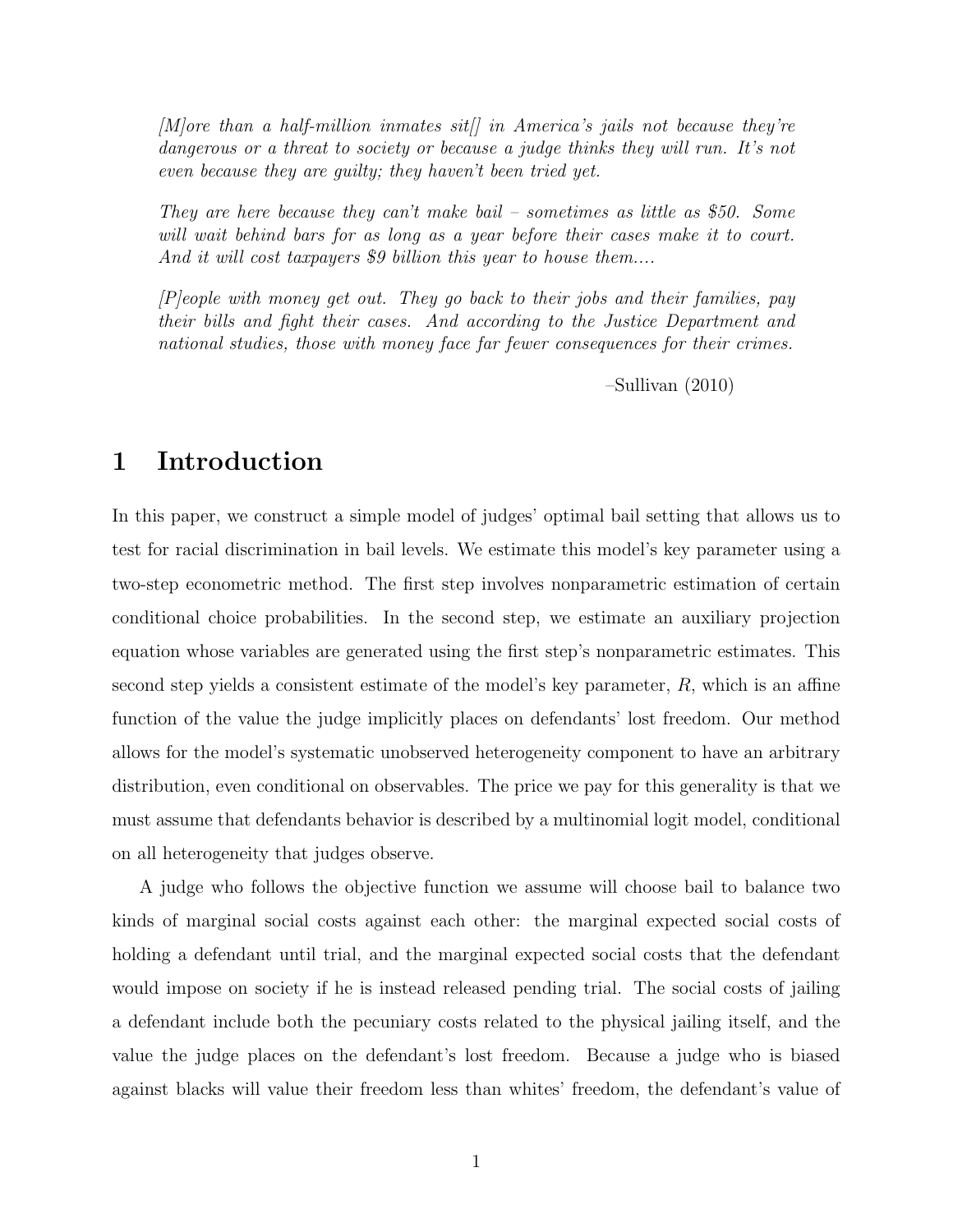lost freedom is the variable through which any taste-based discrimination operates in our model.

We use the form of the judge's first-order condition to construct an auxiliary projection equation. This equation allows us to estimate, via least-squres estimation, the parameter R. This parameter is a function of the social costs of jailing a defendant conditional on his not making bail, as well as the expected social costs imposed by defendants who are released pending trial. Under certain homogeneity assumptions concerning (i) the pecuniary costs of jailing the defendant, and (ii) the expected social costs imposed by a released defendant, black-white differences in  $R$  will be due only to differences in the value of lost freedom judges accord to blacks and whites.<sup>1</sup>

To implement our auxiliary-equation approach, we require the information that enters the judge's first-order condition. According to the model, this information includes both the levels and partial derivatives, with respect to bail, of two conditional choice probabilities: the probability that the defendant makes bail, and the probability that he fails to appear in court as ordered, given that he has made bail. The conditioning in these probabilities involves two types of defendant characteristics. The first type,  $x$ , includes those characteristics that both we and the judge observe. Examples of these characteristics include a host of criminal history variables, as well as the defendant's age and the most serious offense with which he is charged. The second type, u, includes any defendant characteristics that judges can observe, but we cannot. We refer to such characteristics collectively as unobserved heterogeneity (though we emphasize again that they are observable to the judge).

The existence of u complicates our task, because a judge who sets bail optimally uses information on defendants' choice probabilities conditional on the bail level,  $x$ , and  $u$ . Estimating choice probabilities conditional on unobservable information would seem to be impossible. However, we show that when judges set bail optimally according to our model, conditioning on x and the optimal bail level is sufficient to also condition on  $u$ . Intuitively, if defendants A and B facing the same charge have the same  $x$ , but a judge sets higher bail for A than B, then A must have unobservable characteristics that signal a higher probability

<sup>&</sup>lt;sup>1</sup>In our preferred specifications below, we allow the pecuniary costs of jailing defendants and the expected social costs imposed by released defendants to vary by county and major offense category.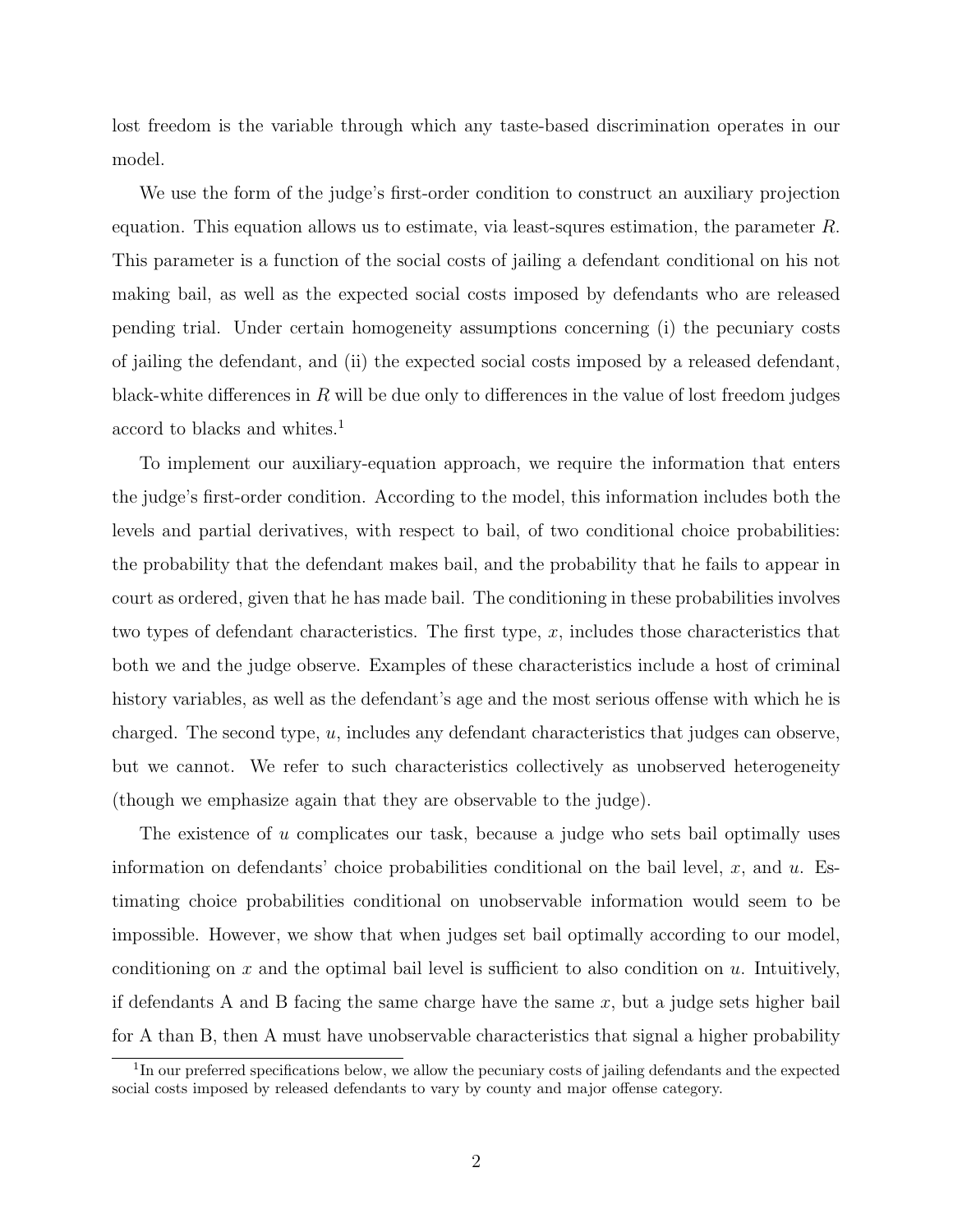that a defendant will fail to appear (FTA). At the optimum, then conditional choice probabilities that we can estimate must equal those that we could not generally estimate.<sup>2</sup> This basic idea is analogous to the key idea in Olley and Pakes's (1996, henceforth, OP) study of production-function estimation. One methodological contribution of our paper is thus to extend OP's method to a different context, in both substantive and functional-form terms.<sup>3</sup>

The informational equivalence result just discussed is useful once we add the additional structure provided by a standard Type I Extreme Value assumption on the heterogeneity in defendants' latent utilities that neither we nor judges observe. Along with x, u, and the defendant's bail level, the realized value of such "totally unobservable" heterogeneity terms determines which of three options a defendant selects: (i) not making bail, (ii) making bail and appearing in court as ordered, or (iii) making bail and failing to appear. Judges must set bail when they know only the probability of each defendant's choice, i.e., without knowing the value of the heterogeneity terms just discussed. Given the Type I Extreme Value assumption, choice probabilities have the usual multinomial logit form conditional on bail, x, and  $u$ . That is important because partial derivatives of choice probabilities that have the multinomial logit form can be written are simple functions of the probabilities themselves. All of the data needed for the auxiliary regression described above thus involve conditional choice probabilities that can be estimated nonparametrically based on the oneto-one conditional relationship between  $u$  and the optimal bail level.

A nice feature of the econometric framework is that the judge's preference parameters enter the auxiliary projection equation nonlinearly and reduntantly. As a result, these parameters are overidentified. This allows us to test for model mis-specification.

To estimate the model, we use data on five large counties for 2000 and 2002 from the State Courts Processing Statistics (SCPS) data set, which we discuss below. Our empirical results suggest that the model performs quite well in describing the data, in the sense that simple overidentification tests do not reject the model's composite predictions. We find that there is consistent, though often imprecisely estimated, evidence of discrimination against

<sup>&</sup>lt;sup>2</sup>More formally, there are two sets of conditional choice probability functions. The first set involves conditioning on the level of bail and x, while the second set involves conditioning as well on  $u$ . Our approach is based on the fact that the two sets of functions intersect at the optimal bail level, even though they are not otherwise generally equal.

<sup>3</sup>Other work using related ideas includes Newey, Powell and Vella (1999) and Hotz and Miller (1993).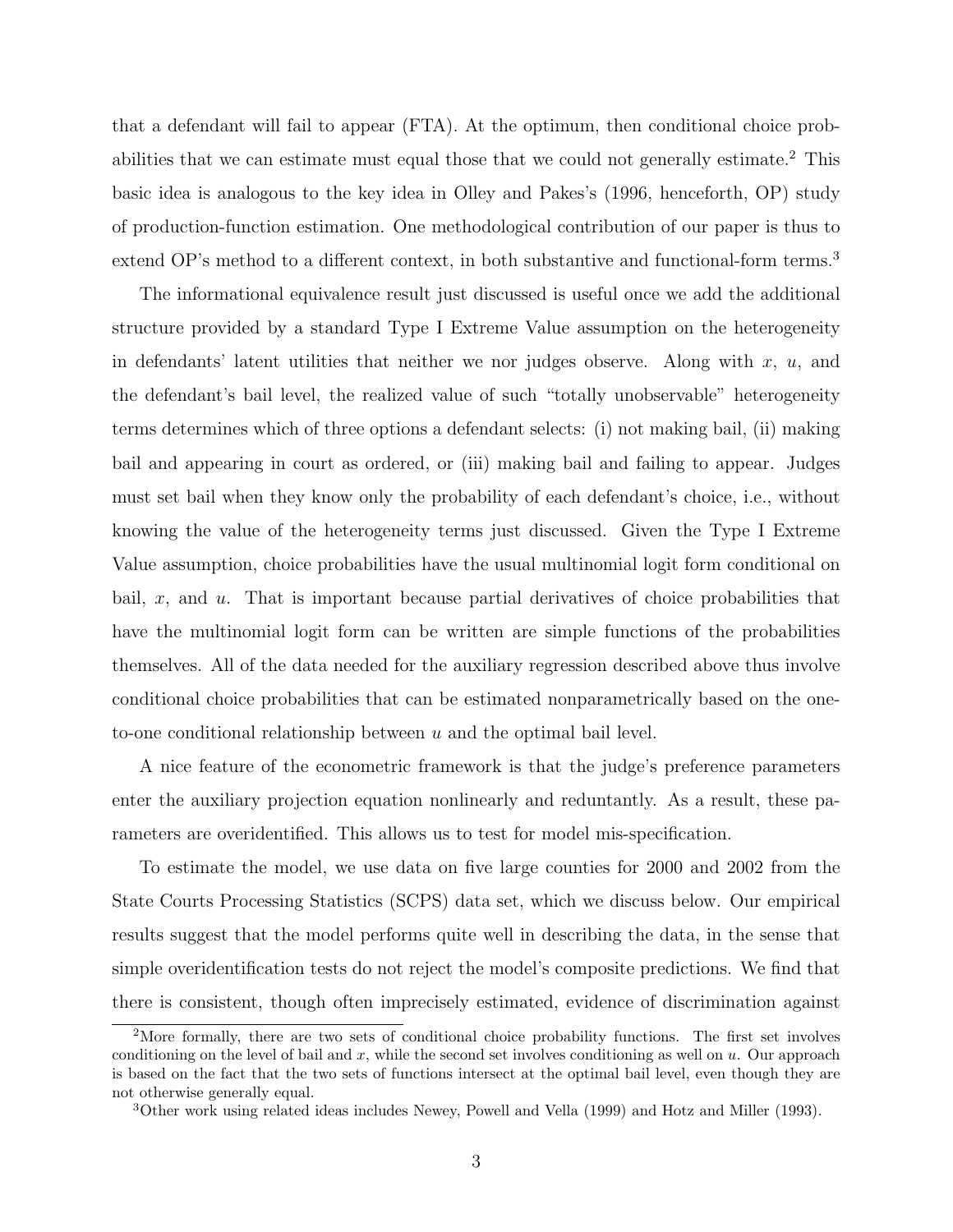blacks in bail setting, especially for Dallas county; Los Angeles pretty clearly can be absolved of any charge of discriminatory bail setting.

Using figures from Abrams and Rohlfs (2010) to put our estimates in practical context, we find that the magnitude of discrimination against blacks implied by our point estimates is substantial. Back-of-the-envelope calculations based on our point estimates suggest that 82 days of black defendants' lost freedom is typically valued several thousand dollars less than white defendants' in several counties.

The remainder of the paper proceeds as follows. In section 2, we discuss existing literature and provide some institutional detail concerning bail policy. In section 3, we describe the SCPS data we use. In section 4, we present the basic theoretical model of judge and defendant behavior. We put some econometric structure on this model and discuss our estimation approach in section 5, and we report estimates in section 6. In section 7, we discuss the relationship of our model both to Ayres and Waldfogel's (1994) and the recent literature on racial profiling and outcome tests in the context of roadside motorist searches. We also discuss briefly the importance of having an economic model to test for discrimination. Finally, we conclude in section 8.

## 2 Bail Policy and Previous Literature

Historically, the sole purpose of pretrial detention was to ensure future court appearances. Judges decided bail levels primarily as a function of the offense charge, rather than the characteristics of individual defendants. Such a system causes poor defendants to be much less likely than wealthier ones to make bail.

In 1961, the Manhattan Bail Project was created in New York City to establish consistency in pretrial decisions while making pretrial outcomes less dependent on economic status. The results led to legislation that increased pre-trial release (Ares, Rankin and Sturz (1963)). The federal Bail Reform Act of 1966 laid out a set of standards for federal judges to follow when making pretrial release decisions for defendants in federal court. For the first time, this act established a prioritized list of options that a judge must follow, starting with release on recognizance.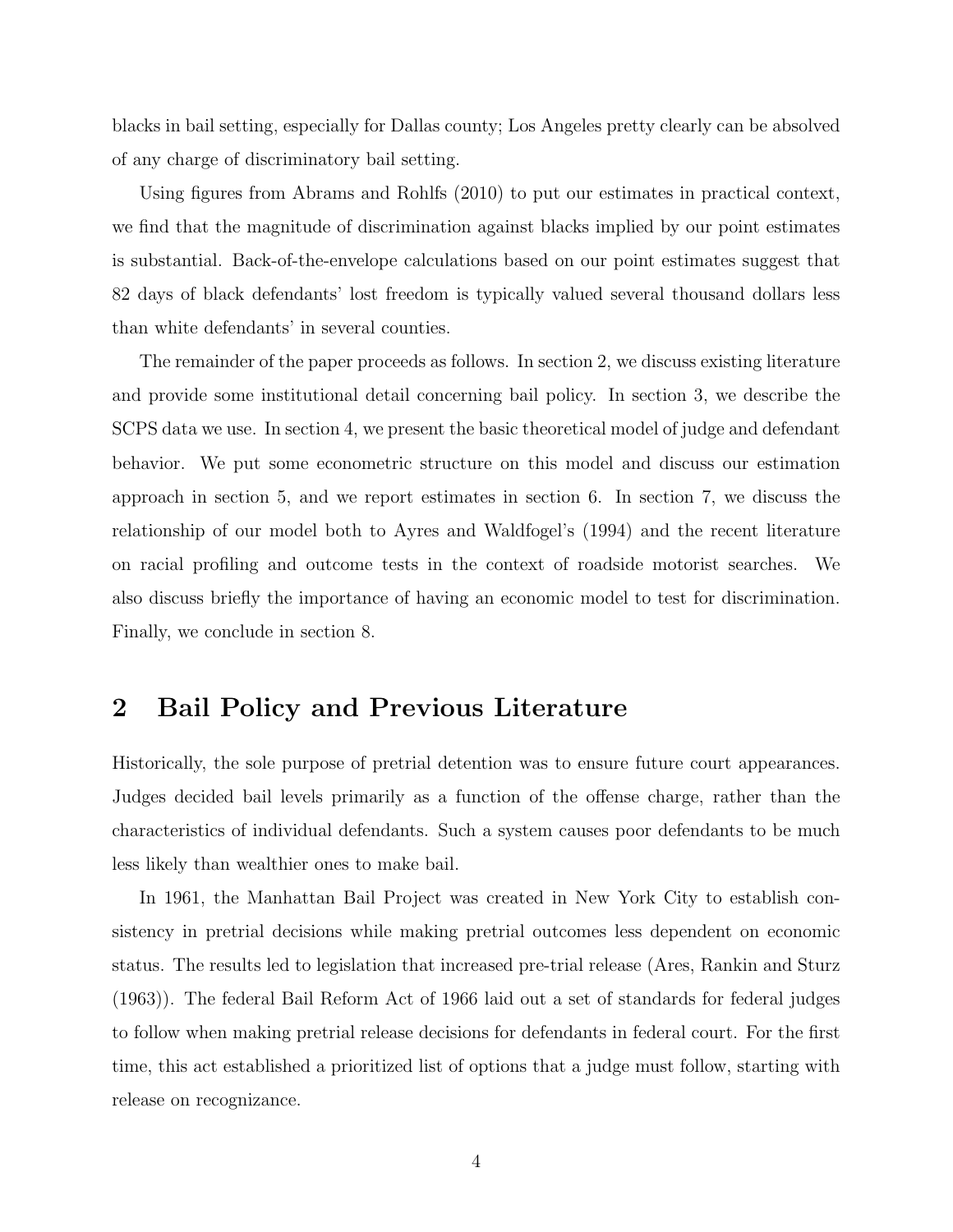In 1968, the American Bar Association published a set of standards elaborating on the Federal Bail Reform Act and adding two additional guidelines. First, potential danger to the community was established as a factor that should be considered by judges. Second, the ABA recommended eliminating surety bail, in which a third party assumes responsibility for the defendant's bail in return for a fee, due to a long history of perceived abuses. In 1970, the District of Columbia was the first jurisdiction to require judges to take into account the potential threat to the community along with flight risk when making their pretrial release decisions. Almost twenty years later, in 1984, the Federal Bail Reform Act was amended for the first time to allow judges to consider danger to the community and preventative detention when making pretrial release decisions (Clark and Henry (1997)).

There is now virtual consensus that preventing flight and protecting the public are the primary goals of judges making pre-trial release decisions (Demuth (2003)). That said, statutes and procedural rules governing bail setting leave substantial room for judicial discretion. For example, Florida Rule of Criminal Procedure Rule 3.131(b) states in part that

(3) In determining whether to release a defendant on bail or other conditions, and what that bail or those conditions may be, the court may consider the nature and circumstances of the offense charged and the penalty provided by law; the weight of the evidence against the defendant; the defendant's family ties, length of residence in the community, employment history, financial resources, need for substance abuse evaluation and/or treatment, and mental condition; the defendant's past and present conduct, including any record of convictions, previous flight to avoid prosecution, or failure to appear at court proceedings; the nature and probability of danger that the defendant's release poses to the community; the source of funds used to post bail; whether the defendant is already on release pending resolution of another criminal proceeding or is on probation, parole, or other release pending completion of sentence; and any other facts the court considers relevant.

Rule 3.131. Pretrial Release, Fla. R. Crim. P. Rule 3.131 (emphasis added).

<sup>(2)</sup> The judge shall at the defendant's first appearance consider all available relevant factors to determine what form of release is necessary to assure the defendant's appearance. If a monetary bail is required, the judge shall determine the amount....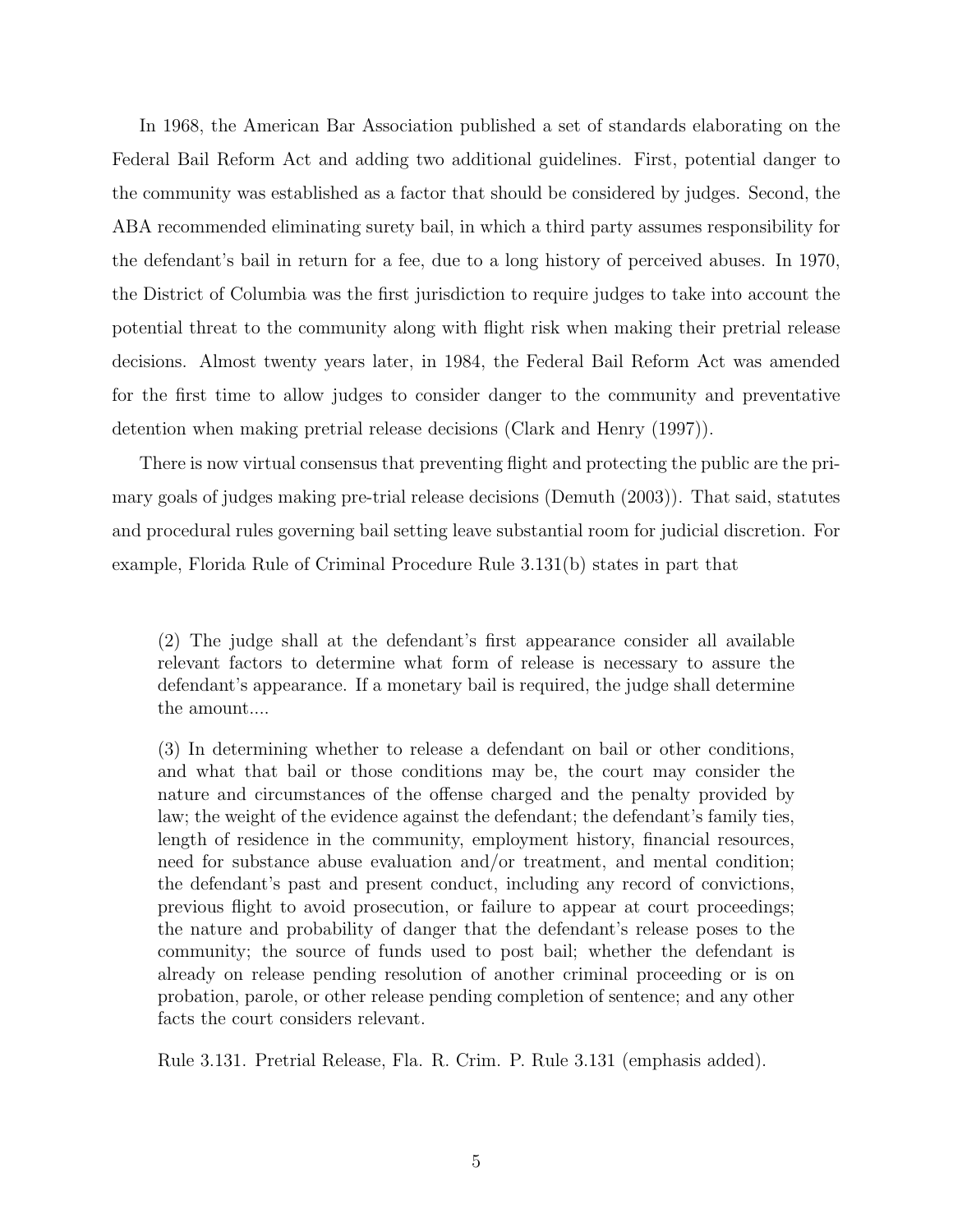Bail statutes for the other states whose counties we study allow similar discretion.<sup>4</sup>

The pretrial process has received relatively little research attention from social scientists. Criminological research that does exist suggests that pretrial detention may have substantive welfare effects on defendants. Work by Goldkamp (1979) suggests that jailed defendants he studied were less able to build an adequate defense and therefore received more severe punishments. Goldkamp also found that the stigma of being in jail affected a case's outcome, especially if a jury trial was involved. Irwin (1985) determined that any incarceration had negative effects on family and community ties, including employment, and ultimately stigmatized the defendant further. Clark and Henry (1997) state that defendants who were detained before trial were more likely to plead guilty, were convicted more often, and were more likely to receive a prison sentence than defendants who were released before trial. These concerns have recently received widespread media attention as part of the series on bail produced by National Public Radio, from which we quote above.

Recent social science evidence suggests that bail burdens may weigh more heavily on disadvantaged racial and ethnic groups than on whites. Using administrative data from the State Courts Processing Statistics, Demuth (2003) finds that black and Hispanic defendants are about 20 percent more likely to be denied bail than whites. Black and Hispanic defendants are also more than twice as likely to be held on bail than are whites, even after adjusting for case characteristics.

Of course, these racial differences by themselves do not prove the existence of racial discrimination. Administrative data do not usually have information on drug use, employment or ties to community which may be considered relevant by the bail-setting judge (Smith, Wish and Jarjoura (1989)). Moreover, judges can observe defendants' in-court demeanor, whereas researchers usually cannot. Such unobserved factors may be associated with race, helping to explain the observed differences, and perhaps even totally explaining them.<sup>5</sup>

Bail has also received relatively little attention from economists. Perhaps its earliest

<sup>&</sup>lt;sup>4</sup>For example, Cal.Penal Code 1275(a) provides that "In setting, reducing, or denying bail, the judge or magistrate shall take into consideration the protection of the public, the seriousness of the offense charged, the previous criminal record of the defendant, and the probability of his or her appearing at trial or hearing of the case." Statutes for Illinois and Texas are available at 725 ILCS 5/110-5 and Texas C.C.P. Art. 17.15.

<sup>&</sup>lt;sup>5</sup>For example, some prior research using databases with richer measures of community ties and employment has found no race effects on pretrial release decisions (e.g., see Albonetti, Hauser, Hagan and Nagel  $(1989)$ .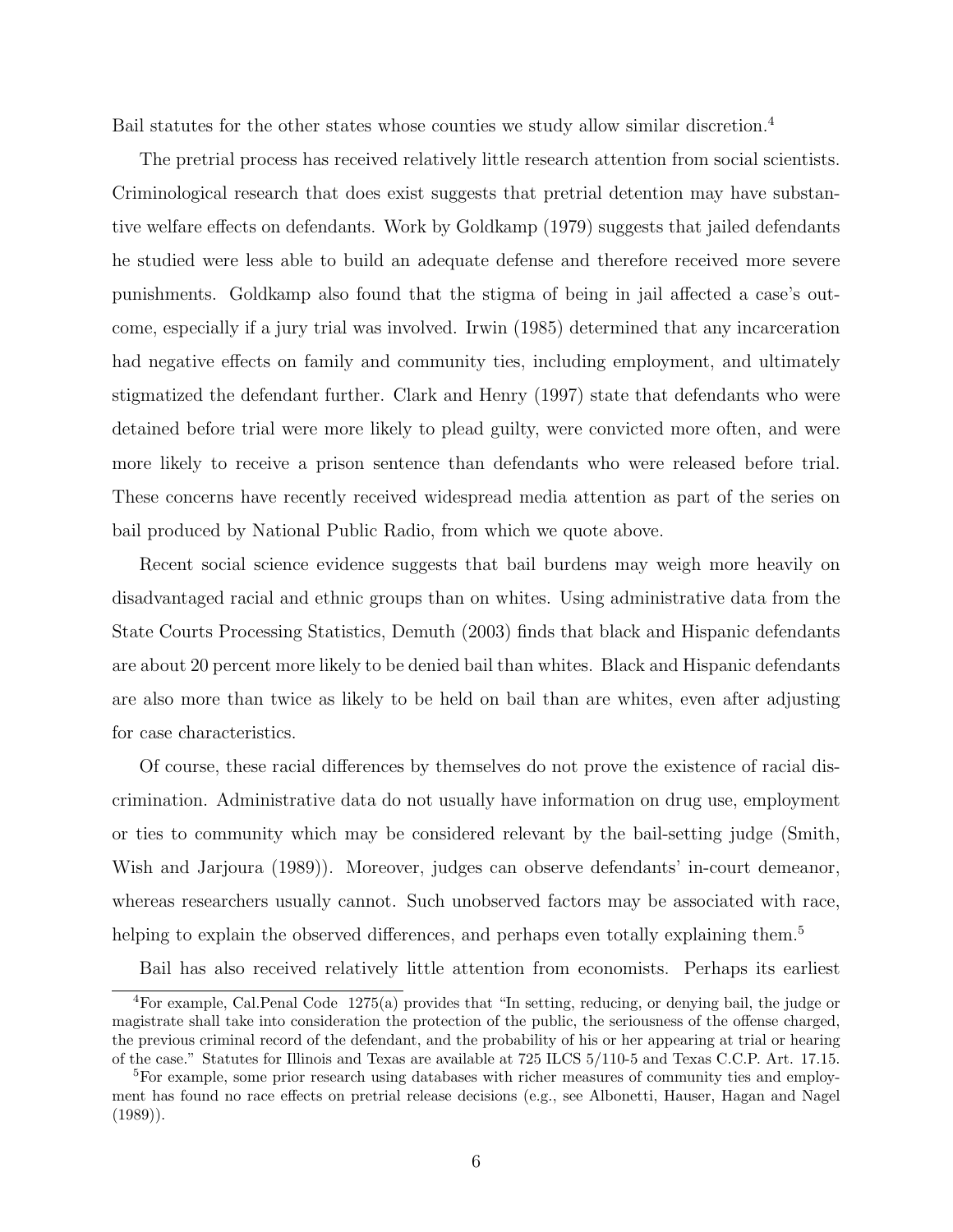treatment in the economics literature was by Landes (1973), who models bail setting as an optimizing procedure. More recently, Abrams and Rohlfs (2010) use data from the 1981 Philadelphia Bail Experiment to estimate key parameters and calibrate a model of optimal bail setting.<sup>6</sup> These parameters include the costs of jailing a defendant until trial, the defendant's value of lost freedom when jailed, and the social costs of any bad acts the defendant would commit while on release. Abrams and Rohlfs find that increasing a defendant's bail level reduces his probabilities of pre-trial release and of failing to appear or being rearrested while on release.

To our knowledge, Ayres and Waldfogel (1994) are the only other authors to study racial discrimination in bail setting through the lens of an economic model. Because Ayres and Waldfogel lack data on FTA, they develop a clever, market-based test for racial discrimination. They assume that judges seek to ensure appearance at trial with a minimum probability and show that this objective function implies equal failure to appear rates across defendants. Using market data on bail bonds prices in New Haven, Connecticut, they find that blacks pay lower bond prices per dollar of bail. Under the assumption that the bail bonds market is competitive, this suggests the bail bonds market undoes judicial bias in bail setting: judges in the Ayres & Waldfogel sample hold blacks to a higher appearance-probability standard, which makes it cheaper to provide supply a dollar of bail-bond protection to blacks than to whites.<sup>7</sup> We discuss theirs and related work in more detail in section 7.

### 3 Data

#### 3.1 Basic data facts

The State Courts Processing Statistics (SCPS) dataset has been assembled biennially by the Bureau of Justice Statistics (BJS) since 1990. It is intended to represent the population of all

<sup>6</sup>See Abrams and Rohlfs (2010) or Goldkamp and Gottfredson (1985) for details on this experiment. Colbert, Paternoster and Bushway (2002) conduct another experiment, involving representation by counsel in Baltimore. They find that being represented by counsel reduces bail levels, with no resulting impact on failure to appear.

<sup>7</sup>Helland and Tabarrok (2004) also consider issues related to bail. Their paper concerns the relative efficacy of public and private methods for finding those who have already failed to appear, which is a different topic from ours. Miles (2005) also considers re-capture of fugitives.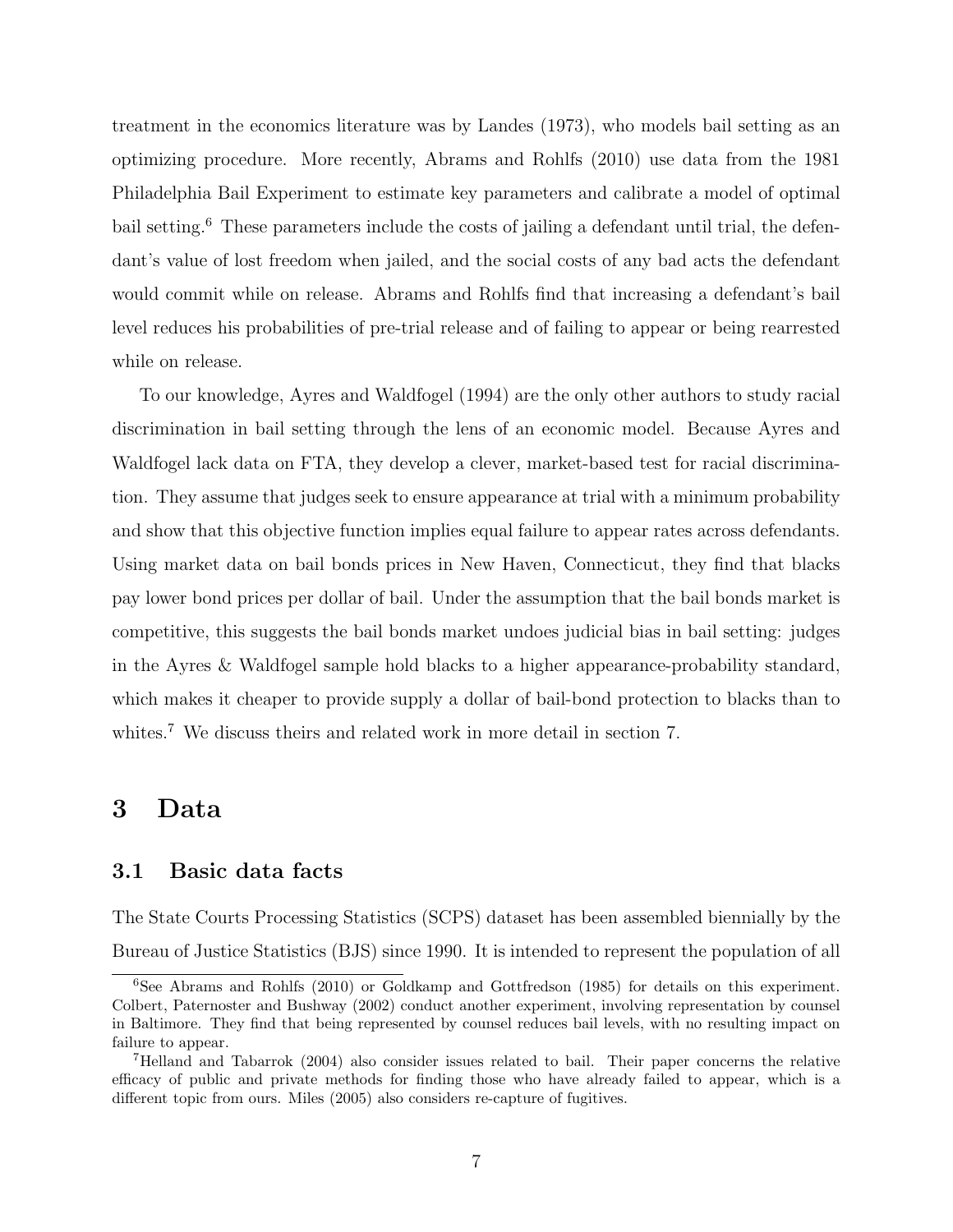felony cases brought in May in the 75 largest counties in the United States. The SCPS dataset follows cases from filing to disposition, or for one year—whichever occurs first.<sup>8</sup> It contains detailed information on the pretrial processing of felony defendants, including whether they are rearrested or fail to appear for a court hearing. It also contains important information on demographic, case, and contextual factors which may affect pretrial outcomes. In the analysis below, we use information on age at indictment, the offense category of the most serious charge the defendant faces, previous criminal history (including arrest and incarceration), and whether the person was under criminal justice supervision (on bail, probation, or parole) at the time of arrest.

SCPS sampling is done in two stages. In the first stage, the 75 largest counties in the U.S. are divided into four strata based on population size, and 40 counties are chosen from these strata. In the second stage, the BJS chooses days in May, with more days chosen for smaller counties than larger ones. For the smallest counties, the BJS selects 20 business days, and for the largest counties, it selects only 5, at random. For each day in each selected county, the sample includes all felony defendants indicted on that day, and data are collected over the succeeding 12 months or until the case is disposed of.

The SCPS dataset includes weights that can be used to account for representativeness and inference issues that arise due to this multi-stage sampling process. However, we do not use these weights, for reasons we explain momentarily. We wish to estimate separate parameters of interest for each county we consider. After detailed work with the data, we found that many county-year cells in the SCPS had very small samples. Since parameter estimates for small counties would be very noisy, we exclude them. The five counties we do use are: Broward, Florida (which includes Ft. Lauderdale); Cook, Illinois (Chicago); Dallas, Texas; Harris, Texas (Houston); and Los Angeles, California. All are in the largest stratum, which means that they were selected with certainty each year of the survey, and had cases from five days during May selected.<sup>9</sup>

<sup>8</sup>Murder cases are followed for up to two years, but we do not include any of these cases in our analysis. <sup>9</sup>Prior to 2000, Broward was in the second largest stratum, which means it had had .55 chance of being selected for the survey, and cases from 10 days were selected. This is one reason we do not use data from 1998 or earlier. Another involves data issues with Los Angeles and Cook counties for 1998. Many observations from Los Angeles have missing data on race for 1998, so that our estimation sample would necessarily include almost no 1998 Los Angeles observations. In addition, Cook county has a substantially lower share of potential 1998 observations, by comparison to Dallas and Harris, than it does for 2000 and 2002. This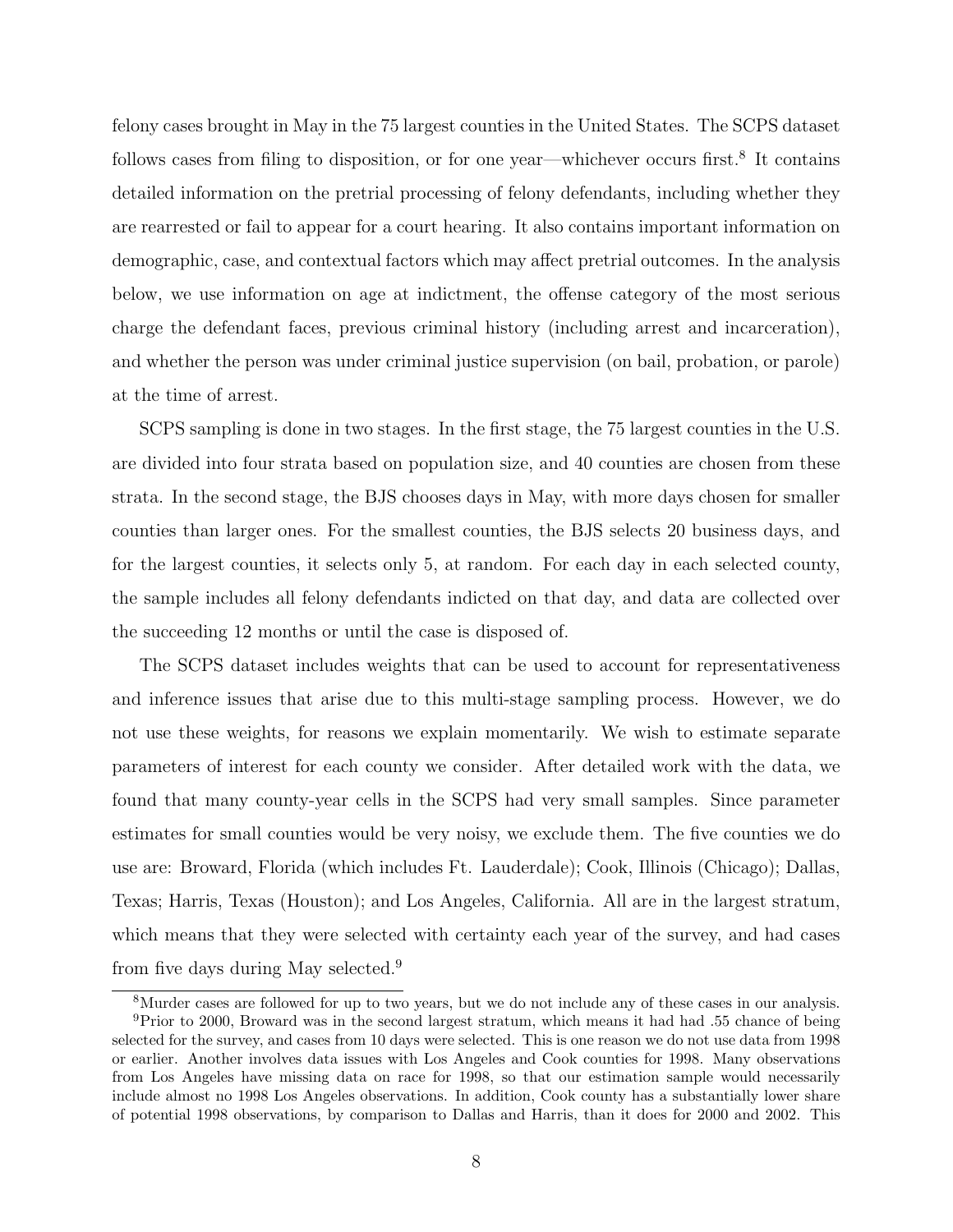Pretrial policies vary widely across these counties. Illinois is one of four states that ban commercial bail bonds companies, so bail is handled directly by the court in Cook County. On the other hand, Texas historically has encouraged the use of commercial bail bondsmen. In Harris County, groups backed by bail bonds groups tried to get rid of non-bail pretrial release programs in the mid-1990s; these efforts were ultimately unsuccessful. A similar attempt was successful in Broward County, but not until 2009, after our data were collected (Sullivan (2010)).

To select our sample, we used the following algorithm. We first dropped all observations involving a pre-2000 indictment. Next, we kept only cases in which the defendant's race was recorded as either black or white, and we dropped all cases with a defendant reported to be of Hispanic background. We then kept only those cases in which the defendant was assigned positive bail. We dropped all cases in which the most serious charge was murder, since defendants in murder cases are followed twice as long by the SCPS as are other defendants; since there are comparatively few murders in the sample, this selection choice likely makes little difference. For the remainder of the paper, we refer to the most serious charged offense as simply the charged offense; note, though, that defendants can be charged with multiple offenses. We divide defendants into those charged with violent, property, drug, and public order offenses. These categories have the following constituent offenses:

- Violent crimes: rape, robbery, assault, "other violent."
- Property crimes: burglary, larceny-theft, motor vehicle, theft, forgery, fraud, and "other property."
- Drug crimes: drug sales, "other drug."
- Public order crimes: weapons, driving-related, "other public order."

Table 1 reports some basic summary statistics for the data we use in the analysis below. The first two columns of the table report descriptive statistics for blacks and whites charged with a violent crime. Average bail for blacks charged with violent crimes is just under

raises questions about sample comparability across these years. These issues, together with Broward's change in stratum, have convinced us to drop 1998 altogether.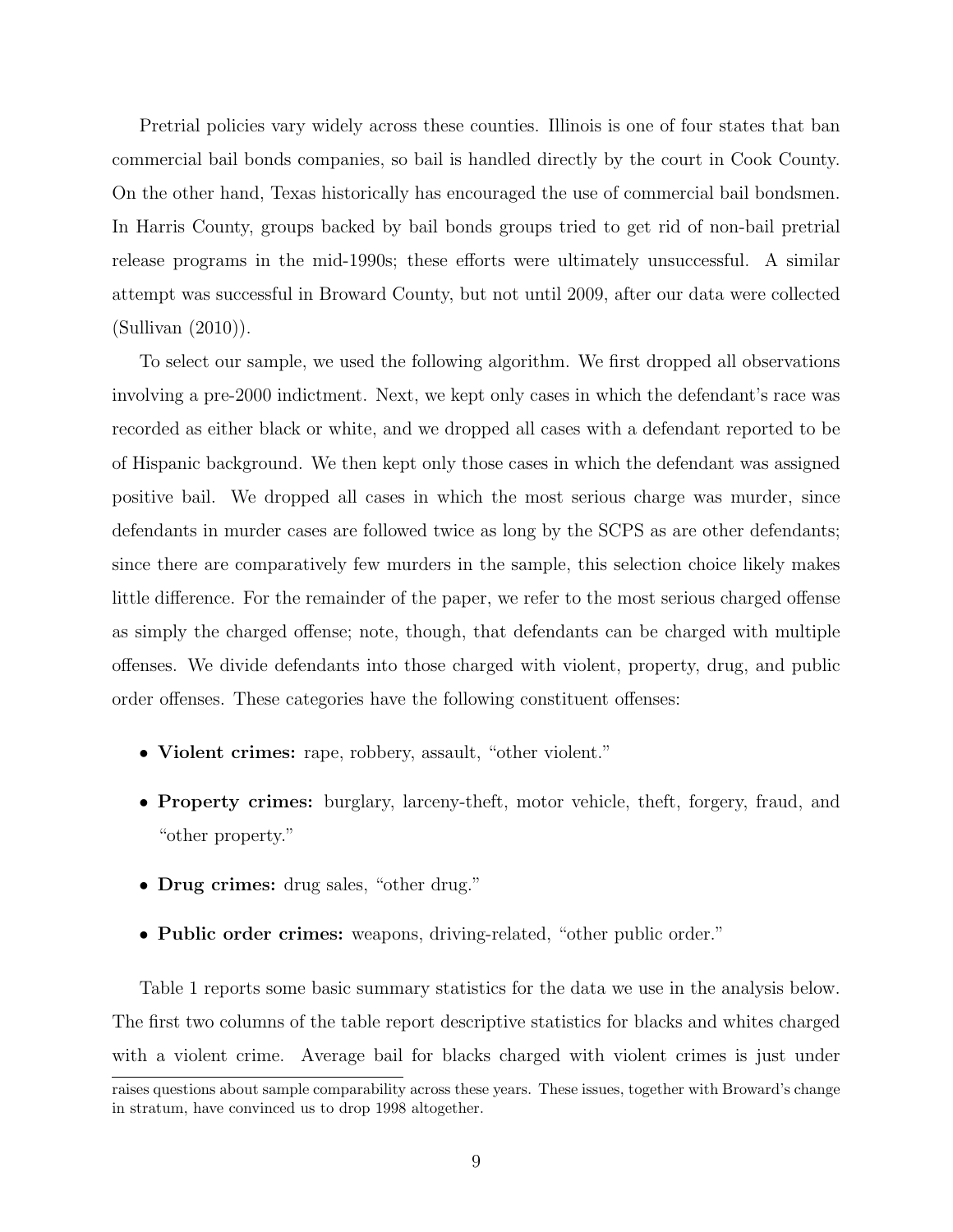\$36,000, about \$7,000 above the average bail assigned to whites charged with these crimes. One consequence of the higher average bail facing blacks charged with violent offenses is that only 40% of them made bail, by comparison to 53% of whites charged with violent offenses.

A naive approach to testing for discrimination would take the \$7,000 difference in bail for defendants charged with violent offenses as evidence of anti-black bias. However, blacks and whites accused of violent crimes differ in many ways. For example, the "Any prior FTA" row shows that 32% of the blacks in the sample have previously failed to appear in court, by comparison to only 21% of whites. Additionally, 26% of blacks in the violent-offense category could not have previously failed to appear, meaning that they were not previously ordered to appear in court; among whites, this figure is 33%. Blacks charged with violent crimes also were more likely than whites to have been arrested previously  $(74\% \text{ versus } 67\%)$ , and more of them had been arrested at least ten times (22% versus 16%). They were also more likely to have previously served time in prison (24% versus 18%, though roughly the same share of blacks and whites had previously served time in jail—45% versus 44%), and they were also twice as likely to have an active criminal justice status at the time of charging. In addition, blacks facing a violent-offense charge were less likely to be represented by a private attorney, with black-white differences in the share represented by public defenders accounting for most of this difference.

As with violent offenses, blacks charged in the other three offense-type categories face higher bail levels than do whites. These differences are especially large for drug crimes (about \$13,000) and public order crimes (more than \$10,000). Blacks charged in these three categories are also much less likely than whites to make bail. As with those charged with violent crimes, blacks in the other three categories uniformly have more extensive criminaljustice backgrounds than whites, as measured by the variables considered in Table 1.

#### 3.2 Regression-adjusted differences

These differences in criminal background suggest that simple differences in average bail by racial group are problematic measures of discrimination: it is possible that whites with the same characteristics as blacks in the sample would receive the same bail. A conventional approach to adjusting for characteristics is to estimate the black-white difference in average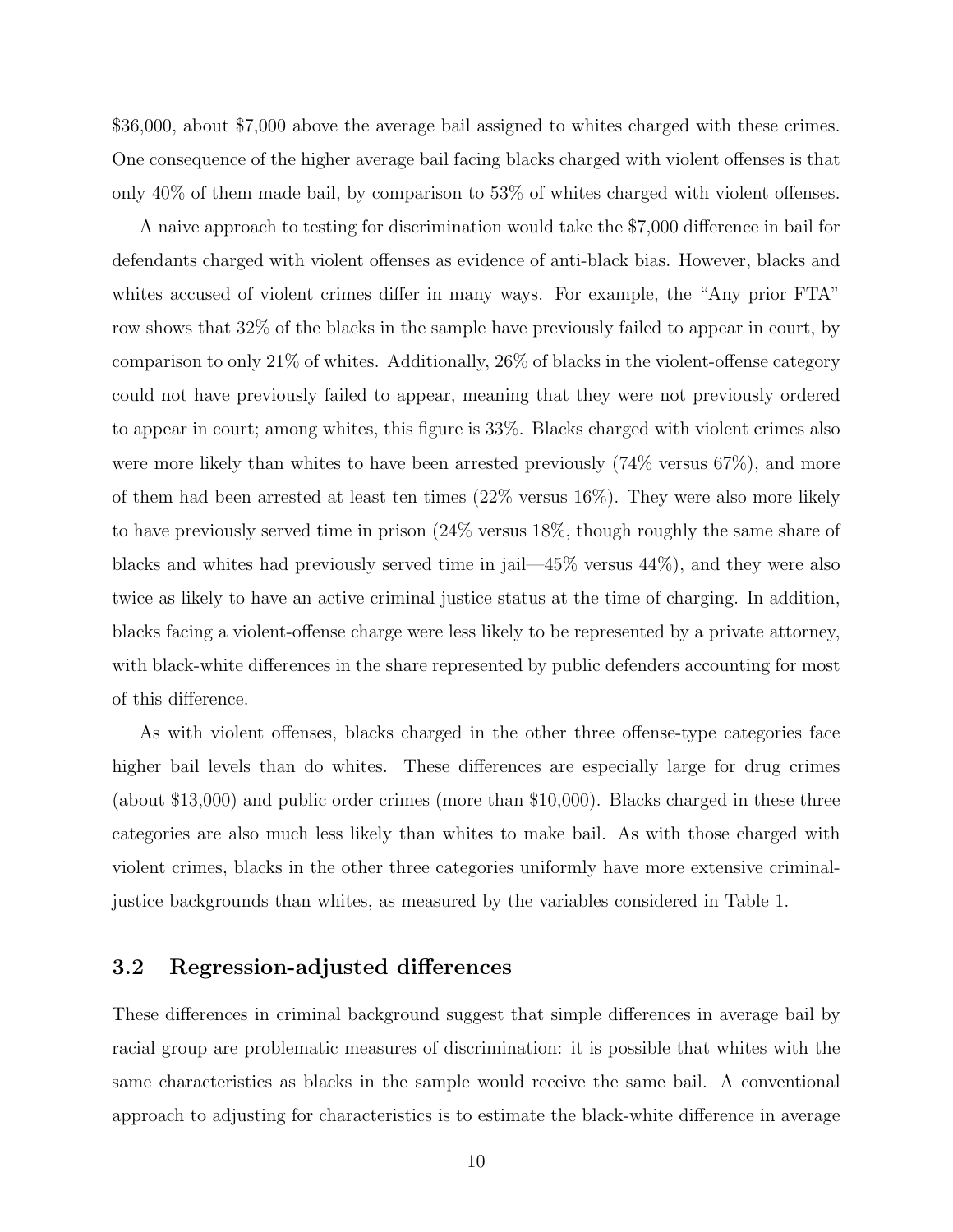bail by estimating a linear regression model in which background characteristics enter as covariates. We report the coefficient on a dummy variable indicating that the defendant is black in the second row of Table 1. For violent crimes, this coefficient is roughly -\$140, suggesting that blacks' bail is slightly lower than whites after regression adjustment, which obviously does not support the hypothesis of discrimination against blacks.10, 11

Such a simple approach to controlling for defendant differences is of limited use, for two reasons. First, even if the coefficient on the race dummy could otherwise be interpreted as the causal difference in average bail due to being black rather than white, there is the problem of unobserved heterogeneity. If judges observe heterogeneity in defendants that researchers cannot, and if this heterogeneity varies systematically with race conditional on the other covariates, then the race-dummy coefficient cannot be interpreted as the causal effect of defendant's race on bail.<sup>12</sup> Second, without unobserved heterogeneity, plausible behavioral models might not yield a simple linear regression model for bail. The simple behavioral model we analyze below generally does not, for example.<sup>13</sup> Another approach would be to use more flexible matching methods. However, under our behavioral model, this method fails if blacks and whites with the same observable characteristics do not fail to appear with the same probability.<sup>14</sup> For these reasons, we do not pursue either simple regression estimators or matching estimators further.

 $10$ There is no support for the hypothesis that blacks are favored, either, as the estimate's p-value against the two-sided null of no effect is 0.95.

<sup>&</sup>lt;sup>11</sup>In general, regression-adjusted differences are much smaller than raw differences. The conditional blackwhite difference in average bail amounts is significantly different from zero only in the case of drug crimes. While these findings make for interesting summary statistics, as argued above, they are not dispositive of the discrimination issue.

 $12$ This problem could be solved in principle via random assignment of defendant's race, but this solution seems impractical. Defendant's demeanor in court is one important source of heterogeneity observed by judges but not researchers. How would one assign race randomly conditional on such behavior? Audit studies based on written case files would have the related problem of lacking the realism of in-court events. Heckman and Siegelman (1993) discuss other issues related to audit studies.

<sup>13</sup>Interestingly, it can be shown that the judicial objective assumption that Ayres and Waldfogel (1994) assume, when married to our reduced form model of defendant's behavior, yields an optimal bail function that is affine in the heterogeneity term  $u$  and a potentially nonlinear function,  $g_2$ , of the x characteristics observed by both judges and researchers. If u is assumed to be distributed identically across race and  $g_2$ has the same constant term for both races, then a partial regression coefficient approach can be shown to identify a measure of discrimination in bail setting. However, the racial homogeneity assumptions on u and  $g_2$  are both quite strong, and our method does not require them.

<sup>&</sup>lt;sup>14</sup>Note that differences in the FTA probability could be due either to unobserved heterogeneity or to racial differences in the function mapping characteristics into FTA probabilities. Both these sources of difference in the FTA regression function violate the conditional independence function required by matching estimators.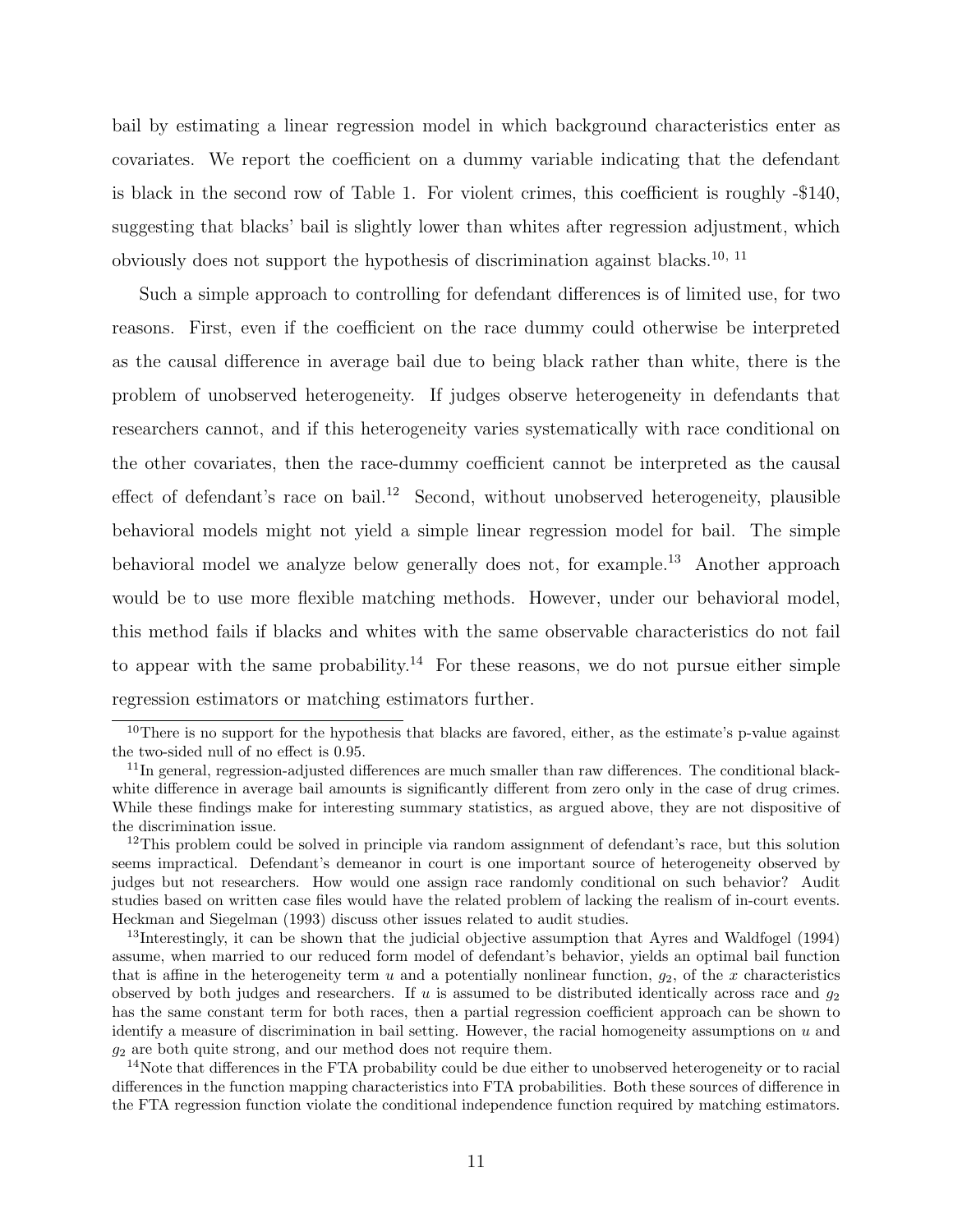#### 3.3 Conventional outcome tests

The "FTA, given made bail" row of Table 1 reports the fraction of defendants who failed to appear as ordered, given that they made bail (notice that this means the risk set is endogenous to whether a defendant makes bail). Because we have data on this variable, we can use Ayres and Waldfogel (1994) outcome test without requiring any of the bail-bond information they cleverly use. Table 1 shows that 10% of blacks who make bail fail to appear, by comparison to 14% of whites. While this difference is in the direction of antiblack bias according to AW's test, it is not statistically significant: the standard error of the 3.8 percentage-point difference is 4.7 percentage points. Thus, among those charged with violent offenses, we would fail to reject the null hypothesis of no discrimination against blacks using AW's outcome test. Interestingly, among those charged with drug offenses, blacks actually FTA more often than whites—25% by comparison to 20%. The AW outcome test would thus conclude that for those accused of drug crimes, blacks are favored in bail-setting relative to whites. However, this difference is again statistically insignificant. <sup>15</sup> We discuss the relationship between our approach and conventional outcome tests in more detail in section 7.

### 4 Model

#### 4.1 Basic setup

We assume the judge's objective is to minimize social costs, defined momentarily, and we consider the stage of the case when her only choice variable is  $b$ , the amount of bail that she sets. Let  $\theta = (x, u)$  be a signal concerning the defendant. We assume that the judge can observe this entire signal, while researchers generally can observe only x. We define the conditional probability that the defendant makes bail, given the bail amount b, as  $M(b, \theta)$ . For each  $\theta$ , we assume there exists some  $b^{\text{max}}$  such that this probability is strictly decreasing for all  $b \in [0, b^{\max}]$ , with  $M(0, \theta) = 1$ ,  $M(b, \theta) \in (0, 1)$  for all  $b \in (0, b^{\max})$  and  $M(b, \theta) = 0$ 

<sup>&</sup>lt;sup>15</sup>Even accepting this method for testing discrimination, though, the results just described are for a sample of defendants pooled across several different counties. Judges in different counties might be differently prejudiced, so we do our main analysis separately by county below.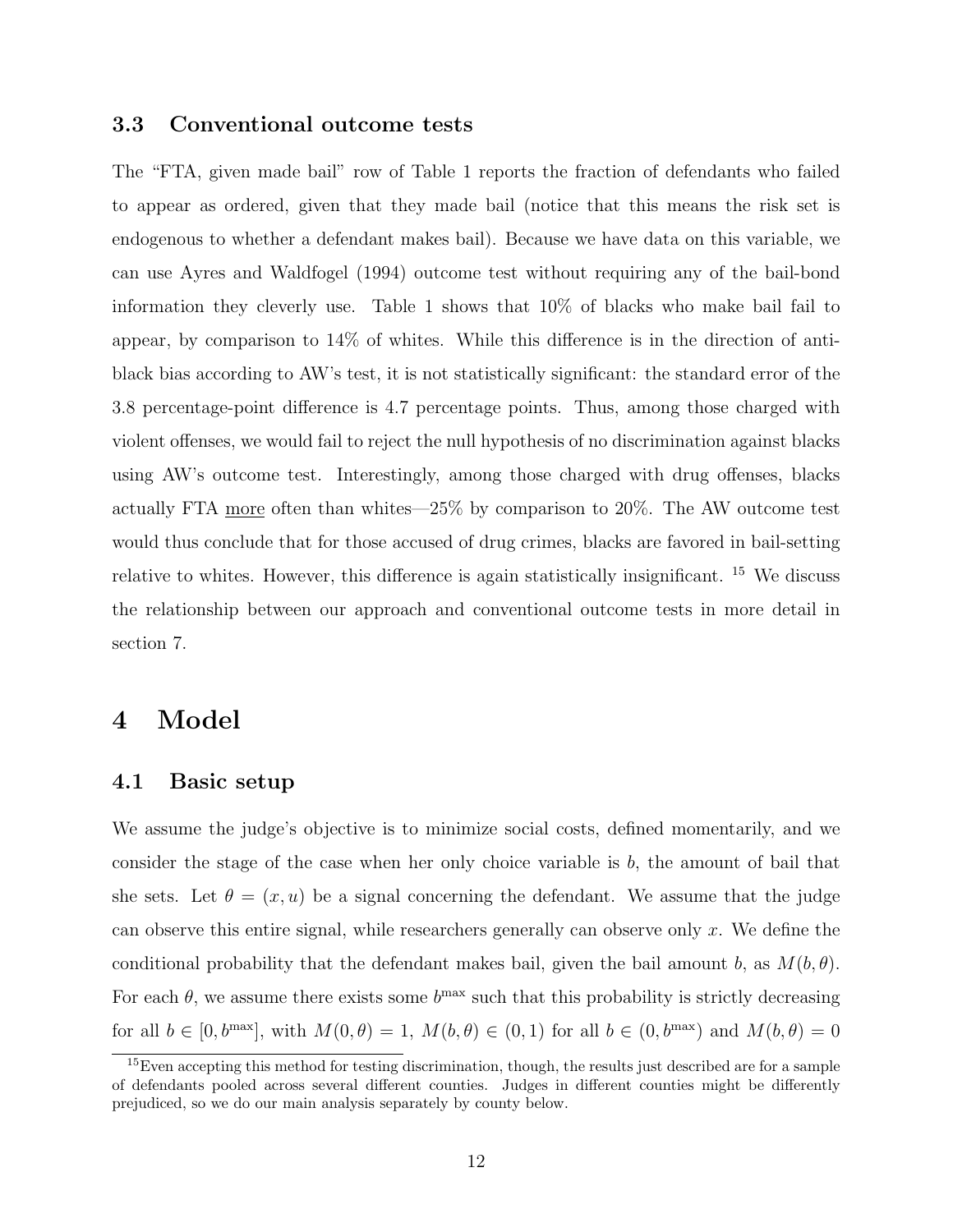for all  $b \ge b^{\text{max}}$ . Since defendant's wealth is finite, it is always mathematically feasible for the judge to choose a bail level sufficiently great that the defendant cannot make bail.

If the defendant does not make bail, then the state will incur pecuniary jailing cost P; this cost does not vary with the amount of bail the judge chooses. In addition, the defendant will lose his freedom. We denote with  $V$  the value the judge places on the defendant's lost freedom.<sup>16</sup> We define  $J = P + V$  as the judge's perceived total jailing cost, and we assume that P and V each are  $(1)$  unaffected by the level of bail the judge sets, and  $(2)$  constant within race-county-offense-type cells.<sup>17</sup> In addition, we assume that P does not vary across race given the county and offense category. Thus while Cook and Dallas counties might face different pecuniary jailing costs for defendants charged with a given offense, and while Cook might face different jailing costs for defendants charged with violent and property crimes, no county's pecuniary jailing cost varies across defendants charged with the same type of crime.

We model race-based discrimination as occurring when a judge values defendants' lost freedom differently as a direct function of defendants' races. This means that a judge who values blacks' lost freedom less than whites' has  $V^{\text{blacks}} < V^{\text{whites}}$ , and vice-versa. Given the definitions and assumptions above, racially unbiased judges will have the same J for defendants charged with the same type of offense, regardless of race. By contrast, racially biased judges will have lower J for the type of defendants against whom they are biased. Intuitively, a judge who discriminates against blacks in bail setting treats them as if the costs of jailing them are lower than the costs of jailing whites, other things equal.

We define  $S(b, \theta)$  as the expected social costs due to bad acts that a type- $\theta$  defendant will commit if released on bail. We assume that the conditional-on-release social costs function can be written

<sup>&</sup>lt;sup>16</sup>For an excellent model and estimation of the value of freedom, see Abrams and Rohlfs (2010).

<sup>&</sup>lt;sup>17</sup>A more complex and ambitious model would allow the costs of lost freedom to include the opportunity cost of defendants' lost earnings, which would vary across defendants. We ignore this issue for tractability, and also because we do not have earnings data.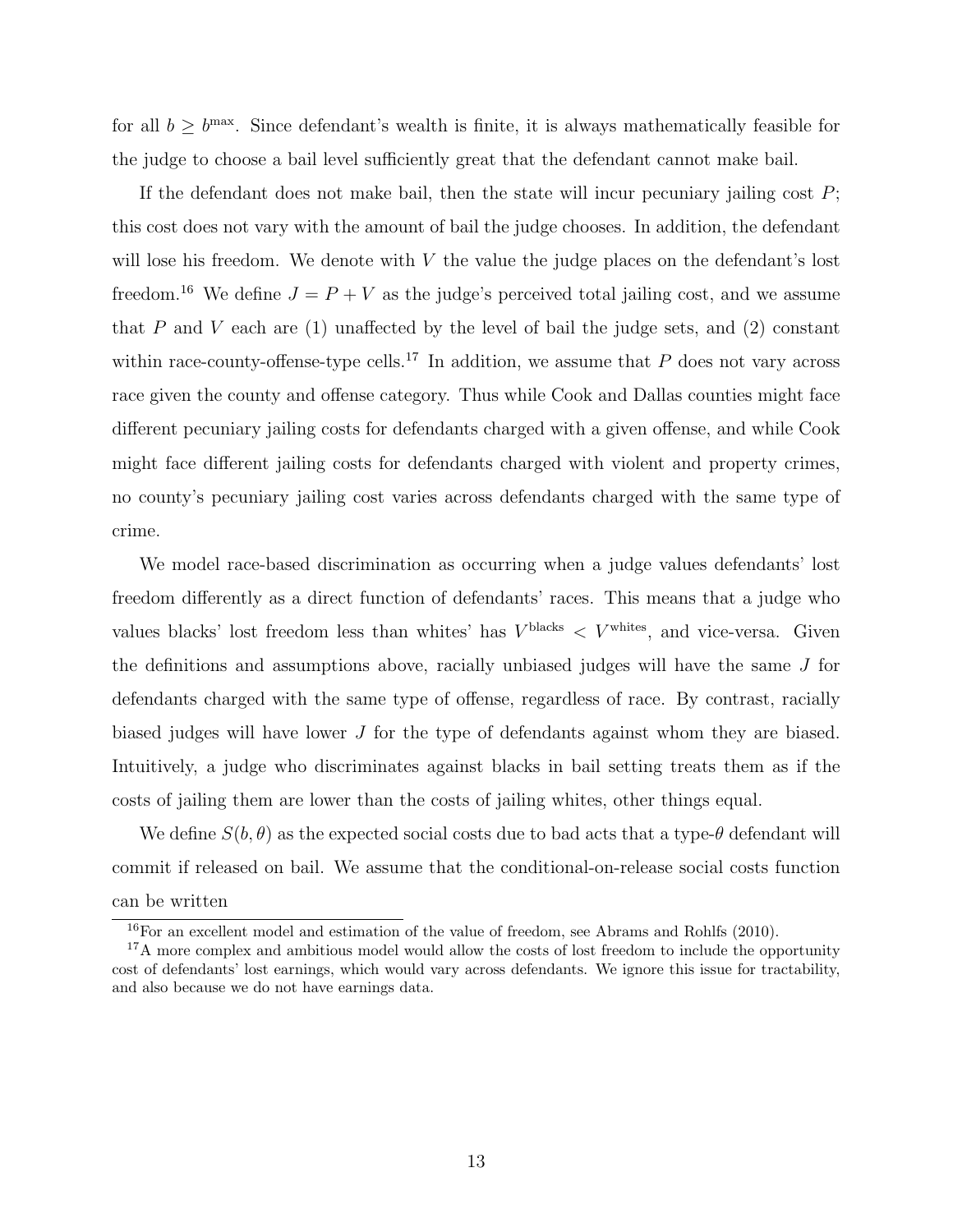$$
S(b, \theta) = c_1 F(b, \theta) + c_0 [1 - F(b, \theta)]
$$
  
= c\_0 + (c\_1 - c\_0) F(b, \theta), (1)

where  $F(b, \theta)$  is the probability that a type- $\theta$  defendant fails to appear given bail level b,  $c_1$ is the expected social cost of bad acts for a released defendant who fails to appear, and  $c_0$  is the corresponding expected social cost for a defendant who does appear.

The expected cost  $c_0$  will be positive if some defendants would both show up for trial and also commit crimes while awaiting trial. In our sample, the fraction of released defendants who are ever rearrested pending trial is roughly 6 percent among those who do not fail to appear, which suggests that  $c_0$  is nonzero. By comparison, roughly 20 percent of those who do fail to appear are ever arrested.<sup>18</sup> Thus, it is reasonable to believe that  $c_1$  is considerably greater than  $c_0$ .

In the econometric model below,  $J$ ,  $c_0$ , and  $c_1$  are not separately identified. However, we will be able to identify  $R \equiv \frac{J-c_0}{c_1-c_0}$  $\frac{J-c_0}{c_1-c_0}$ . This is sufficient to test for racial discrimination provided that  $P$ ,  $c_0$ , and  $c_1$  do not vary across race within county-offense type cells. In this case, the black-white difference in  $R$  satisfies

$$
\Delta R = \frac{1}{c_1 - c_0} \left( V^{\text{blacks}} - V^{\text{whites}} \right),
$$

which will be negative when judges value blacks' freedom less than whites. If we also know c<sub>1</sub> and c<sub>0</sub>, then we can estimate the black-white difference  $\Delta V$  using  $(c_1 - c_0)\Delta R$ . Finally, if we know  $P$ ,  $c_0$ , and  $c_1$ , then we can also estimate the levels of  $V^{\text{blacks}}$  and  $V^{\text{white}}$ . Below we use rough estimates of these three parameters to estimate the  $V$  parameters. We stress that even if one does not accept our specific estimates of  $P$ ,  $c_0$ , and  $c_1$ , we can still estimate the sign of  $\Delta R$ , which is a meaningful test of discrimination, as long as P,  $c_0$ , and  $c_1$  are

<sup>18</sup>For whites in our sample, the shares ever rearrested are 5.48 percent (out of 347 who do not FTA) and 19.75 percent (out of 81 who do FTA). For blacks in our sample, the shares are 6.59 percent (out of 516 who do not FTA) and 22.22 percent (out of 117 who do FTA).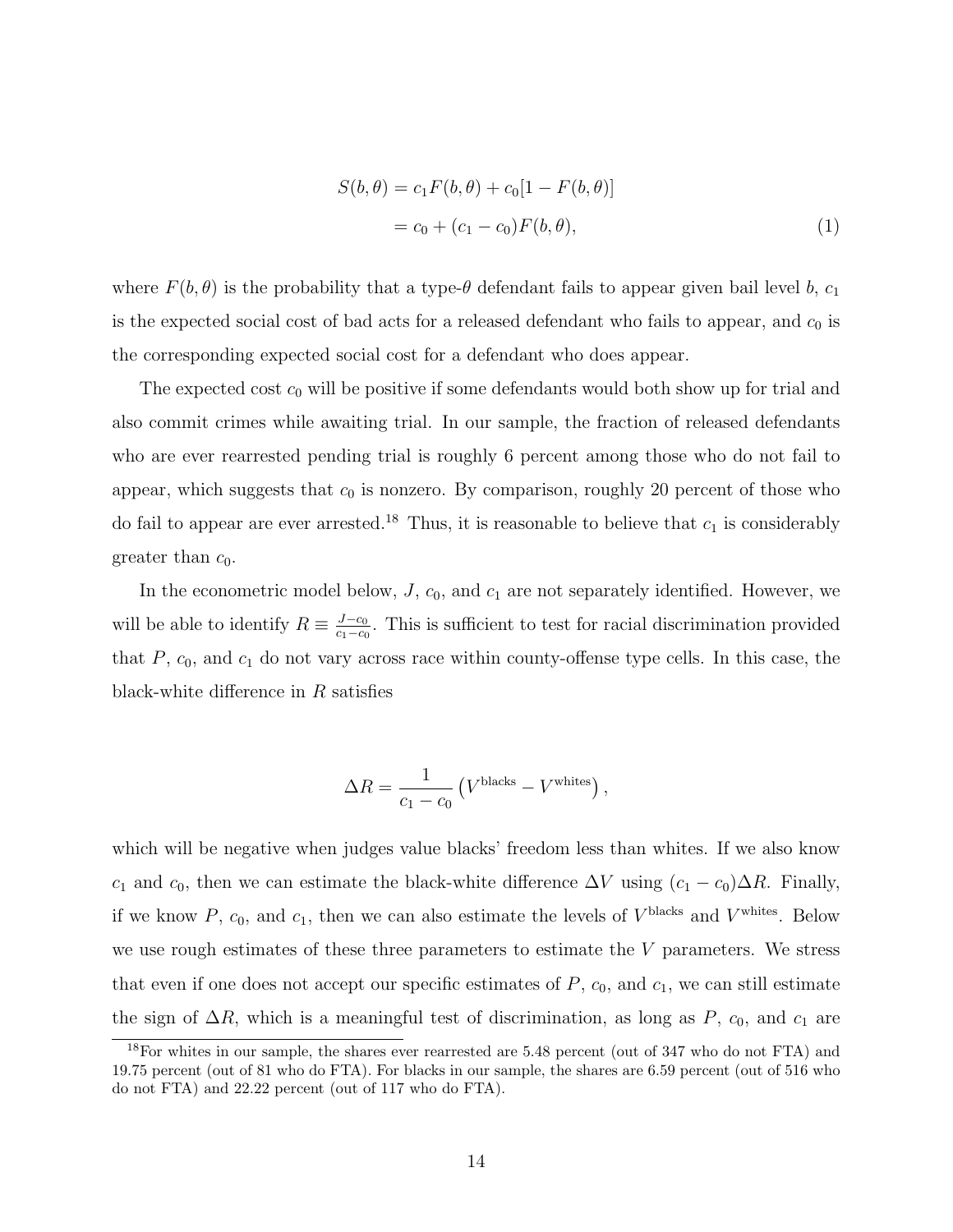constant across race.

To make palatable the various assumptions necessary to interpret R meaningfully, we estimate separate values of R for each county-offense category cell. Since we have two racial groups, five counties, and four offense categories, this means we estimate 40 values of  $R$  in total.

#### 4.2 The optimal level of bail

The judge has three options:  $(i)$  release the defendant on his own recognizance, i.e., set bail equal to zero, (*ii*) set bail at or above  $b^{max}$  so as to prevent release,<sup>19</sup> and (*iii*) set bail somewhere in the middle, allowing the defendant probability  $M(b, \theta) \in (0, 1)$  of obtaining his release. Because they are the only ones we study empirically, we focus here only on interioroptimum cases. This focus poses no selection problems, provided that our econometric model is otherwise specified correctly.

Suppressing the  $\theta$  parameter, the judge's decision problem is to

$$
\min Q(b) \equiv M(b)\{F(b)c_1 + [1 - F(b)]c_0\} + [1 - M(b)]J
$$

$$
= M(b)[(c_1 - c_0)F(b) - (J - c_0)] + J.
$$

Since  $c_1 > c_0$  and J does not depend on b, we can focus attention on the increasing affine transformation of  $Q(b)$  given by

$$
q(b) \equiv M(b)[F(b) - R], \tag{2}
$$

where we recall that  $R \equiv \frac{J-c_0}{c_1-c_0}$  $\frac{J-c_0}{c_1-c_0}$ . Differentiating with respect to b yields the first-order condition

<sup>&</sup>lt;sup>19</sup>We think of denying bail as setting  $b = \infty$ . The statutes discussed above generally suggest that judges should not do so without good reason, however. For example, Texas's statute states that "The power to require bail is not to be so used as to make it an instrument of oppression." Texas C.C.P. Art. 17.15.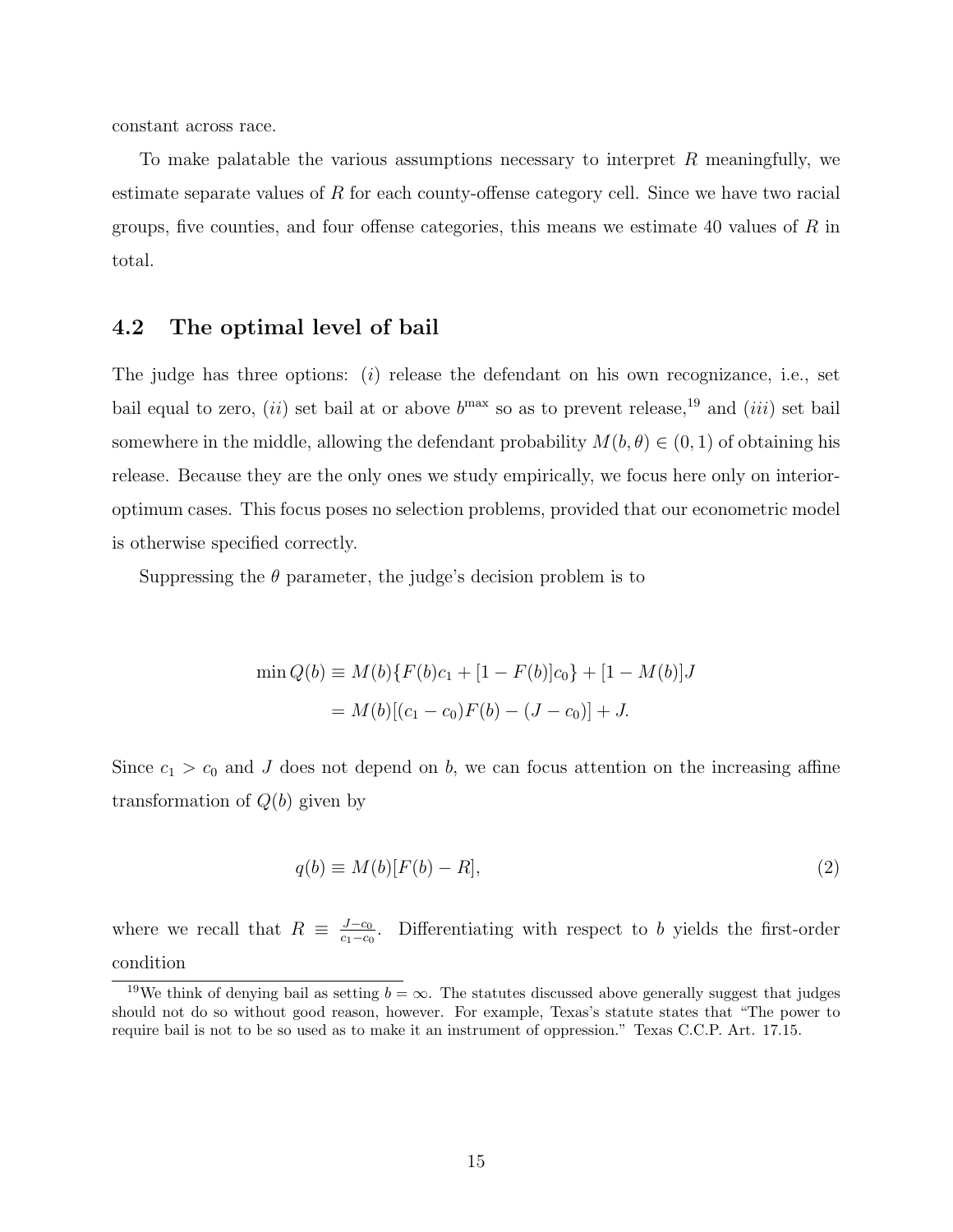$$
M_b(b^*)[F(b^*) - R] + M(b^*)F_b(b^*) = 0.
$$
\n(3)

We assumed above that  $M_b < 0$ . Because the defendant will lose his bail when he fails to appear, we also assume that  $F_b < 0$  for all b. Given that  $M(\bullet)$  is interior to [0, 1] for an interior solution, the second term in (3) must be negative. Therefore, the first term must be positive, so  $F(b^*) < R$  at the optimal bail level. We now turn to our econometric specification.

# 5 Econometric Specification

#### 5.1 The basic econometric model

Let  $1(\bullet)$  be the indicator function, and let  $D_m = 1$  (defendant makes bail) and  $D_f =$ 1(defendant fails to appear). Because the defendant cannot fail to appear if he does not make bail, there are only three possible outcomes to consider:

- 0. A defendant does not make bail:  $D_m = 0$ .
- 1. He makes bail and does not fail to appear:  $D_m = 1$  and  $D_f = 0$ .
- 2. He makes bail and fails to appear:  $D_m = 1$  and  $D_f = 1$ .

Where appropriate, we will use subscripts "0" to refer to the first event, "1" to refer to the second, and "2" to refer to the third. Additionally, we define the discrete dependent variable D that takes on values in  $\{0, 1, 2\}$  given each outcome, so that

- 0.  $Pr(D = 0) = Pr(D_m = 0)$
- 1.  $Pr(D = 1) = Pr(D_m = 1 \text{ and } D_f = 0)$
- 2.  $Pr(D = 2) = Pr(D_m = 1 \text{ and } D_f = 1)$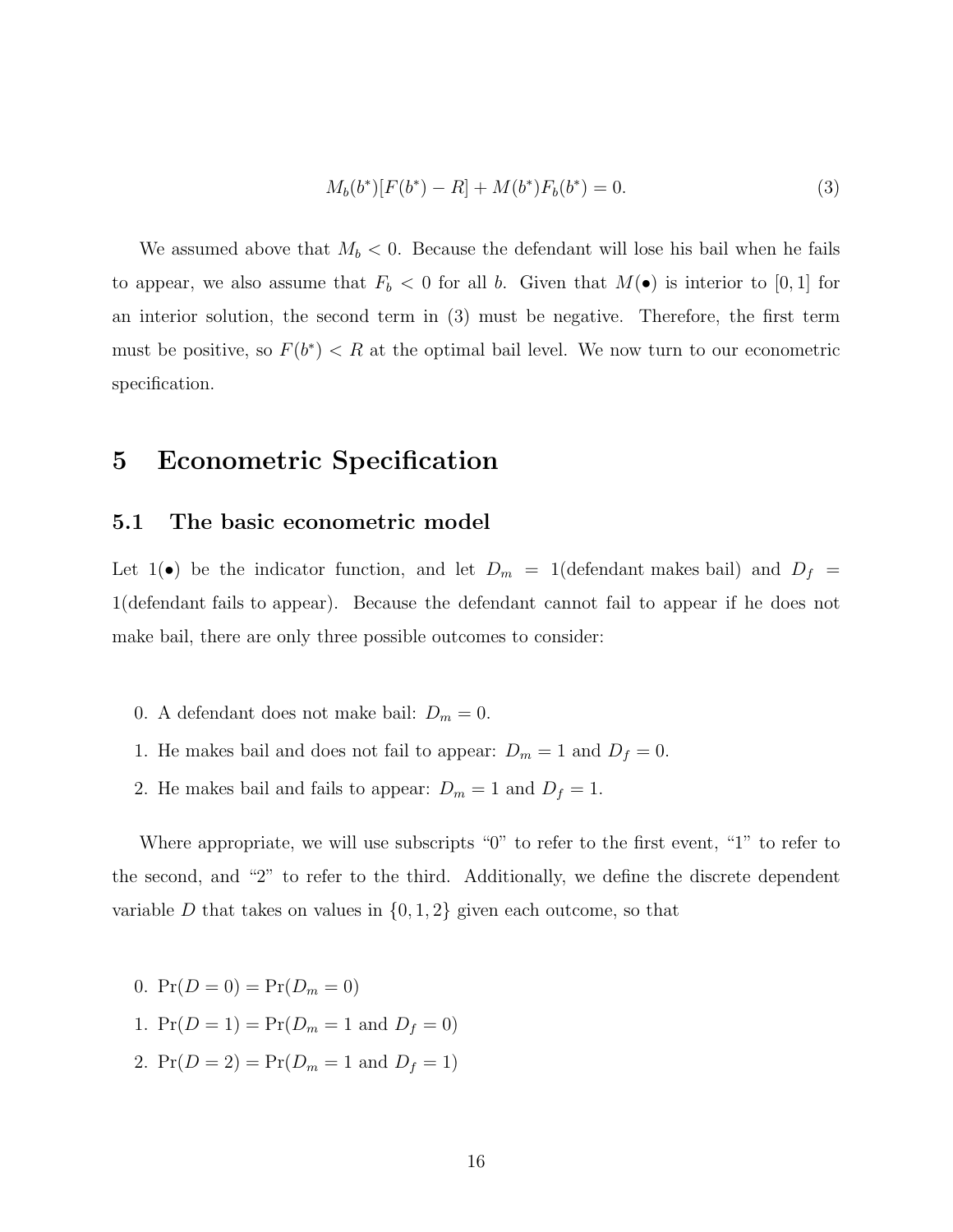We assume that for a defendant with bail level b and characteristics  $(x, u)$ , latent utility in each of the three states just defined can be written as

$$
V_0 = \gamma_0 \ln b + g_0(x) + \epsilon_0
$$
  
\n
$$
V_1 = \epsilon_1
$$
  
\n
$$
V_2 = \gamma_2 b + g_2(x) + u + \epsilon_2.
$$
\n(4)

Thus, the event that  $D = 0$  is the event that  $V_0 > \max[V_1, V_2]$ ; the event that  $D = 1$ is the event that  $V_1$  > max[ $V_0, V_2$ ]; and the event that  $D = 2$  is the event that  $V_2$  > max[ $V_0, V_1$ ]. In (4), we have normalized to zero the systematic part of utility in the  $D = 1$ case (defendant makes bail and doesn't FTA). As usual, such a normalization is required since only the difference of parameters across equations is generally identified in multinomial choice settings. We have also used general notation to allow maximum flexibility in the way the covariate vector  $x$  enters  $V_0$  and  $V_2$ . Conventional approaches involve intrinsically linear parameterizations of the functions  $g_0$  and  $g_2$ . Given that we estimate choice probabilities nonparametrically, however, we do not need to impose functional forms on  $g_0$  and  $g_2$ .

Since higher bail levels increase the probability of not making bail, we expect but do not impose that  $\gamma_0 > 0$ . The bail level enters  $V_0$  in log form in order to satisfy the intuitive requirement that defendants should make bail with probability one when  $b = 0$ , in which case the latent utility of not making bail is  $-\infty$ . Defendants will not always fail to appear when bail is 0, though, so we assume that bail enters linearly into  $V_2$ , the made-bail/didn't-FTA choice's utility. Since higher bail should serve as a deterrent to FTA among those who do make bail, we expect but do not impose that  $\gamma_2$  < 0. We assume that u has mean zero in the population, which is innocuous given the presence of the nonparametric function  $g_2$ <sup>20</sup>

Finally, consider  $\epsilon_0$ ,  $\epsilon_1$ , and  $\epsilon_2$ , which are the components of indirect utility that are "totally unobserved," in that neither we nor the judge can observe them. We assume that

<sup>&</sup>lt;sup>20</sup>Another point concerns our exclusion of u from  $V_0$ . This exclusion is not just a normalization, as it would be if u appeared in  $V_1$  as well as  $V_2$ . We believe that we could address this concern by allowing for at least some function of  $u$  to enter  $V_0$ . We have not proved the model's identification under such an extension. We note in addition that our empirical method would be unaffected by this extension, i.e., it would simply extend the domain of models for which our empirical work would be appropriate.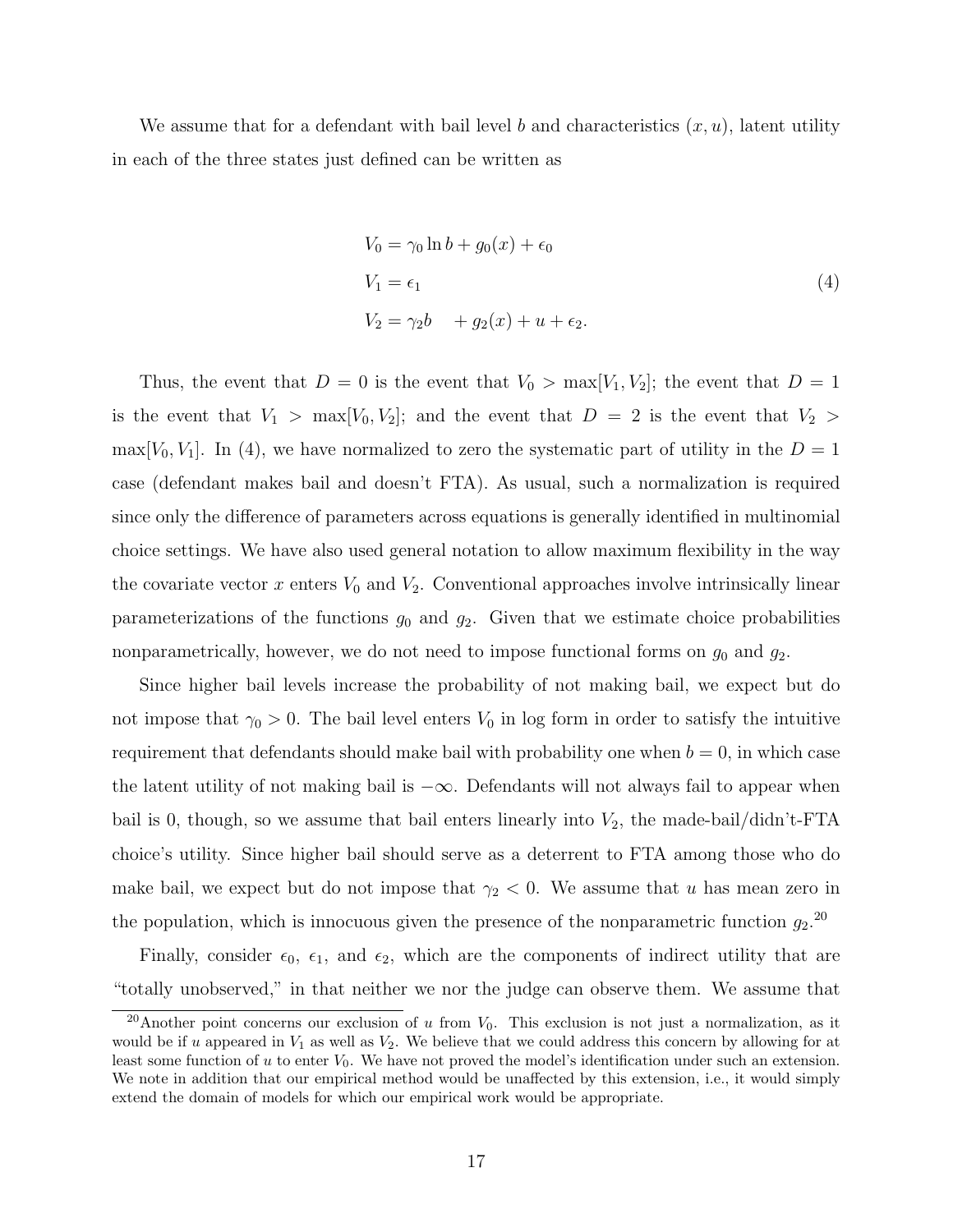these terms are distributed jointly as Type I Extreme Value. Under this assumption, the model has the usual multinomial logit (MNL) structure, conditional on  $b, x$  and  $u$ . As we discuss below, this MNL assumption is critical to our approach, even when we estimate choice probabilities nonparametrically. Note though, that from the perspective of researchers, the presence of heterogeneity in u means that the model does not have a multinomial logit form.

#### 5.2 Estimation

The only unconventional aspect of  $(4)$  is the presence of the term u in the specification of  $V_2$ . This term represents any defendant-specific heterogeneity that can be observed by bail-setting judges but not by us. For example, judges can observe a defendant's behavior in the courtroom during the hearing, which we cannot. Observable unruliness in court might be a good signal that a defendant is unlikely to appear in court except when he faces a high bail level. Good behavior plausibly has the opposite signal value. Other aspects of the defendant's background that we cannot observe might also be observable to the judge; examples include community ties, having a job, and so on.

Given that judges choose bail according to the first order condition (3), observed bail will be a function of all the other elements of the model:  $(\gamma_0, \gamma_2)$ , the vector  $x, \text{ and } x$ , the functions  $g_0$ and  $g_2$ , and the unobservable heterogeneity term u. First consider the case when  $u = 0$  for all observations, so that judges observe nothing more than we do. Then optimal bail may be written as  $b = b^*(x; \gamma_0, \gamma_2, g_0, g_2)$ . The fact that judges choose the level of bail to minimize expected social costs would have no bearing on estimation via maximum likelihood in this

<sup>&</sup>lt;sup>21</sup>The variables that we include in  $x$  in our empirical work are based on the background variables summarized in Table 1. We discuss these variables in detail in appendix C. We note here that we do not include information about attorney type in the estimation. While we would like to do so, we found that observations with missing attorney-type differed systematically from those with non-missing data. For example, those missing attorney-type data are much more likely to come from Broward than from other counties; are 14 percentage points more likely to FTA for blacks, but only 3 points more likely for whites (these figures are conditional on having made bail); are 30 points more likely to make bail for whites and 36 points more likely to make bail for blacks; and have lower mean bail amounts by more than \$4,000 for whites, and more than \$7,000 for blacks. Perhaps as a consequence, we found that our results were sensitive to restricting estimation to those observations with non-missing attorney-type data (whether or not we used attorney type as an  $x$ variable). Under the circumstances, we believe the best approach is to disregard attorney-type data. We note, however, that estimates using the sample of those with nonmissing attorney-type data yielded lower magnitudes for R, though most were still negative. We note as well that we became aware of the availability of attorney-type data only after circulating earlier versions of this paper that contained the estimation sample and x choice on which we focus in the paper's present version.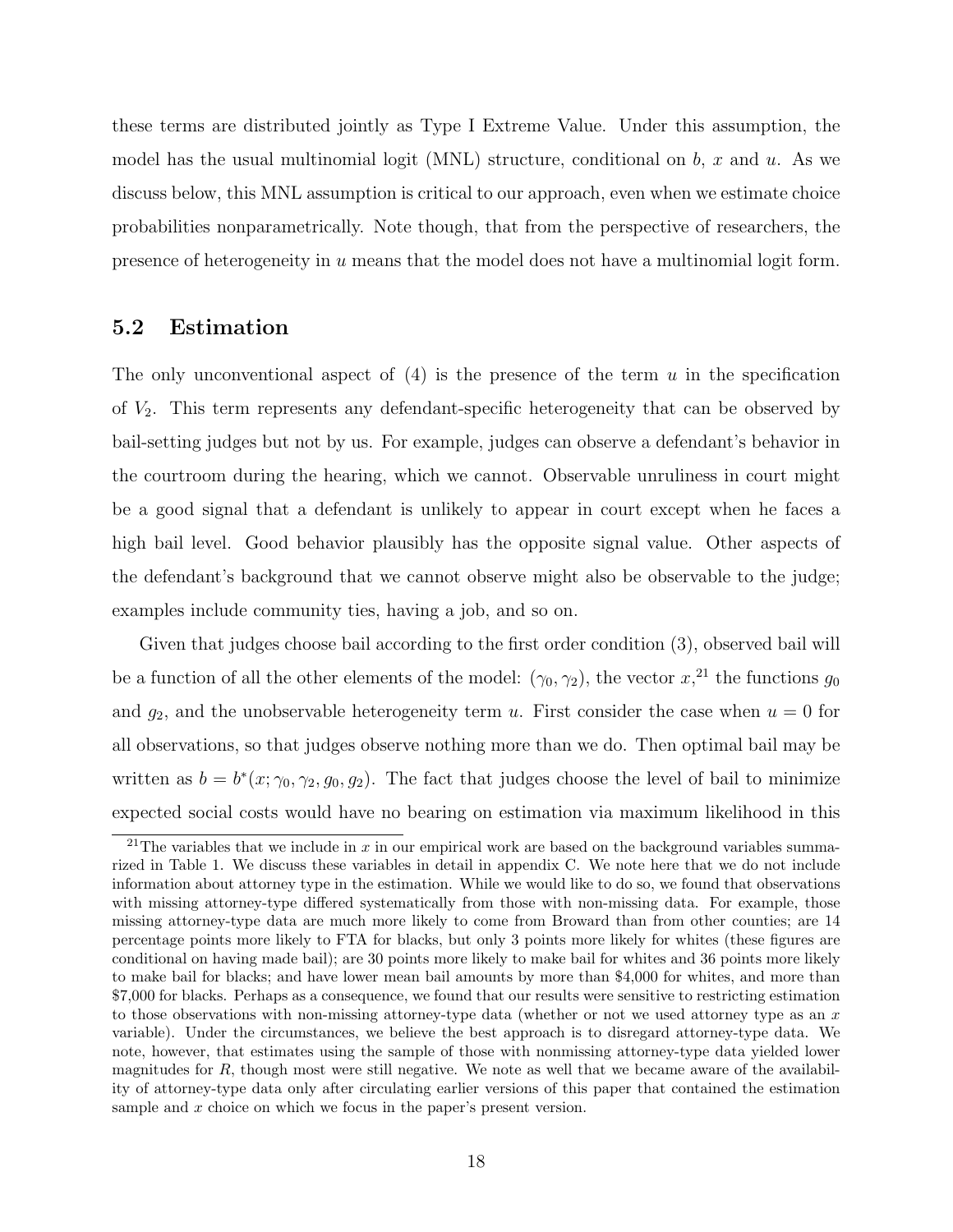case, provided that we and the judge both know  $g_0$  and  $g_2$ . Intuitively, in this case we can account for all features of the problem that judges do. More formally, when we conditioned on x in forming the likelihood function, we would implicitly also be conditioning on bail, since optimal bail depends only on x and fixed parameters of the model given Variance( $u$ ) = 0. Conditioning on observed bail thus would add no further information and so could not cause any problems for estimation.

With heterogeneity in u, the optimal bail function now depends on both x and u, i.e.,  $b = b^*(u, x; \gamma_0, \gamma_2, g_0, g_2)$ . So conditioning on x is no longer sufficient to condition on b. If we observed  $u$ , we could condition on it as well in forming the likelihood, and we could use maximum likelihood estimation, given parameterizations of  $g_0$  and  $g_2$ . This avenue is blocked since we cannot observe  $u$ , though, and the likelihood function will be mis-specified if we ignore u. Moreover, since bail is chosen optimally as a function of x and u, there will be dependence in the joint distribution of  $b$ ,  $x$  and  $u$ . The structure of this dependence will be functionally unknown even given knowledge of  $g_0$  and  $g_2$ . This makes otherwise attractive methods like Mroz's (1999) discrete-factor approach problematic, and possibly intractable.

An alternative approach would be to specify a distribution for u and use numerical methods to simulate the likelihood. One could then use grid-search methods to calculate the optimal bail directly for each observation as a function of  $R$  and then choose  $R$  either to minimize a criterion function or to match moments of the data. An advantage of this class of approaches is that it would allow us to drop the Type I Extreme Value assumption on the joint distribution of  $(\epsilon_0, \epsilon_1, \epsilon_2)$  given  $(x, u)$ . However, this approach would also require us to specify a specific conditional distribution of u, given x. We regard mis-specification of this latter distribution as a greater concern than mis-specification of defendant preferences.

Our approach is motivated by the fact–which we prove in appendix A–that the level of optimal bail is monotonically increasing in the heterogeneity term  $u$  under the Type I Extreme Value assumption. Intuitively, a defendant with higher u has higher utility of failing to appear and is thus more likely to FTA at a given bail level. A rational judge might therefore respond to a ceteris paribus increase in  $u$  by increasing the level of bail. This result must be proved, though, because when the judge increases the bail level, probability shifts from the event that a defendant makes bail and does not FTA, to the event that he does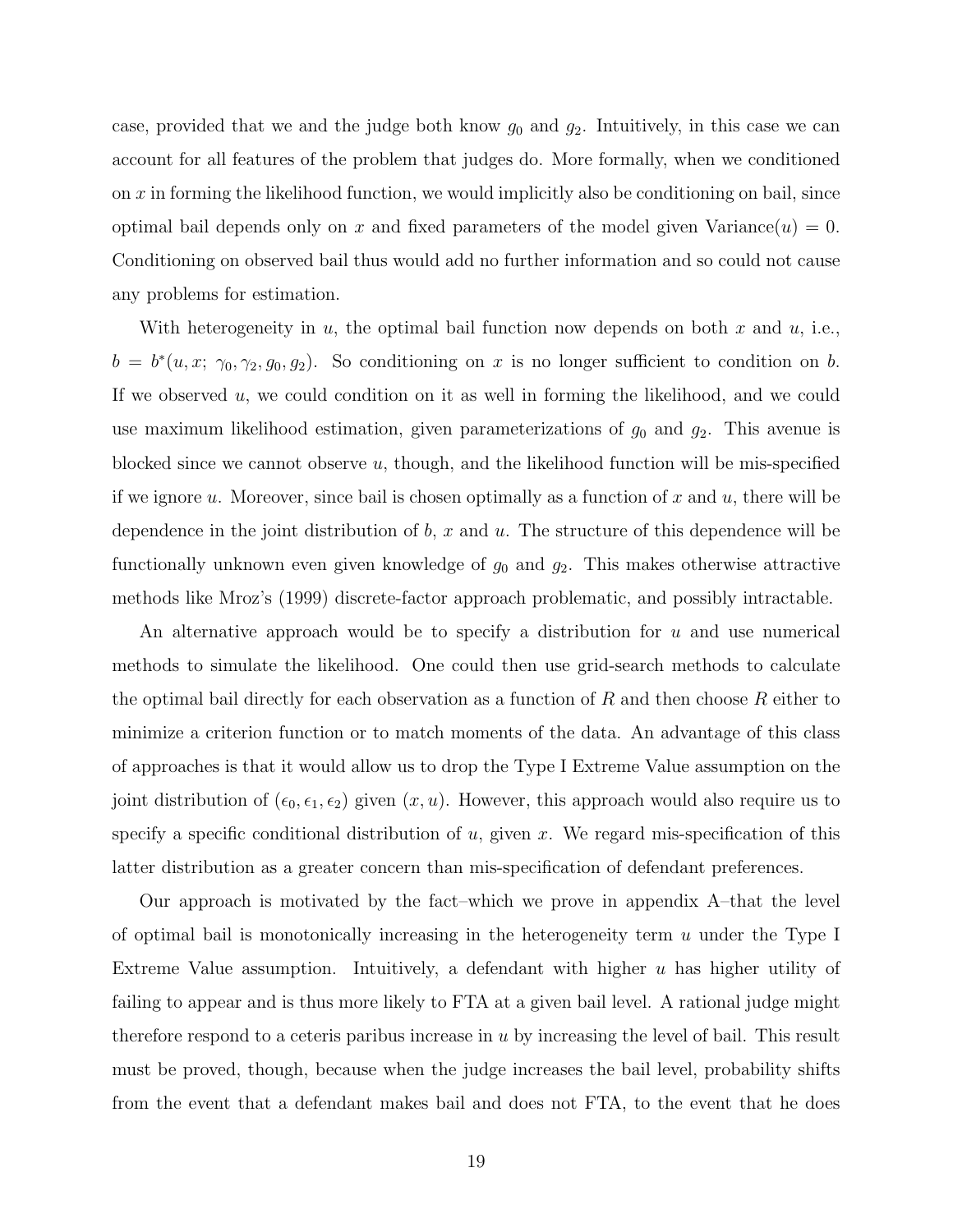not make bail in the first place. This increase in the probability of not making bail brings higher expected jailing costs along with the increase in bail. The judge's optimal response to an increase in u thus involves costs on both sides of the ledger.

Given the multinomial logit functional form that we assume, it can be shown that, given x, every optimal bail level maps to a unique value of  $u$ . More precisely, suppressing notation related to  $\gamma_0$ ,  $\gamma_2$ ,  $g_0$ , and  $g_2$ , let  $b^*(u; x)$  be the optimal bail level given  $(x, u)$ . In Lemma 1 of appendix A, we show the unique-mapping result that there exists a function  $h$  such that  $u = h(b^*(u; x); x).$ 

If we could find a closed form represenation of the function  $h$  known up to a finite parameter vector, then we could use a standard control-function approach, substituting  $h(b; x)$  for u and then estimating the parameters of the defendant's multinomial choice decision using maximum likelihood.<sup>22</sup> However, inspection of the first order condition, as well as some fruitless attempts on our part, suggests that this approach is unlikely to work in general.

Instead, we use the unique-mapping lemma. This result implies that at the optimal bail level  $b^*$ , conditioning on  $(x, b^*)$  alone is equivalent to conditioning on  $(x, b^*, u)$ . To see this, observe that the information set  $\{x, b^*\}$  is sufficient for the information set  $\{x, b^*, h(b^*; x)\},$ given  $(\gamma_0, \gamma_2, g_0, g_2)$ . Therefore, knowing  $\{x, b^*\}$  is as good as knowing  $\{x, b^*, u\}$ .<sup>23</sup>

Define  $m(b, x) \equiv Pr[D_m = 1|x, b]$  and  $f(b, x) \equiv Pr[D_m = 1, D_f = 1|x, b]$ . These functions differ from their capital-letter counterparts in that the lower-case functions do not involve conditioning on u. By the unique-mapping lemma, however, for each  $d \in \{0, 1, 2\}$ , the conditional probability that the defendant chooses  $D = d$  at the judge's optimum, given  $(x, b^*)$ , satisfies the following ignorability condition:

$$
Pr[D = d|x, b^*] = Pr[D = d|x, b^*, h(b^*; x)]
$$
  
= 
$$
Pr[D = d|x, b^*, u].
$$
 (5)

<sup>&</sup>lt;sup>22</sup>For example, if we happened to know that  $h(x, b; \gamma_0, \gamma_2, g_0, g_2)$  were a quadratic function of x and b, then we could simply enter a fully interacted second-order polynomial in these variables as regressors and then estimate the model by maximum likelihood. The resulting reduced form parameter estimates could then be used to back out estimates of  $(\gamma_0, \gamma_0, g_0, g_2)$ .

<sup>&</sup>lt;sup>23</sup>Note that this result does not generally hold for non-optimal levels of bail: if  $b'$  is not the optimal bail level given  $(x, u)$ , then  $u \neq h(b'; x)$ , so  $\{x, b', u\}$  contains more information than  $\{x, b'\}$ .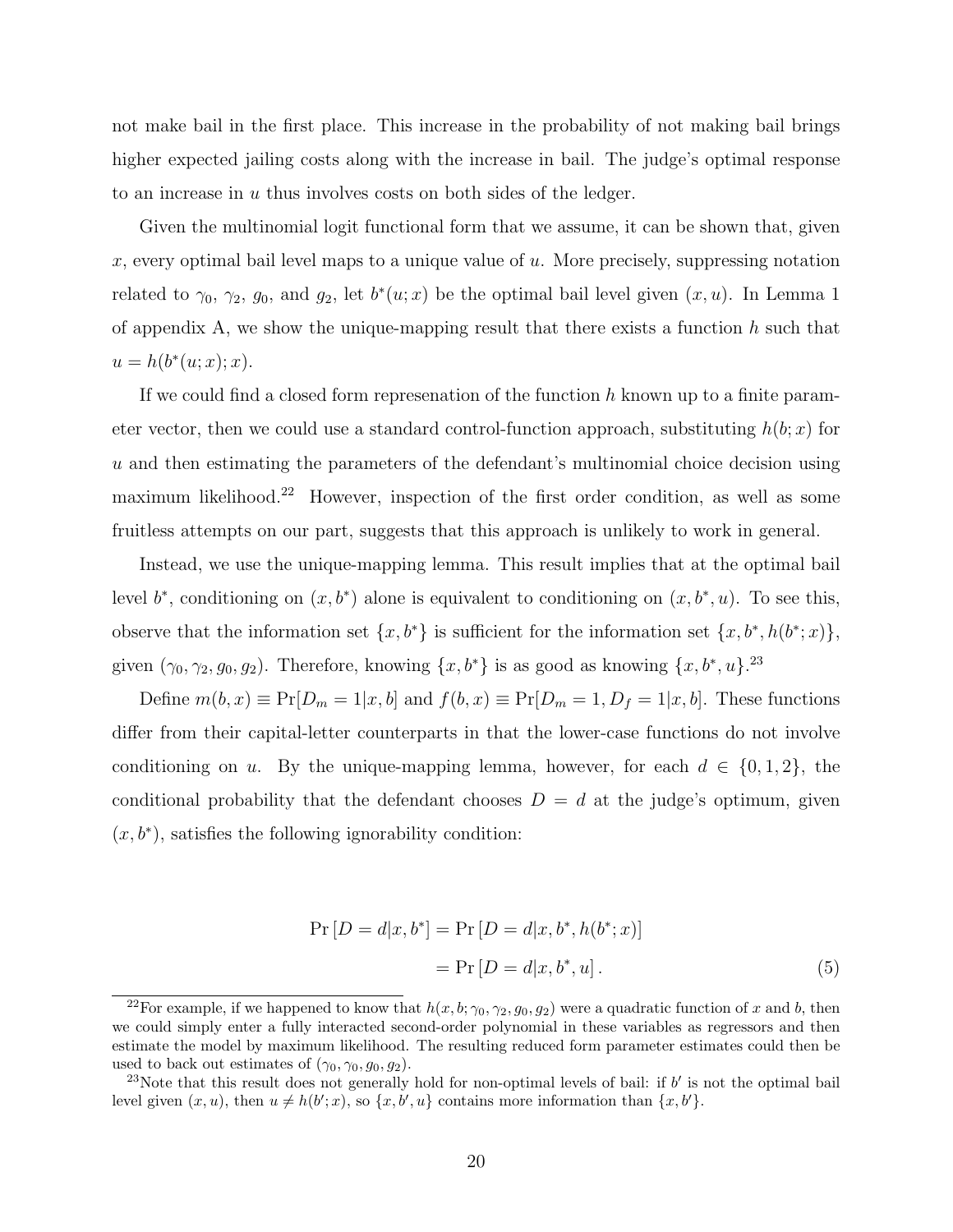As a result, it follows that

$$
m(b^*, x) = M(b^*(u; x), x, u) \qquad \text{and} \qquad f(b^*, x) = F(b^*(u; x), x, u). \tag{6}
$$

Given knowledge of the joint distribution of  $(b, x)$ , the functions  $m(b, x)$  and  $f(b, x)$  are nonparametrically identified, even without knowing anything about  $u$  or its distribution. Under the assumption that judges choose bail optimally, the relevant joint distribution involves the optimal bail level, i.e.,  $(b^*, x)$ . From observable information, then, we can identify  $m(b^*,x)$  and  $f(b^*,x)$ . Thus, under the assumption that the judge chooses bail optimally,  $M(b^*(u;x),x,u)$  and  $F(b^*(u;x),x,u)$  are nonparametrically identified without any knowledge of  $u$  or its distribution. We establish this fact formally in Theorem 1, stated and proved in Appendix A.<sup>24</sup>

The next step in demonstrating identification of R is to show how to rewrite the judge's first-order condition entirely in terms of the optimal bail level and the conditional choice probabilities  $m(b^*,x)$  and  $f(b^*,x)$ . This is possible using the well known fact that derivatives of multinomial logit conditional choice probabilities are fully determined by the choice probabilities themselves. Observe that for any  $(b, x, u)$  the conditional probability of not making bail is

$$
M(b, x, u) = \Pr[D_m = 1 | x, b, u] = \frac{1 + \exp[\gamma_2 b + g_2(x) + u]}{1 + \exp[\gamma_0 \ln b + g_0(x)] + \exp[\gamma_2 b + g_2(x) + u]}.
$$
(7)

The probability of failing to appear given that a defendant makes bail,  $Pr[D_f = 1 | x, b, u, D_m = 1],$  may be written

<sup>&</sup>lt;sup>24</sup>For theoretical completeness, we also establish identification of  $(\gamma_0, \gamma_2)$ , as well as point identification of the function  $g_0(x)$ . The function  $g_2(x)$  is not identified, although the sum  $g_2(x) + u$  is. In addition, it is possible to identify differences in u across two observations having the same value of x. We do not use these identification results in our empirical work, however.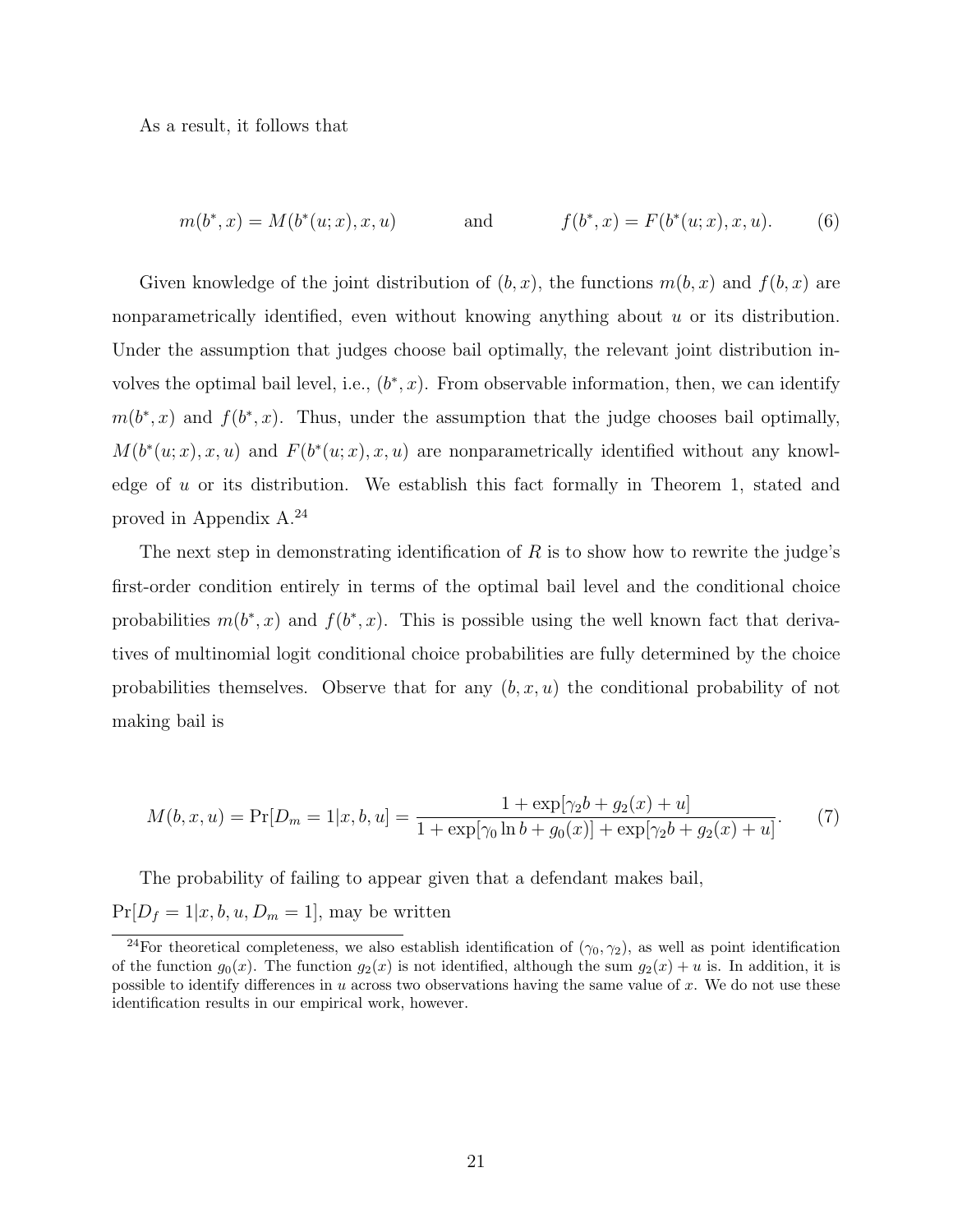$$
F(b, x, u) = \Pr[D_f = 1 | x, b, u, D_m = 1]
$$
  
= 
$$
\frac{\Pr[D_m = 1 \text{ and } D_f = 1 | x, b, u]}{\Pr[D_m = 1 \text{ and } D_f = 0 | x, b, u] + \Pr[D_m = 1 \text{ and } D_f = 1 | x, b, u]}
$$
  
= 
$$
\frac{\exp[\gamma_2 b + g_2(x) + u]}{1 + \exp[\gamma_2 b + g_2(x) + u]}.
$$
(8)

Differentiating (7) and (8) partially with respect to the bail level and engaging in a large amount of tedious algebra, it can be shown that for any  $(b, x, u)$ ,

$$
M_b(x, b, u) = \left[ \gamma_2 F(b, x, u) - \frac{\gamma_0}{b} \right] \left[ 1 - M(b, x, u) \right] M(b, x, u), \tag{9}
$$

and

$$
F_b(b, x, u) = \gamma_2 F(b, x, u) [1 - F(b, x, u)].
$$
\n(10)

By the ignorability condition  $(5)$ , all conditioning on u is extraneous in the probabilities on the left hand side of (7) and (8) at the optimal bail level  $b^*(u; x)$ . Thus, we can replace the probabilities  $M(b^*, x, u)$  and  $F(b^*, x, u)$  in (7), (8), (9) and (10) with  $m(b^*, x)$  and  $f(b^*, x, u)$ . Fixing x and u and writing  $m^* = m(b^*, x)$  and  $f^* = f(b^*, x)$ , it follows that (9) and (10) can be re-written at their optimal values  $as^{25}$ 

$$
M_b(b^*, x, u) = \left(\gamma_2 f^* - \frac{\gamma_0}{b^*}\right) \left(1 - m^*\right) m^* \tag{11}
$$

$$
F_b(b^*, x, u) = \gamma_2 f^*(1 - f^*),\tag{12}
$$

Plugging these first derivatives' values into the first-order condition (3), we now have as the necessary condition for optimality that

<sup>&</sup>lt;sup>25</sup>For notational ease, we leave implicit the empirically important fact that  $m^*$  and  $f^*$  vary with x.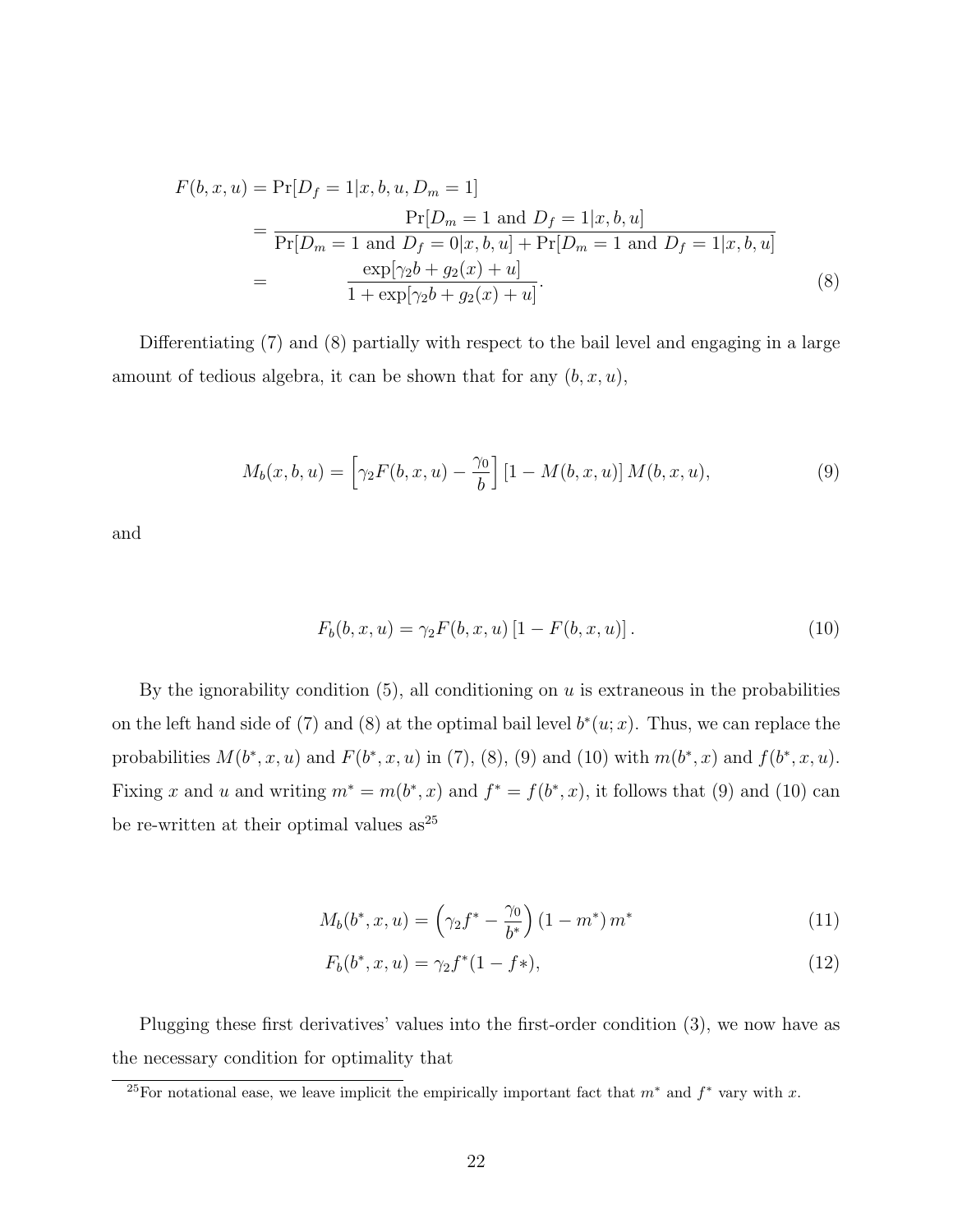$$
m^*\gamma_2 f^*(1 - f^*) + \left[\gamma_2 f^* - \frac{\gamma_0}{b^*}\right] (1 - m^*) m^* \left\{f^* - R\right\} = 0. \tag{13}
$$

This form shows that for given values of  $\gamma_0$ ,  $\gamma_2$ , and R, the first-order condition can be written in closed form as a function of the optimal bail level and the identified conditional choice probabilities  $m^*$  and  $f^*$ . Dividing (13) by  $\gamma_2$ , moving terms to the right-hand side, and regrouping then yields

$$
m^* f^* (1 - mf^*) = \left[ \frac{(1 - m^*) m^* f^*}{b^*} \right] \frac{\gamma_0}{\gamma_2} + \left[ (1 - m^*) m^* f^* \right] R + \left[ \frac{(1 - m^*) m^*}{b^*} \right] \left( -\frac{\gamma_0}{\gamma_2} \times R \right). \tag{14}
$$

Equation (14) can then be rewritten as the auxiliary relationship

$$
L = W_1 \delta_1 + W_2 \delta_2 + W_3 \delta_3, \tag{15}
$$

where the auxiliary variables  $L, W_1, W_2$ , and  $W_3$  are given by

$$
L = m^* f^* (1 - m f^*)
$$
  
\n
$$
W_1 = \left[ \frac{(1 - m^*) m^* f^*}{b^*} \right],
$$
  
\n
$$
W_2 = [(1 - m^*) m^* f^*]
$$
  
\n
$$
W_3 = \left[ \frac{(1 - m^*) m^*}{b^*} \right],
$$

and the auxiliary coefficients are given by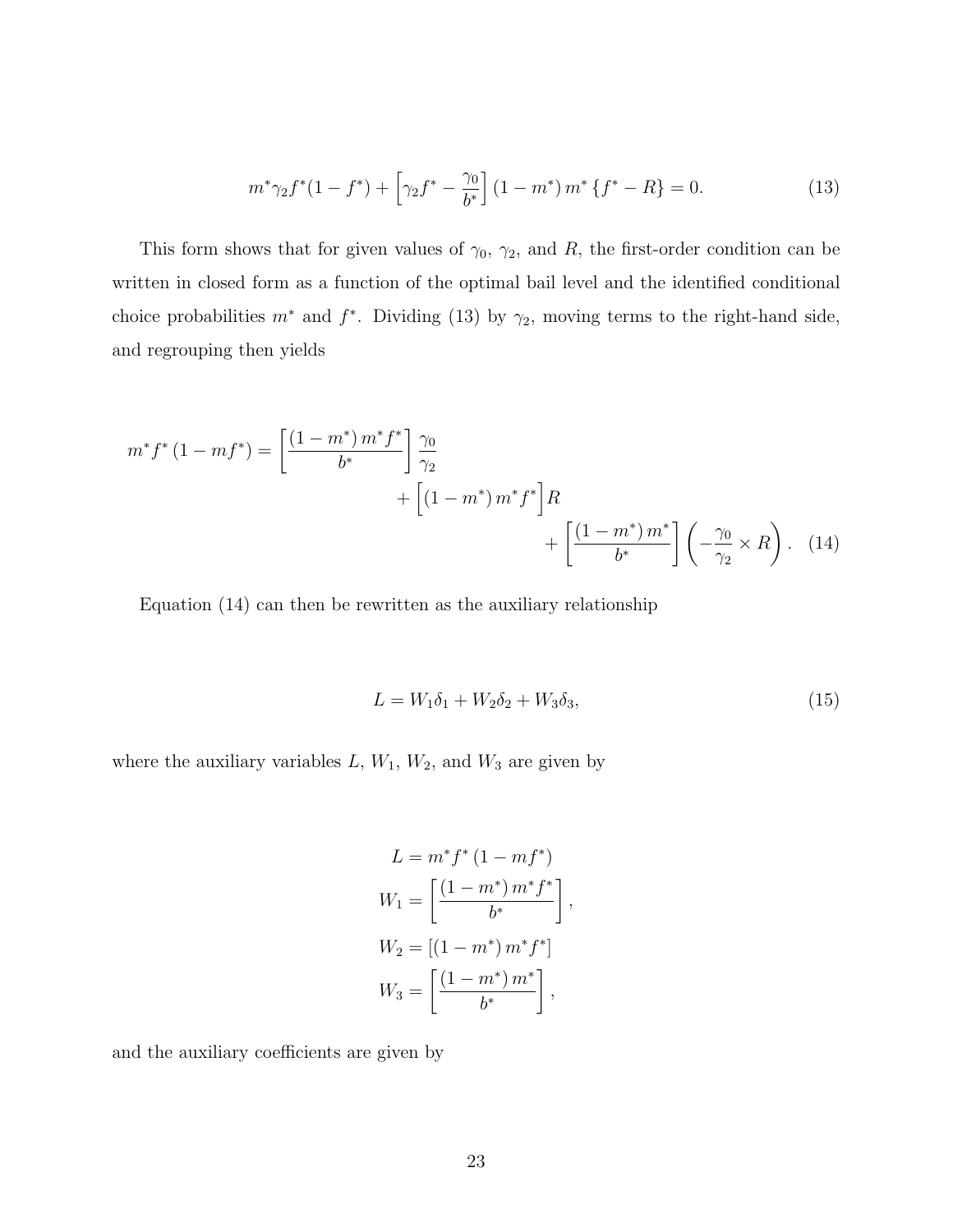$$
\delta_1 = \frac{\gamma_0}{\gamma_2}, \qquad \qquad \delta_2 = R, \qquad \qquad \delta_3 = -\frac{\gamma_0}{\gamma_2} \times R. \qquad (16)
$$

Letting subscript i index individual observations, assume momentarily that for observed  $(b_i, x_i)$  and unobserved  $u_i$ , we observe the true probabilities  $F_i = F(b_i, x_i, u_i)$  and  $M_i =$  $M(b_i, x_i, u_i)$ , regardless of whether bail is set optimally. Since each of these probabilities depends only on defendant behavior, knowing these values does not itself tell us anything about whether judges do choose bail in the way we have assumed. In other words, there is no guarantee that the observed bail level  $b_i$  is the solution to (3). If it isn't, then as we discussed above, (14) won't generally hold when we replace  $f_i^*$  and  $m_i^*$ , the optimal values given  $(x_i, u_i)$ , with their observed counterparts  $F_i$  and  $M_i$ . Given that judges actually  $\underline{\text{do}}$ choose bail optimally, though, we have seen that  $F_i = f_i^*$  and  $M_i = m_i^*$ . In that case, R could be estimated by calculating  $\delta_2$ , the coefficient on  $W_2$ , via least-squares estimation of equation (15).

In addition, from (16) we see that we when the model is correctly specified, so that the probabilities  $F_i$  and  $M_i$  are optimal, we have three functions of the two unknowns R and  $-\gamma_0/\gamma_2$ . Thus with knowledge of the true probabilities  $F_i$  and  $M_i$ , we could test whether judge behavior is consistent with optimal bail setting given the objective function we have assumed. To test the null hypothesis of correct specification, we would use estimates of the delta coefficients to evaluate whether  $H_0$ :  $\delta_1 \times \delta_2 + \delta_3 = 0$  can be rejected given the estimated coefficients  $\hat{\delta}_1$ ,  $\hat{\delta}_2$ , and  $\hat{\delta}_3$ , together with their estimated sampling distributions.

In practice, we do not know the true values of  $F_i$  and  $M_i$ . Provided that we can estimate them consistently, though, we can still estimate the sample analog of (15),

$$
\widehat{L} = \widehat{W}_1 \delta_1 + \widehat{W}_2 \delta_2 + \widehat{W}_3 \delta_3 + v,\tag{17}
$$

where hats denote estimated quantities and we replace  $M_i$  and  $F_i$  with their observable-atthe-optimum counterparts  $m_i$  and  $f_i$ . Thus, for example, the empirical analog of  $W_1$  for observation *i* is  $\widehat{W}_{1i} = b_i^{-1}$  $\hat{i}$ <sup>-1</sup>[1 –  $\hat{m}(b_i, x_i)$ ] $\hat{m}(b_i, x_i) f(b_i, x_i)$ . The residual v is due to estimation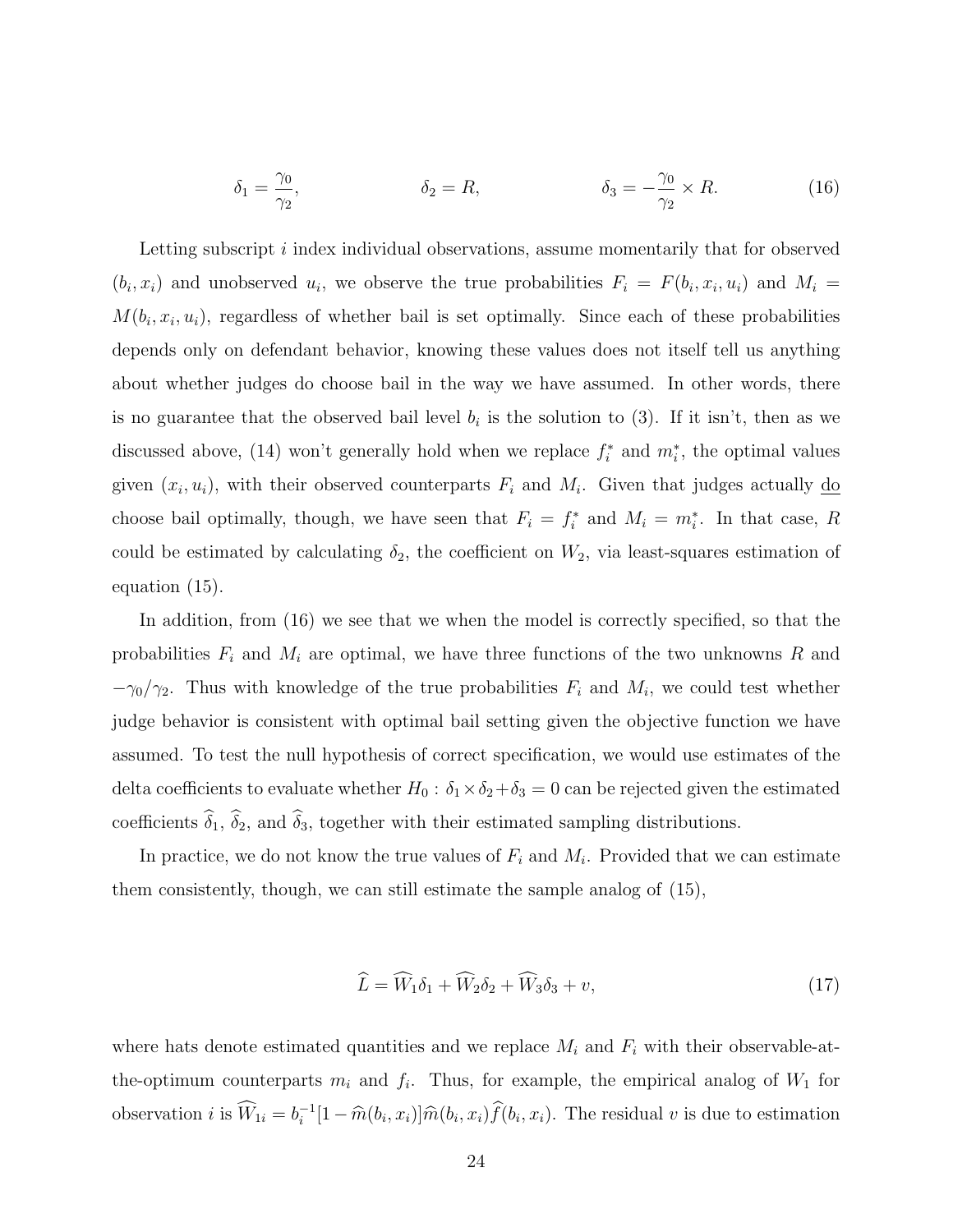error of  $\hat{F}_i$  and  $\hat{M}_i$ <sup>26</sup>

To estimate the conditional choice probabilities  $m(b_i, x_i)$  and  $f(b_i, x_i)$ , we use nonparametric, generalized product kernel regression methods proposed by Hall, Racine and Li  $(2004)$  and implemented in the **R** software environment via the **np** package by Hayfield and Racine (2008). We discuss relevant details of the nonparametric estimation in Appendix C. For the main text, we simply take as given that we have consistent estimates  $\hat{m}_i$  and  $\hat{f}_i$  of the conditional probabilities  $m(b_i, x_i)$  and  $f(b_i, x_i)$  for each observation i. To account for sampling variation due to the estimated nature of the variables in auxiliary equation (17), we use the bootstrap, using nonparametric Monte Carlo re-sampling.<sup>27</sup>

Before we turn to our econometric results, we emphasize the critical identifying role of our assumption that the unobserved heterogeneity term  $u$  is scalar. As discussed, our approach is robust to unobserved heterogeneity because the heterogeneity adds no information at the optimal bail level. If there were multiple heterogeneity dimensions, then this robustness would no longer hold, because bail optimality would no longer be sufficient to hold constant all unobserved heterogeneity. Mathematically, the problem is that we have access to only a single first-order condition to pin down unobserved heterogeneity. This is an important limitation of our approach (one that is shared by Olley and Pakes's (1996)). Our primary defense against the possibility of multi-dimensional unobserved heterogeneity is the fact that our empirical results do not reject overidentifying restrictions, as discussed below (the Olley and Pakes (1996) model also allows for overidentifying testing).

<sup>&</sup>lt;sup>26</sup>Estimates of the  $\delta$  parameters based on (17) are consistent provided that  $\hat{f}_i$  and  $\hat{m}_i$  are consistent for  $F_i$ and  $M_i$ . Note that this is true even though functions of  $b_i$ ,  $F_i$ , and  $M_i$  appear on both sides of equation (15). We make no claim to estimating any type of partial or causal effect of  $(W_1, W_2, W_3)$  on L, whatever that would even mean in this context. We are simply using the fact that, at the optimum under correct model specification, these variables must be related as discussed above. Only the linear projection relationship between these functions of the data are needed, and this relationship is precisely what can be estimated consistently using least-squares estimation of (17).

<sup>&</sup>lt;sup>27</sup>On each resample, we recalculate the estimated conditional choice probabilities and use these new estimates to re-estimate (17). We do not re-estimate the bandwidths used to generate kernel density estimates, due to the associated computational burden of re-doing cross-validation for bandwidth selection many times.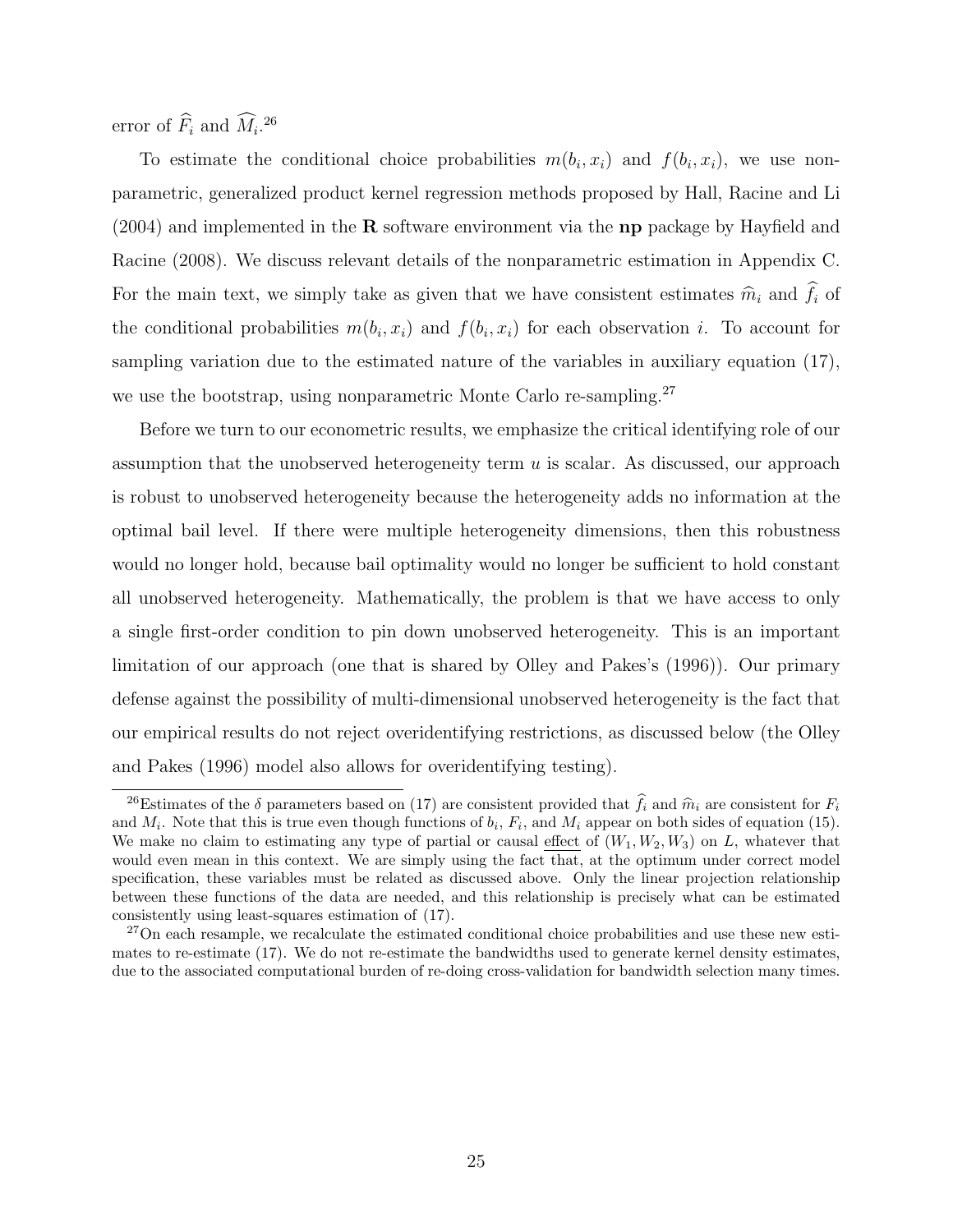### 6 Econometric Results

We first report results computed while pooling over offense categories, within counties. This is not our main focus, as we want to allow separate values of  $c_0$  and  $c_1$  by county-offense type cells. However, these results allow us to explain the main features of the empirical results with only ten race-by-county cells, simplifying the exposition. We then turn to our main focus and discuss results for county-by-offense type cells.

#### 6.1 Results pooled within county

The top three rows of Table 2 report estimates of the three  $\delta$  parameters by county and race. These estimates come from OLS estimation of (17), with the estimates of the auxiliary variables constructed using nonparametric estimates of the choice probabilities, as discussed above. Estimates of  $\delta_1$  are negative in seven of the ten county-race cells, as predicted by the model, though most are not significant using conventional critical values.<sup>28</sup>

Under correct specification of the model,  $\delta_2$  equals R, defined above. Estimates of this parameter are positive in all ten cases, as predicted, and are highly significantly different from zero in all cases.<sup>29</sup> Even though our main focus is on black-white differences in R, we defer substantive discussion of these estimates, because R is overidentified in  $(17)$ , as we discuss in detail below. The third row of Table 2 reports our estimates of  $\delta_3$  from OLS estimation of (17). Nine of these ten estimates are positive, as expected, and most are significantly different from zero using conventional critical values.

The fourth row in Table 2 reports estimates of the statistic  $T \equiv \delta_1 \delta_2 + \delta_3$ . If the model is correctly specified and judges determine bail optimally given their preferences concerning value of defendants' freedom and the social cost of an FTA, then T should equal zero up to sampling error. The county- and race-specific estimates of  $T$  show that in general, this statistic is imprecisely estimated and is by itself generally insignificantly different from zero. The following two rows of the table report estimated p-values testing the null hypothesis

<sup>&</sup>lt;sup>28</sup>While the scale of  $\delta_1$  is difficult to interpret, we note that the estimates display relatively great variation across county-race cells. Thus it appears that the lack of statistical significance in these estimates is due to large sampling variance, rather than to persistent small estimates.

<sup>&</sup>lt;sup>29</sup>All these point estimates are also greater than one, which implies  $F(b^*) < R$ , as the model predicts; see the discussion in section 4.2 on this point.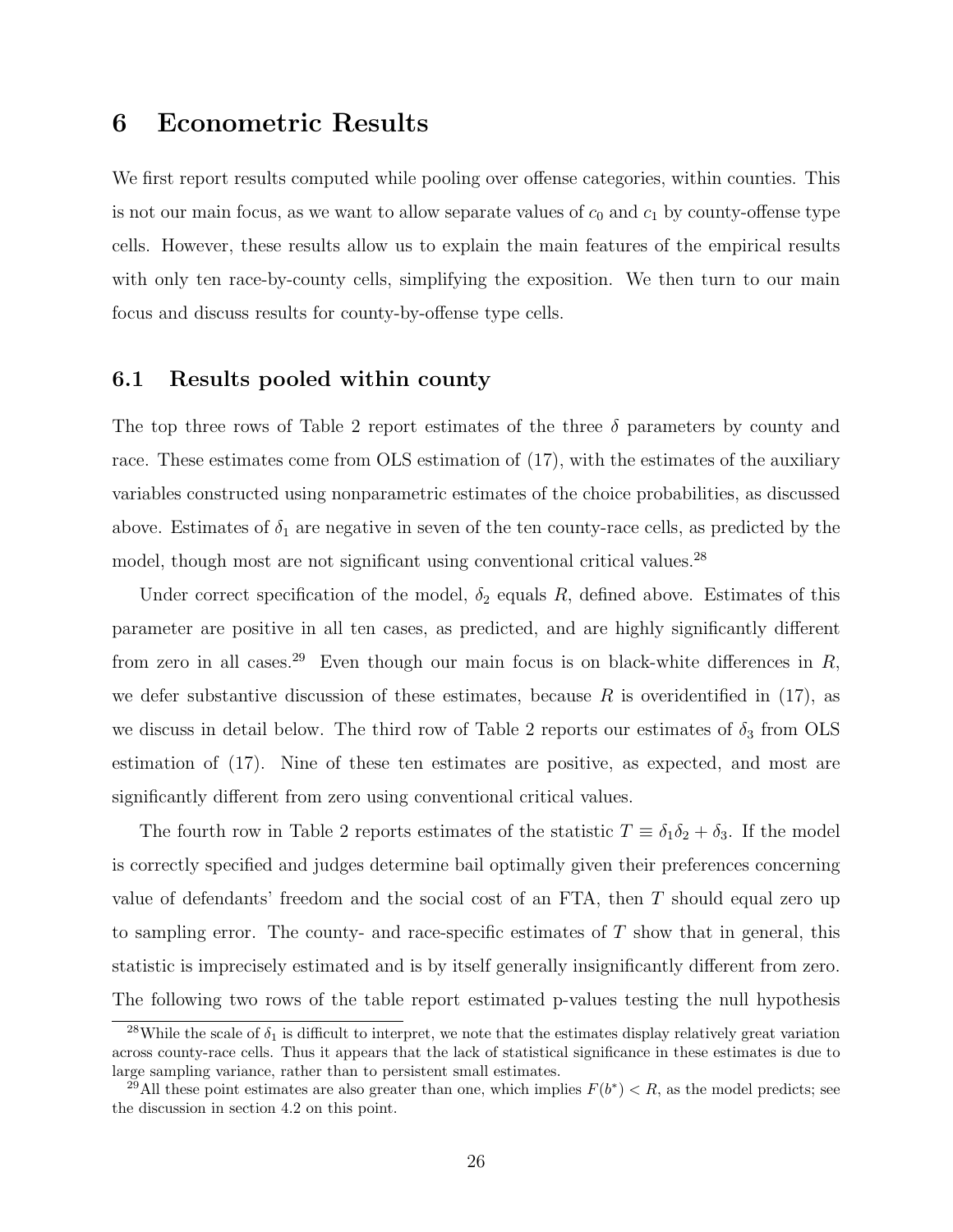that T equals zero for the given county-race combination. The first set of  $p$ -values, labeled "Conventional," are computed in the usual way, ignoring the fact that we have multiple estimates. The lowest of these estimated p-values is 0.026, for blacks in Broward county. Taken by itself, this estimate suggests that the model's restrictions are rejected.

However, because we have 10 county-race cells, it is important to use a test that accounts for multiple comparisons. One common and simple approach to adjusting test size to account for multiplicity of comparisons is to use the Bonferroni correction. In our context, this means dividing the desired familywise significance level by 10. The lowest p-value in the table is 0.026, for blacks in Broward county. These results suggest that any significance level below 0.26, we should not reject the null hypothesis for any county-race combination.

The Bonferroni correction does come with a loss of power. As an alternative, we use the bootstrap distribution of our coefficient estimates to estimate uniform critical values that can be used directly in place of the Bonferroni tests. Let  $s = \min_{\{c,r\}}(T^{cr})$  be the minimum estimated value of the 10 test statistics, indexed by  $c$  for county and  $r$  for race. Similarly, let  $S = \max_{\{c,r\}}(T^{cr})$  be the maximum estimated value of the 10 test statistics. Given a test-statistic estimate  $T^{cr}$ , we estimate the uniform, equal-tailed p-value for testing the null hypothesis  $T^{cr} = 0$  against the two-sided alternative  $T^{cr} \neq 0$  as either  $Pr(S < T^{cr})$ , when  $T^{cr} < 0$ , or  $Pr(S > T^{cr})$ , when  $T^{cr} > 0$ ; we use the empirical bootstrap distribution of S to evaluate these probabilities.<sup>30</sup> Estimated uniform  $p$ -values appear in the final row of Table 2. The lowest such estimate, again for Broward blacks, is 0.18. This result indicates that there is little reason for concern that the model is inconsistent with the data.

Next we consider black-white differences in estimated  $R$  values. As noted above, we could simply use our estimates of  $\delta_2$ , since this parameter equals R under correct specification. Because  $\delta_1 \delta_2 + \delta_3 = 0$  under correct specification, though, we also have  $\delta_3/\delta_1 = R$  under correct specification. Thus, two distinct estimates of  $R$  will be implied by any set of estimates of (17) from a finite sample.

 $30$ It is important to impose the null hypothesis where possible in using bootstrap tests. To do so, we simply subtract, from each bootstrap replication of  $T^{cr}$ , the mean of the bootstrapped value of this statistic. To deal with scale differences in the sampling distributions of  $T^{cr}$  for various county-race cells, we also divide each statistic by our bootstrap estimate of its standard deviation. This scaling leaves all draws with marginal standard deviation one while preserving the dependence structure across county-race cells. We re-center and re-scale the real-data realization of  $T^{cr}$  in the same way for purposes of computing p-values.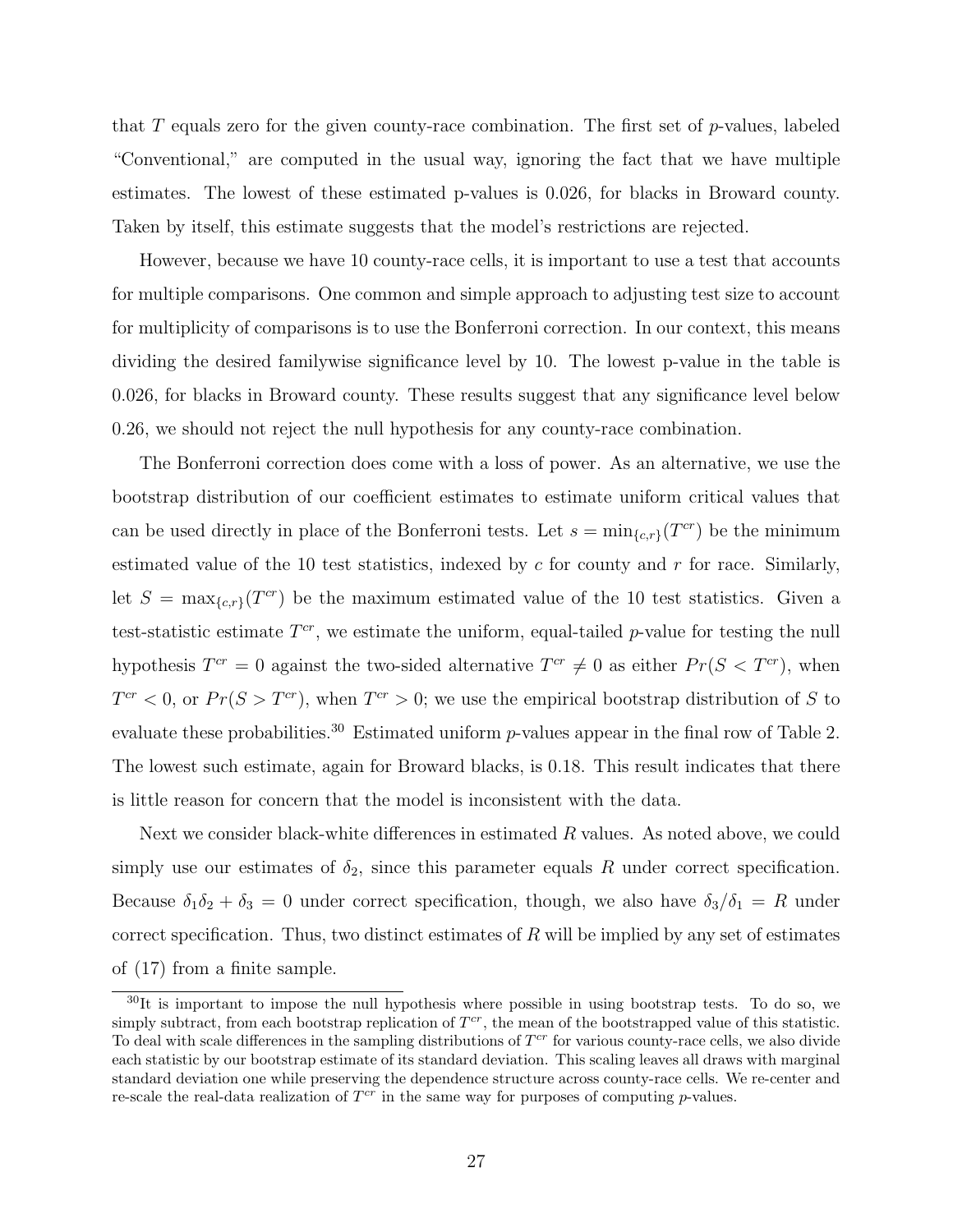Given that the specification tests reported in Table 2 do not reject our model's constraint that  $T = \delta_1 \delta_2 + \delta_3 = 0$ , we re-estimate the auxiliary regression model with this constraint imposed. Such constrained estimation allows us to obtain a unique estimate of  $R$  for each county-race cell. We impose the constraint by using nonlinear least squares (NLS) to estimate the model

$$
\widehat{L} = \widehat{W}_1 R + \widehat{W}_2 \frac{\gamma_0}{\gamma_2} + \widehat{W}_3 \left( -\frac{\gamma_0}{\gamma_2} \times R \right) + v,\tag{18}
$$

where the parameters to be estimated are R and  $\frac{\gamma_0}{\gamma_2}$ .

We report these constrained NLS estimates in Table 3. All 20 estimates reported in the table have the expected sign. Of the ten estimates of  $\gamma_0/\gamma_2$ , eight are statistically significantly different from zero. All ten county-by-race estimates of  $R$  are statistically significant at any conventional level using uniform tests. These results suggest that the model's predictions given optimal bail setting are largely borne out by the data.

Of course, our primary interest is in testing for racial animus on the part of judges, via estimates of R. Consider Table 3's estimates for R of 1.27 and 2.30 for blacks and whites in Broward county, respectively. Interpreted through our model's lens, this estimate tells us that Broward judges set bail as if  $(J - c_0)/(c_1 - c_0) = 1.27$  for blacks, and  $(J - c_0)/(c_1 - c_0) = 2.30$ for whites.

While there are obvious problems with these estimates, most notably that they ignore variation in  $c_0$  and  $c_1$  by offense type, we continue to discuss them for expositional reasons. To put these numbers in perspective, we adopt figures used in Abrams and Rohlfs (2010, henceforth, AR) to measure components of  $R$ ; doing so lets us back out an implied estimate of the value of lost freedom, V. Recalling that  $J = P + V$ , solving for V yields

$$
V = (c_1 - c_0)R + c_0 - P.
$$
\n(19)

AR use a figure of \$106 per day as the pecuniary cost of incarcerating a prisoner;<sup>31</sup> this

 $31AR$  report a figure of \$9,500 for 90 days as the midpoint of those reviewed by Levitt (1996). Like the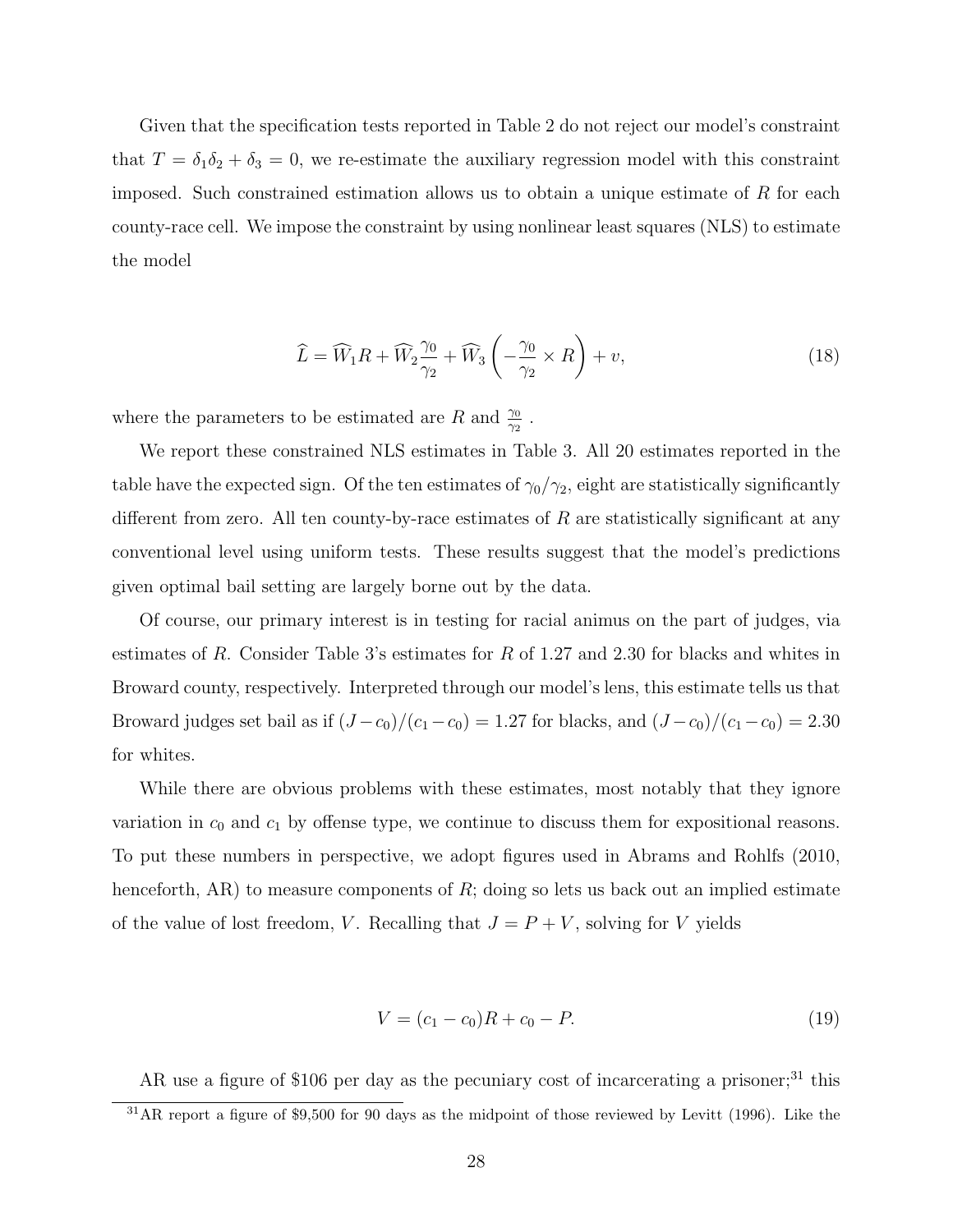figure corresponds to the daily value of our parameter  $P$ . We use an estimate of 82 days to estimate the number of days a defendant would spend incarcerated as a result of not making bail.<sup>32</sup> Thus for our parameter P, we use \$106 per day  $\times$  82 days, or a total of \$8,692.

Next we estimate  $c_0$  and  $c_1$ .<sup>33</sup> Following the discussion in AR's section VI.D, we assume that the average social cost associated with each rearrest is  $$45,000$ .<sup>34</sup> As noted in footnote 18 on page 14 above, the frequency of rearrest among defendants in our sample who do not FTA is roughly 6 percent, while the frequency of rearrest among those who do FTA is roughly 20 percent. Thus, we use estimates  $c_0 = 0.06 \times $45,000 = $2,700$  and  $c_1 = 0.20 \times $45,000 = $2,000$ \$9,000. As a result, we have  $V = $6,300R + ($2,700 - $8,692) = $6,300R - $5,992$ . Our estimated R value of 1.27 for Broward blacks thus implies  $V = $2,009$ . By contrast, our estimated R value of 2.30 for Broward whites implies  $V = $8,498$ . Taken at face value, these point estimates would suggest that judges in Broward value 82 days of white defendants' freedom \$6,489 more than they value 82 days of black defendants' freedom, or roughly \$80

 $33$ In estimating  $c_1$ , we ignore any social costs related to finding the defendant. We also ignore the fact that defiance of a valid judicial order to appear for trial is costly in the sense that it demonstrates disrespect for the criminal justice system and the courts. We ignore these aspects of  $c_1$  partly because they would be difficult to measure. In addition, ignoring such costs is conservative in estimating the black-white difference in implied value of freedom, because this difference equals  $(c_1 - c_0)$  times the black-white difference in R.

other dollar amounts Abrams and Rohlfs use, this figure is expressed in 2003 dollars.

 $32$ The SCPS reports the number of days from arrest to adjudication. We found very large differences in this variable's distribution according to whether a defendant makes bail. For example, among those who do not make bail, the median number of days between arrest and adjudication was 40, while it was 133 among the 1,497 defendants in our sample who do make bail. We use only those who did not make bail to approximate the expected number of days a defendant would spend incarcerated while awaiting trial if he did not make bail. To estimate the mean number of days between arrest and adjudication for these defendants, we need to account for the fact that the SCPS contains follow-up information for only about a year. Four observations in our sample of those who are held over for trial have a duration listed as "more than one year," while an additional 47 observations have arrest-to-adjudication duration listed as pending. If we assume that these 51 right-censored cases closed at 366 days, the average number of days from arrest to adjudication would be 78.8. If we instead account for right-censoring by assuming that arrest-to-adjudication duration is distributed exponentially and use maximum likelihood estimation to estimate the exponential parameter, the result is -4.40. An exponential distribution with this parameter has mean  $\exp(4.40) = 81.5$ , so we use a mean duration of 82 days. This calculation ignores the fact that a small amount of time elapses between arrest and bail hearings, while a larger amount of time may pass before a defendant is able to gather bail or bond money. However, the average time between arrest (not bail hearing) and pre-trial release among those who do make bail is only about 9 days. Since only a bit more than 40 percent of our sample makes bail, the net effect of these biases is likely only a few days on average, so we ignore these issues.

<sup>&</sup>lt;sup>34</sup>This calculation has two components. First, AR calculate using others' cost estimates that in their sample, the average social cost of a crime that results in a rearrest is \$5,790. Second, AR note that results in the literature imply that "crimes resulting in arrest account for roughly 13% of the total cost of criminal victimizations." Dividing \$5,790 by 0.13 yields \$44,538, which we round up to \$45,000.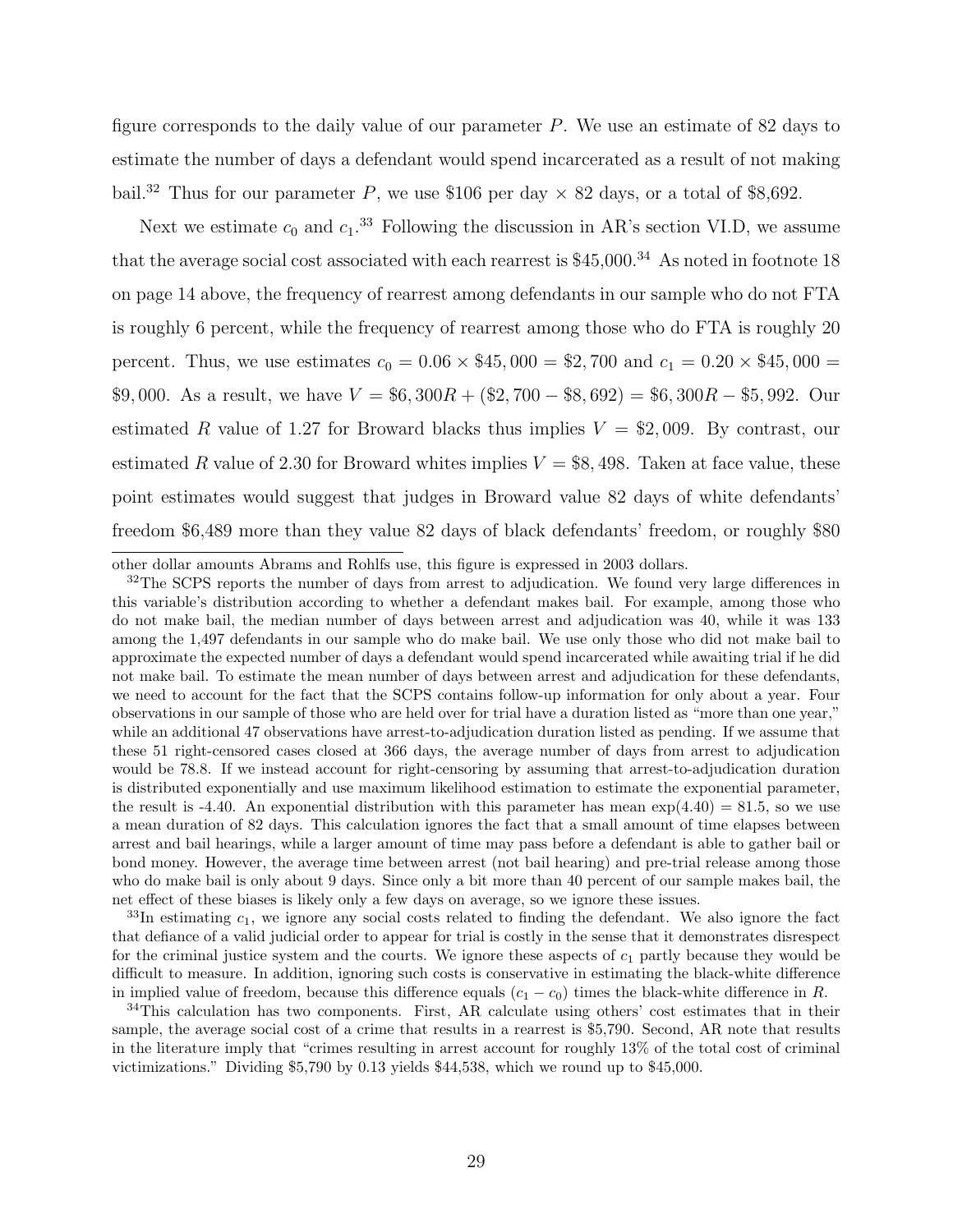more per day.<sup>35,36</sup>

Next, we consider estimates for the black-white difference in  $R$  for all five counties. We report these estimates in the top row of Table 4. The difference for Broward is  $-1.03$ , reflecting the just-discussed Broward  $R$  estimates of 1.27 for blacks and 2.30 for whites. The estimated standard error of 0.50 yields an asymptotic z-ratio of 2.06. The associated conventional p-value is 0.020 for testing the null hypothesis of zero difference in R against to the one-sided alternative of anti-black discrimination. However, we again must adust the p-value to account for the fact that we have estimated the black-white difference in R for five counties. To do so, we repeated the uniform p-value procedure described above, calculating the minimum value of  $\Delta R^c$  over the five counties, indexed by c, for both the actual data and our 999 bootstrap replications. Our p-value estimate is given by the fraction of bootstrap replications having a more negative minimum value of  $\Delta R^c$  than the minimum value observed for the real data. The resulting p-value for Broward county is 0.108, considerably higher than the conventional level.

Black-white differences in  $R$  estimates are negative for the other counties but Los Angeles. For Cook and Harris counties, we cannot reject the null hypothesis of zero difference. For Dallas, though, the estimated black-white difference in R of  $-0.75$  has an asymptotic zratio of 2.34. The corresponding uniform p-value is 0.054, suggesting significant evidence of discrimination against blacks in Dallas based on our pooled estimates.

In generating the estimates just discussed, we assumed that  $R$  is constant across all offense types. This assumption might be plausible for  $J$  alone, if jailing-security costs do not vary with offense type. But, as we discussed above, we wish to allow judges' perceived social costs of FTA,  $c_0$  and  $c_1$ , to vary with the type of offenses with which a defendant is

<sup>&</sup>lt;sup>35</sup>The estimate of  $V = $2,009$  for blacks is roughly twice AR's estimated average value of freedom of  $V = $1,050$ . The estimate for whites is much higher than their point estimate. This difference may stem from the very different estimation approach AR take. In addition, AR's estimates of social costs of releasing a defendant pending trial are imprecise, as are some of their estimates of V when AR allow them to differ by recommended bail level, which should map roughly into offense type category. Thus, the usefulness of comparing our results to theirs may be limited.

<sup>&</sup>lt;sup>36</sup>Ideally, we would use county-race-specific cross-FTA differences in rearrest-rate figures here, and countyoffense-type-specific figures below. However, because only about 40 percent of our sample makes bail, the number of rearrested defendants is sufficiently small that this approach would yield little more than noise. Thus while our estimates of R are robust to variation in the parameters  $c_1$  and  $c_0$  across county and offense type, for purposes of doing back-of-the-envelope estimates of V , we will assume that these parameters always take the values discussed in the text just above.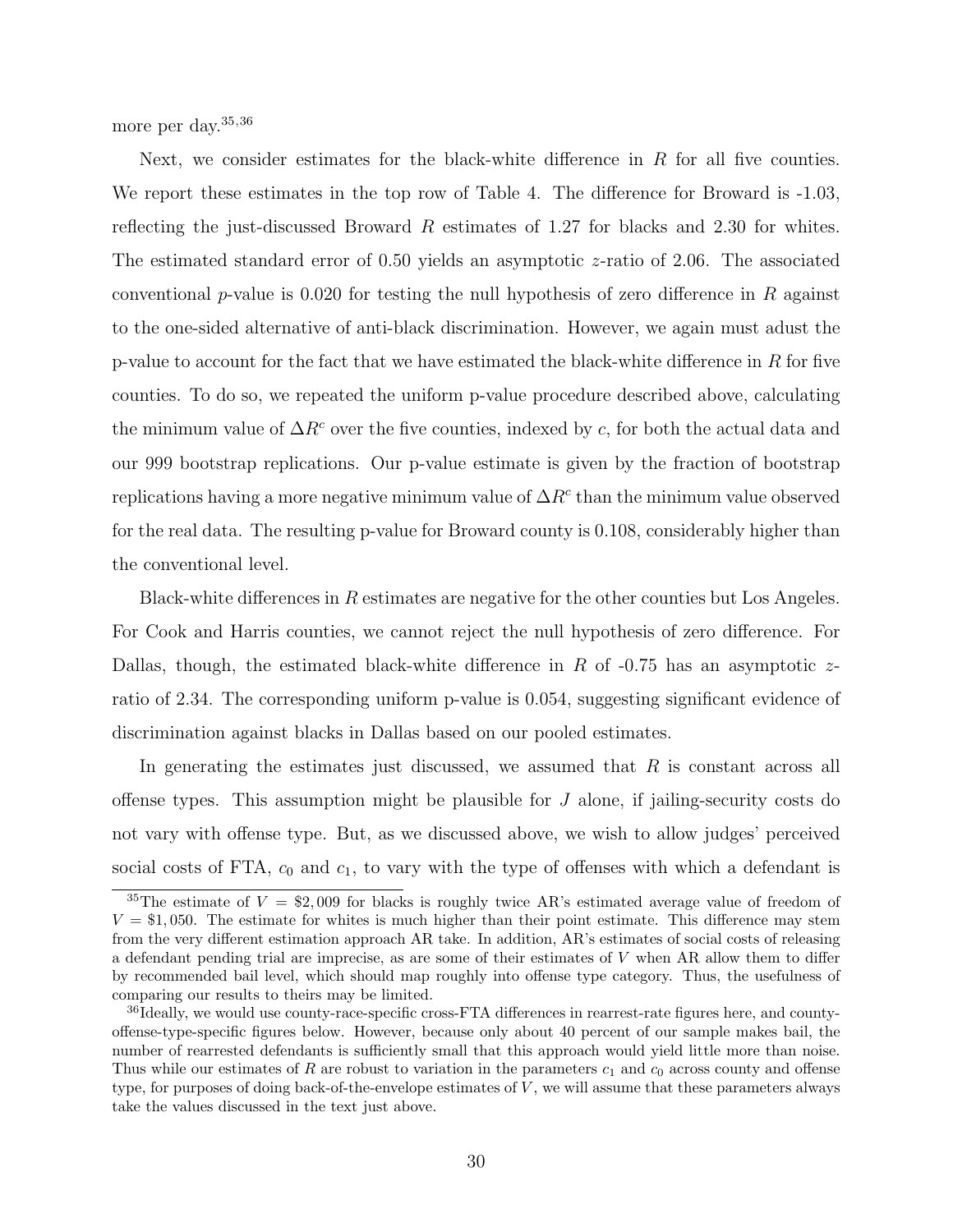charged. We now turn to estimates that allow  $R$  to vary with offense type.

### 6.2 Estimating R separately by county and offense type

In this section, we re-calculate our estimates allowing  $R$  to vary by category of most serious offense, while holding constant  $\delta_2 = \gamma_0/\gamma_2$ .<sup>37</sup> To do so without imposing the constraint that  $\delta_1\delta_2+\delta_3=0$ , we simply re-estimate (17) allowing separate values of  $\delta_1$  and  $\delta_3$  for each offense category. That is, we interact  $\widehat{W}_1$  and  $\widehat{W}_3$  from (18) with a full set of dummies indicating offense category. With no constant included in the estimation, the resulting coefficients represent offense category-specific  $\delta_1$  and  $\delta_3$  estimates for each county-race cell. We can use these category-specific estimates together with the category-invariant estimate of  $\delta_2$  to construct category-specific test statistics analogous to  $T$  for each of the four categories we consider: drug, violent, property, and public order offenses.

As with the pooled estimates above, we calculated a series of both conventional and uniform p-values for model specification testing. The conventional p-values are based on  $\chi^2$  tests of the null hypothesis that both  $T^{\text{black}} = 0$  and  $T^{\text{white}} = 0$  hold, against the twosided alternative that these equalities do not hold. All but one of these estimated p-values exceeded conventional significance levels. The exception, for those charged with violent offenses in Broward county, yielded a conventional p-value of 0.06. Since there are twenty county-offense cells, the conventional p-values are surely downward-biased. After estimating uniform p-values based on a method similar to that described above, we found that all pvalues exceeded conventional significance levels. Thus, there is little reason for concern that the model with interactions is mis-specified.

The foregoing results suggest that the data are consistent with optimal bail setting given our model. Thus, we now consider offense category-specific estimates of the black-white difference in R calculated when we impose the correct-specification constraint that  $\delta_1\delta_2+\delta_3=$ 0. As above, we impose this constraint by re-estimating a version of (18) with nonlinear least squares. We estimate separate R and  $\gamma_0/\gamma_2$  values for each offense category by interacting  $\widehat{W}_1$  and  $\widehat{W}_3$  with four offense category dummies, as in the unconstrained interaction just

<sup>&</sup>lt;sup>37</sup>The ratio  $\gamma_0/\gamma_2$  involves defendant preferences rather than judicial ones. While we do not allow this ratio to differ by offense type, we do allow it to vary by race and county.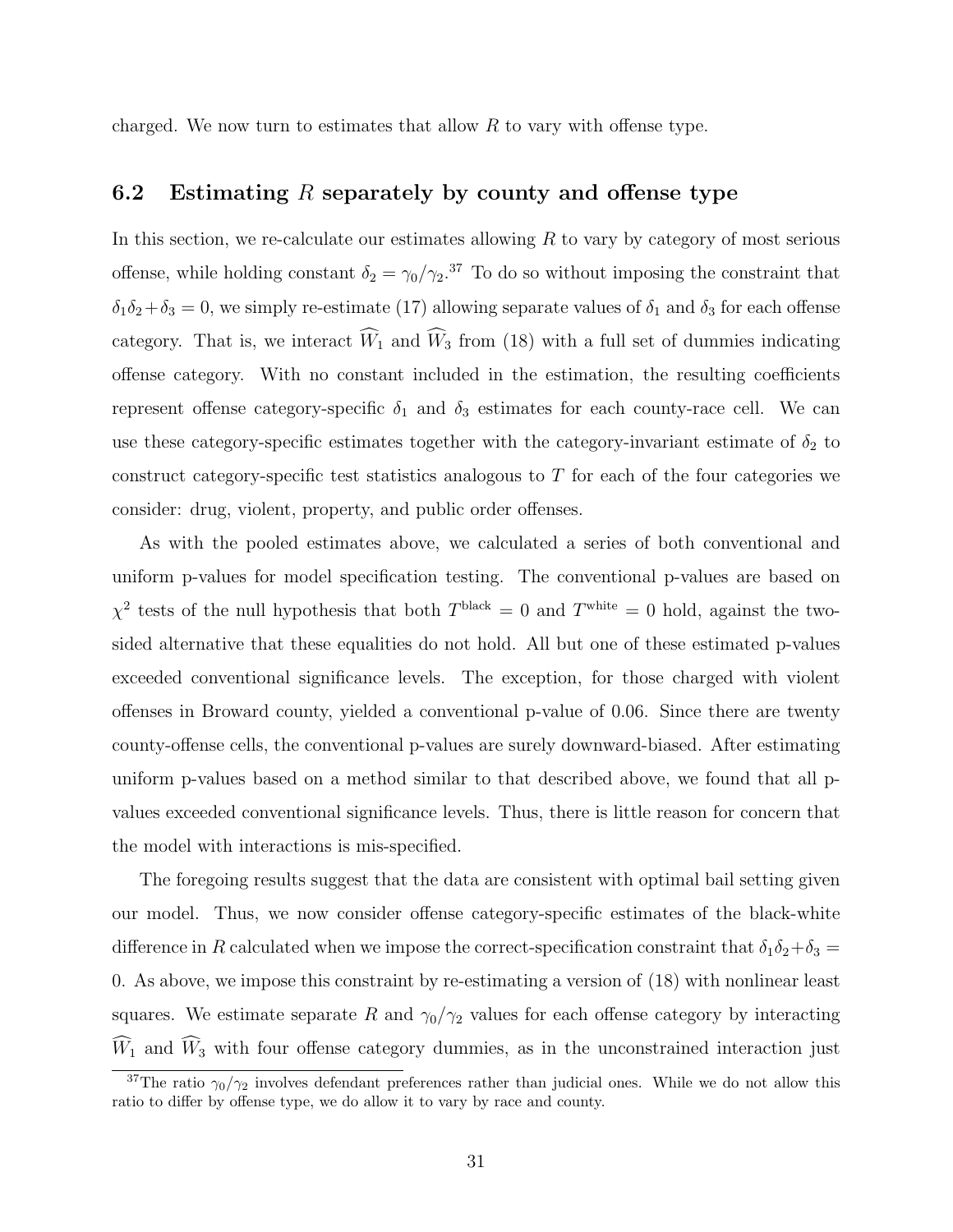described; we estimate five versions of this model, one for each county.

We report the black-white differences in the resulting category-specific  $R$  estimates in Table 5. We will discuss the point estimates first, deferring momentarily our discussion of statistically significance. Of the 20 estimates, 18 are negative. Only for Los Angeles are judges' estimated levels of R substantially similar across race, with two being positive, two negative, and none exceeding 0.17 in magnitude.

Our point estimates for Dallas county indicate that judges there set bail levels for blacks in such a way as to systematically and substantially undervalue the costs of holding them over relative to the costs for whites. The estimated differences in  $R$  are  $-0.78$  for drug offenses, -0.80 for violent offenses, -0.65 for property offenses, and -1.22 for public order offenses. These are substantial differences, whether measured relative to the costs of incarceration discussed above, or relative to the level of estimated R values for Dallas blacks, which are 1.56 for drug offenses, 1.50 for violent offenses, 1.66 for property offenses, and 1.59 for public order offenses.

Thus, the racial difference in R ranges from roughly  $40\%$  of the R level in the case of property offenses to more than 75% for public order offenses. To put these differences in dollar terms using the calculations from section 6.1, recall that our calibration implies approximately  $V = $6,300R - $5,992$  over a period of 82 days. A black-white difference in R of  $-0.8$  thus implies that judges value 82 days of blacks' freedom \$5,100 less than they value whites, or roughly \$62 per day. The most plausible non-discriminatory justification for a race differential in  $V$  is that blacks typically would earn less than whites in the legal labor market, so that their opportunity cost of being in jail is lower. Even for a full-time worker, though, \$62 per day is nearly \$8 per hour, which plausibly exceeds the difference in hourly earnings that white felony defendants could earn relative to black felony defendants on average. We thus view point estimates of these magnitudes as suggesting the possibility of substantial discrimination against black defendants.

Finally, we consider statistical significance of the county-by-offense type  $R$  estimates in Table 5. Several of these estimates have z-ratios that would be considered significant using conventional critical values. For example, three of the four Dallas estimates have z-ratios above 2, with the other exceeding 1.7; two of the Broward z-ratios exceed 1.65, as does one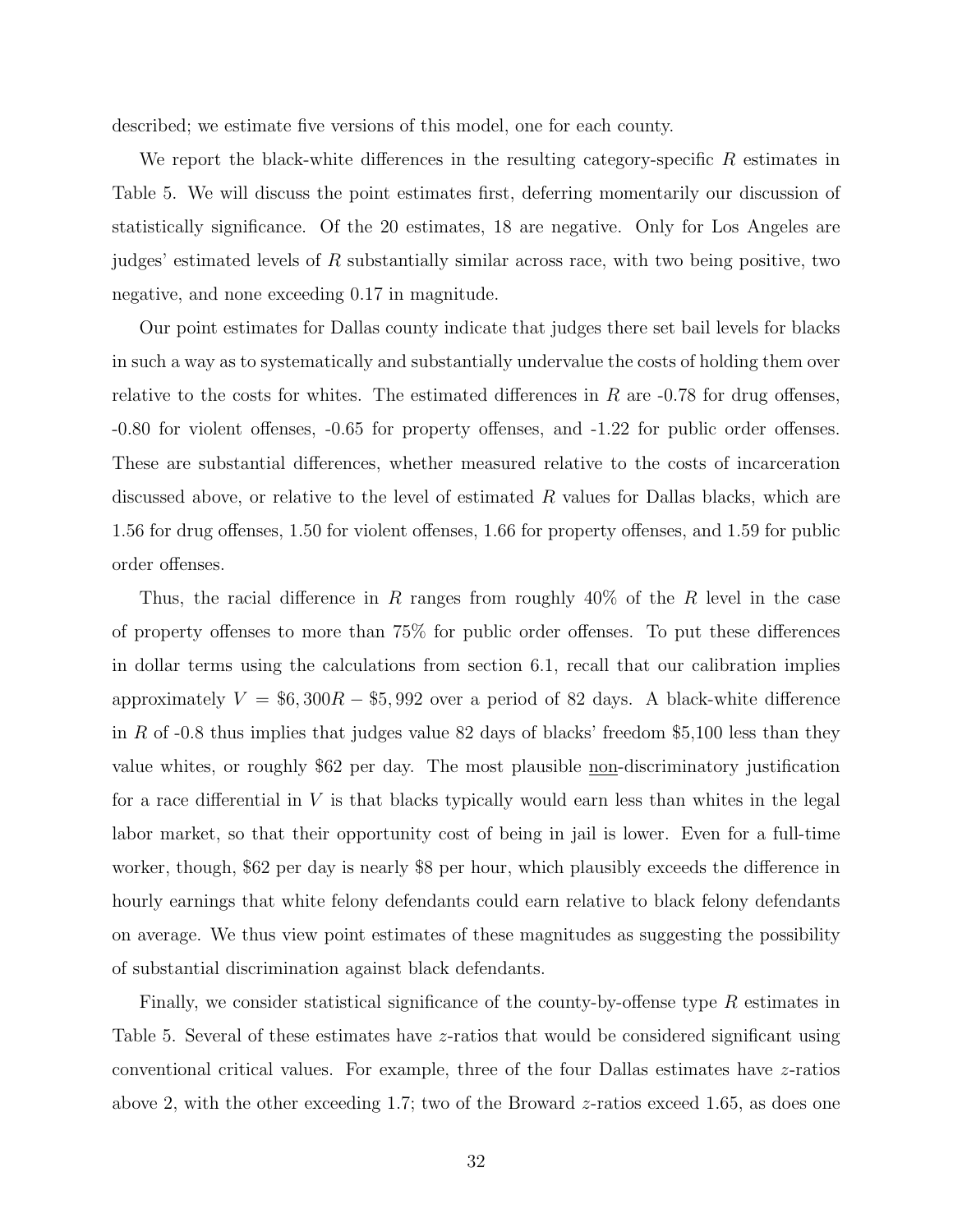of the Harris t-ratios. While any one of these results would usually be considered significant, we must again take account of the fact that we have 20 estimates of R.

To do so, we again use the bootstrap distribution to calculate uniform critical values for testing the null hypothesis that any one estimate is zero against the one-sided alternative of discrimination against blacks. The estimated critical value for a level-0.10 version of this test is -2.68. In other words, given that we are taking 20 draws, under the null we cannot consider an individual estimate of R significant at the  $10\%$  level unless its z-ratio is negative and exceeds 2.68 in magnitude. The z-ratio with the largest magnitude in Table 5 is Dallas's estimate for public order crimes, which has an estimate of -2.44. This corresponds to a uniform p-value of roughly 0.15, based on our bootstrap distribution. Thus, we cannot conclude that any estimate is individually significant.

The estimates in Table 5 all involve some generated-variable information in common. Thus, it is possible that they are jointly significantly different from zero, even if no estimate is individually significant. A simple  $\chi^2$  test of the null that the estimates are jointly zero yielded a p-value of 0.41, far from significant. However, this test relies heavily on the appropriateness of the normality approximation for our estimates. The auxiliary-projection estimator we use is in fact asymptotically normal, and given its parametric second step, we conjecture that it converges at rate  $n^{-1/2}$ . However, the estimator is based on underlying nonparametric estimators involving many variables, so it would be unsurprising for the estimator's convergence to occur slowly in practice. Indeed, casual inspection of the marginal distributions of our county-by-offense type estimates of  $R$  suggests that a number of them are skewed and heavy-tailed.

To address the role of non-normality, we again used the bootstrap. To construct a test of the null hypothesis that all estimates of  $R$  are zero, we first impose this null on the bootstrap distribution by centering each bootstrap estimate of  $R<sup>cr</sup>$  around the mean of the bootstrap distribution for that estimate and dividing by the bootstrap estimate of the standard deviation of  $R^{cr}$ . Next, we tabulated the number of the 20 scaled/re-centered estimates that are negative. Our result using the real data is that 18 of the estimates are negative. This result lies far in the tail of the bootstrap distribution of tabulated re-centered estimates: in the bootstrap distribution, we see 15 or fewer negative estimates 94 percent of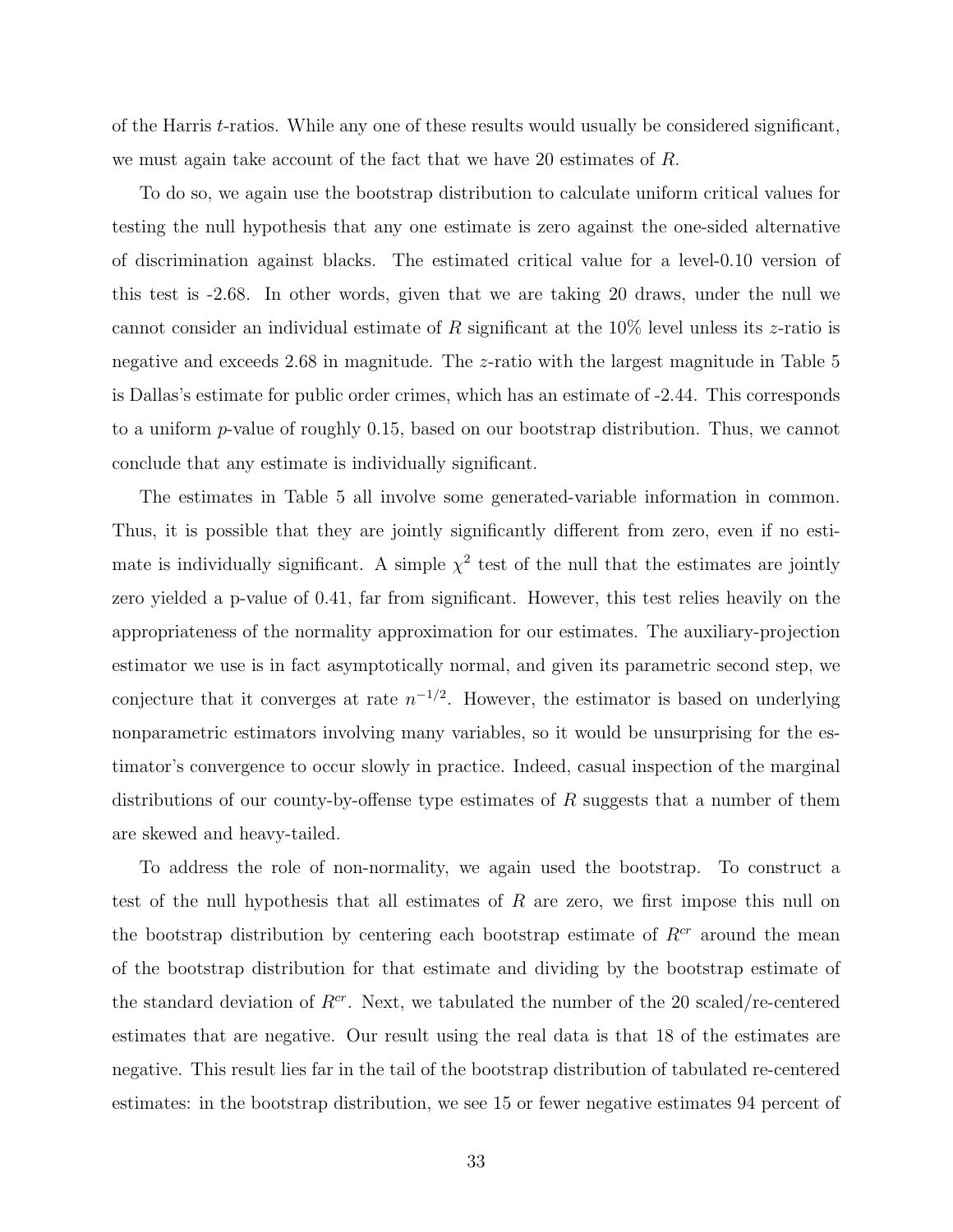the time, we see 18 negative estimates only 0.8 percent of the time, and we never see 19 or 20 negative estimate.

On this latter basis, then, there is strong evidence against the null hypothesis that there is no discrimination against blacks based on our county-by-offense type estimates. Clearly, though, our estimates within county-offense-type cells are relatively imprecise.

#### 6.3 Summary of results

We can sum up our econometric results with three key conclusions. First, that estimates of  $\gamma_0/\gamma_2$  and R from constrained auxiliary specifications have the signs predicted by our model, which provides additional support for our approach. Second, specification tests from our auxiliary projection relationships provide little evidence against the composite null hypothesis that each of the following simultaneously holds:

- 1. our model captures defendant behavior;
- 2. choice probabilities have a multinomial logit structure;
- 3. judges know  $(x, u, \gamma_0, \gamma_2, g_0(x), g_2(x))$  for each defendant;
- 4. judges set bail optimally given this knowledge.

Third, given the model, the point estimates suggest that there is substantial evidence of bias against blacks in bail setting. Point estimates are generally largest in Broward and Dallas counties. This conclusion hold both when we pool across offense types and when we allow  $R$  to differ across offense type within county. On the other hand, Los Angeles appears to treat blacks and whites very similarly in terms of the summary measure R. Finally, our estimates are somewhat imprecise, especially those that allow variation in  $R$  by both county and offense type. We emphasize that this conclusion arises in large part because of our use of inference methods that take into account the multiple-testing that is typically ignored in econometric research.

We conclude this section by addressing the possibility that judges behave in a way that is different from our model, but which is statistically indistinguishable from the way a judge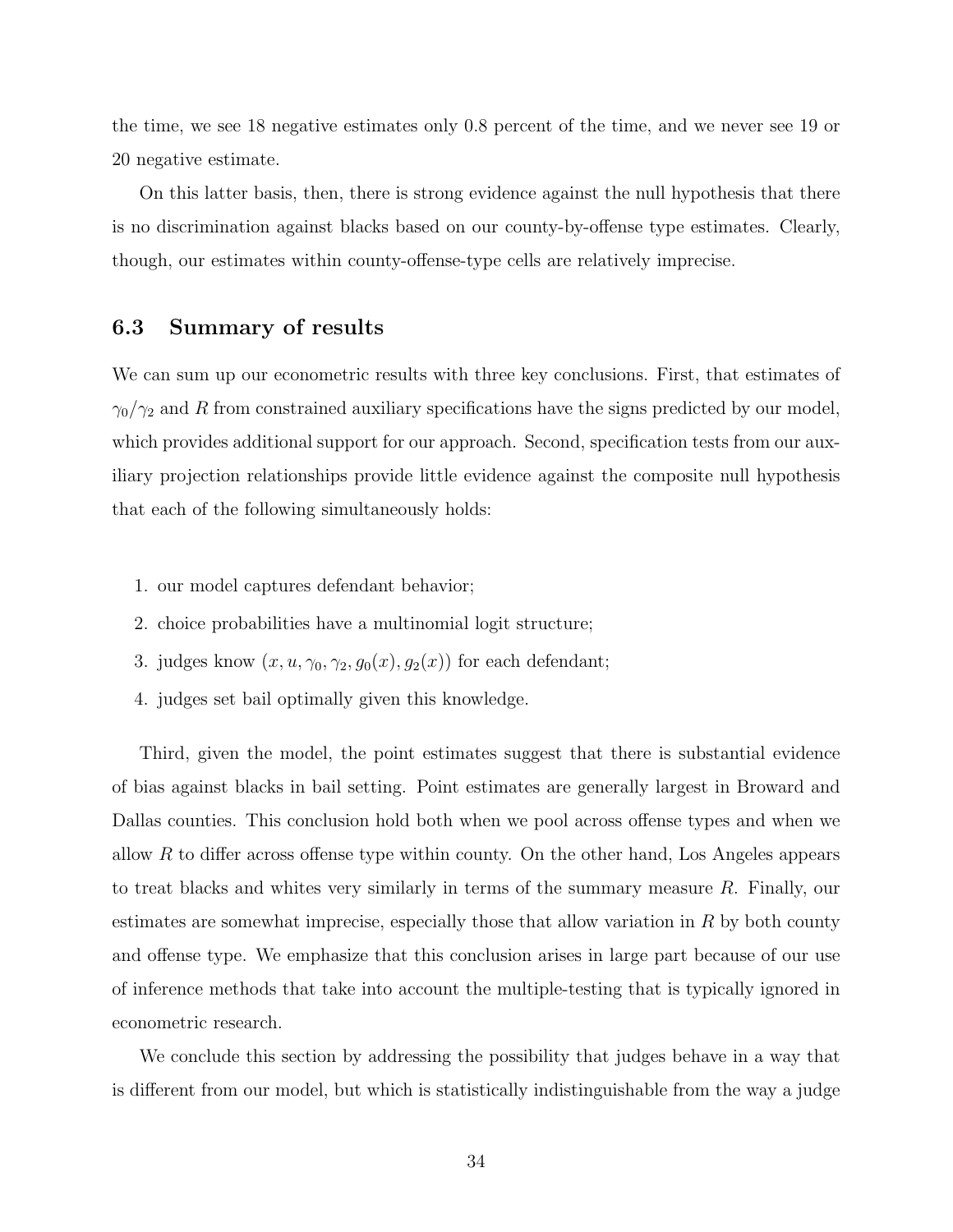would behave under this composite null hypothesis. This is possible since we cannot practically characterize the power of our specification tests against all alternative models. We acknowledge that we have no way to rule out such a possibility. However, our estimates are still informative about racial discrimination in an important, counterfactual sense. Recall that our estimates of the conditional choice probabilities are nonparametric and do not require optimality of bail setting. An alternative view of our method, then, is that it tells us whether and how much actual bail setting involves discrimination relative to optimal bail setting. That is, whatever it is that judges are actually doing, one might still accept our model as a reasonable description of what judges would do if they behaved in a socially optimal way. Given the Type I Extreme Value assumption and our functional form assumptions on how bail affects defendants' behavior, then, our estimates can be interpreted as consistent estimates of the R value that judges' behavior implicitly reveals. This interpretation is of more than academic interest, because it is entirely possibly that judges (i) do not wish to discriminate, but (ii) they nevertheless set bail using heuristics that have discriminatory effect.

### 7 Our Model and the Outcome-Test Literature

The idea of using outcomes to test for discrimination in other contexts has a long history. For example, Becker (1957) discusses the fact that wage discrimination requires paying different wages for given marginal product, which means that cross-group wage differences are not sufficient information to conclude that there is taste-based discrimination. In this context, the group-level average of workers' individual ratios of marginal productivity-to-wage would serve as an outcome measure.<sup>38</sup> Another application is to use mortgage profitability as an outcome measure to test for discrimination in credit markets, as Becker (1993, page 389) discusses.<sup>39</sup>

More recently, Knowles, Persico and Todd (2001, henceforth, KPT) have used the out-

<sup>38</sup>Data on marginal productivity are quite difficult to collect; see Hellerstein and Neumark (1998) for an attempt to use plant-level productivity measures to assess labor market discrimination.

<sup>&</sup>lt;sup>39</sup>Berkovec, Canner, Gabriel and Hannan (1994) use data on mortgage default rates among minority and non-minority borrowers for this purpose. For critiques of such work, see Yinger (1996) and Ayres (2005).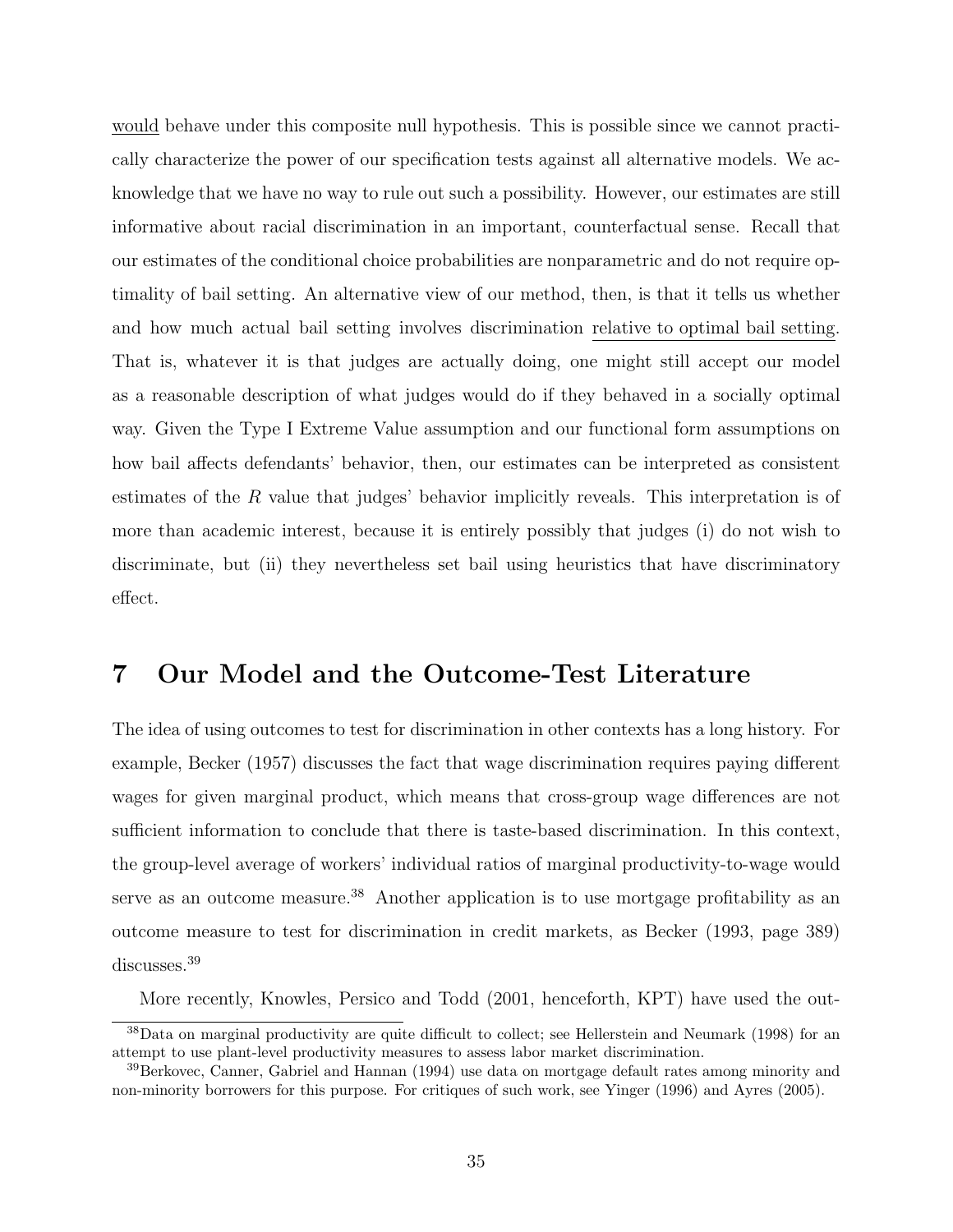come test idea to test for whether police discriminate against racial minorities when deciding whether to search motorists stopped on the highway. KPT assume that police seek to maximize the number of "hits," i.e., searches that turn up contraband. Under this assumption, white and black "marginal searchees" must have the same probability of carrying contraband.

We now link this result to the idea behind Ayres and Waldfogel's (1994, henceforth, AW) paper on bail and racial discrimination. AW assume that a judge chooses a defendant's bail level in order to ensure that the conditional probability of FTA is no greater than some pre-specified constant, p, given that the defendant is released. Suppose momentarily that AW judges must either release a defendant or hold him until trial. Such judges will release a defendant if and only if  $F(0, u) \leq p^{40}$  Thus, if judges use the same value of p for blacks and whites, black and white "marginal releasees" will each have probability  $p$  of FTA. If judges discriminate against, say, blacks, then  $p^{\text{black}} < p^{\text{whites}}$ , so that the marginal black defendant faces a lower FTA probability.

In both the motorist-search and binary pretrial release-detain situations, however, there is an inframarginality problem. Even though marginal searchees and releasees have the same outcome value—contraband hit rates or FTA probability—when there is no racial discrimination, the average values of these outcomes need not be equal across race. For example, suppose that either the structure of the function  $F$  or the distribution of u differs across race in the binary release-or-detain case. Then the integral, over the distribution of  $u$ , of  $F(0, u)$  will generally differ across race, even though all marginal releasees have the same FTA probability, regardless of race. Thus, equal FTA probabilities for marginal releasees is insufficient for equal average FTA probabilities. In general, only the average FTA probability is identified, so the inframarginality problem wrecks the usefulness of comparing FTA rates across race.

There are different routes to solving the inframarginality problem. KPT do so by hypothesizing that motorists optimally choose whether to carry contraband, taking as given the probability that police will search them when they are stopped. KPT show that in Nash equilibrium, contraband-carry rates will be equal across all motorists who are searched with probability interior to  $(0, 1)$ . As a result, the inframarginality problem does not exist in

 $^{40}$ We assume away variation in x for purposes of the discussion in this section.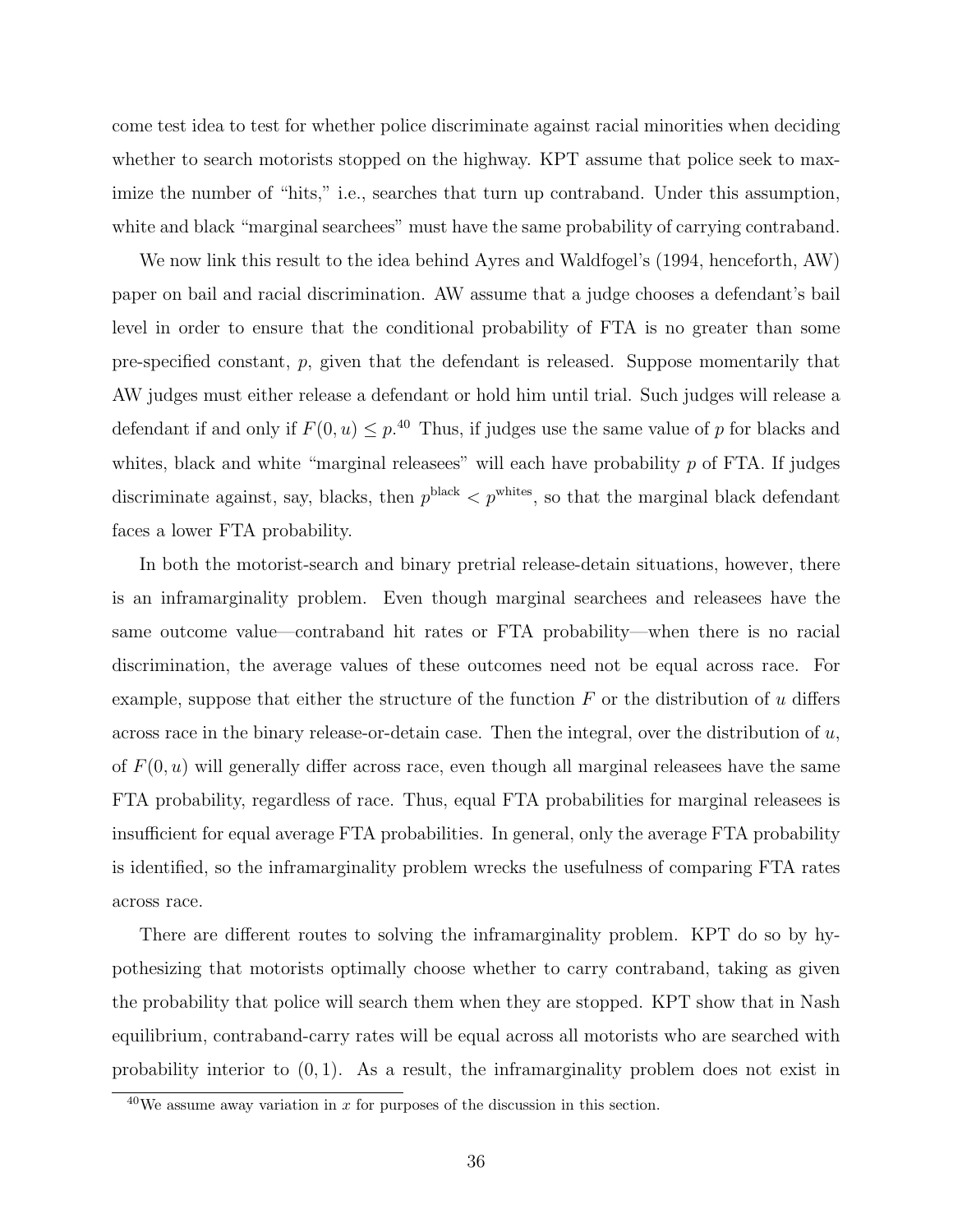Nash equilibrium.<sup>41</sup>

The inframarginality problem also disappears in the bail context under AW's assumption on the judicial objective function. An AW judge' optimal choice of bail  $b^{AW}(u)$  for a defendant with heterogeneity term u must satisfy  $F(b, u) \leq p$ . For some defendants,  $F(0, u) < p$ , and an AW judge will release these defendants with zero bail. For others,  $\lim_{b\to\infty} F(b, u) > p$ , so that no finite bail will convince such defendants to show up for trial with the desired probability.<sup>42</sup> An AW judge will deny bail to such defendants. For all other defendants, there must be a positive and finite value  $b^{\text{AW}}(u)$  such that  $F(b^{\text{AW}}(u), u) = p$ . Thus, given AW's assumption on judge behavior, all defendants who receive a positive and finite bail level have the same probability of FTA at the optimal bail level, except to the extent that there is groupwise discrimination, in which case FTA probabilities will be equal within, but not across, groups.

As a result, there is no inframarginality problem when judges can choose bail continuously and behave according to the objective function AW assume. This fact helped motivate Ayres's (2001) argument that the inframarginality problem may generally be surmountable when the decision variable is continuous, because then "every defendant [is] marginal" Ayres (2001, pp. 409-10). This claim can be read in either of two ways.

The first reading of Ayres's conjecture is that outcome tests based on easily observed level variables like FTA are generally appropriate in any case with a continuous decision variable. Such a result would open up a wide array of settings to more robust testing for the

<sup>41</sup>Several papers have suggested plausible violations of KPT's assumptions, under which the inframarginality problem reappears. For example, Antonovics and Knight (2004) show that if there is trooper heterogeneity in search costs, then "the test that KPT employ no longer distinguishes between preference-based discrimination and statistical discrimination" (page 10). Additionally, both Anwar and Fang (2006) and Antonovics and Knight (2004) have pointed out that the inframarginality problem reappears if there is systematic heterogeneity in how troopers behave as a function of troopers' own race. Antonovics and Knight, Anwar and Fang, and Bjerk (forthcoming) all note that the same problem arises when, as Antonovics and Knight put it, "officers can observe some characteristic . . . that is correlated with the likelihood that the motorist is guilty, but that . . . is unknown to the motorist at the time that he or she decides to traffic drugs" (page 10). Dharmapala and Ross (2004) provide examples in which limits on troopers' ability to monitor motorists, as well as differences in offense severity, can lead to equilibria in which some types of motorists always carry contraband, and they show that the link between average and marginal hit rates breaks down in such cases. All of these authors, and Close and Mason (forthcoming) as well, propose alternative tests of discrimination. Finally, Brock, Cooley, Durlauf and Navarro (2010) nest KPT's assumed preference structure in a broader class for which KPT's outcome test is generally uninformative.

<sup>&</sup>lt;sup>42</sup>This result cannot happen in our model, however, since the latent utility of FTA converges to zero as b goes to infinity.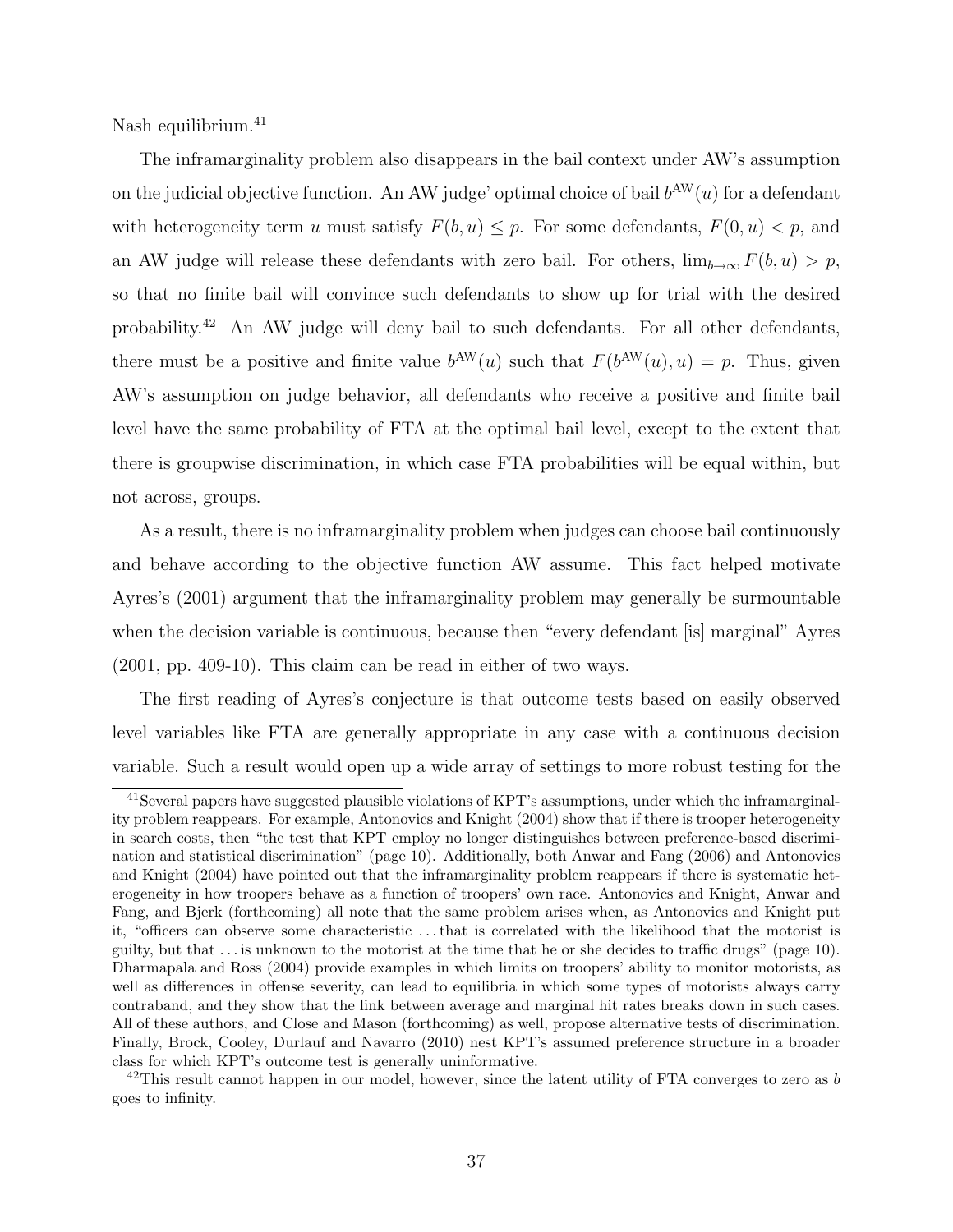presence discrimination. By rewriting the version of the judge's first-order condition in (3), we see that at the optimal bail level,

$$
F(b^*, x, u) = R - \frac{M(b^*, x, u) F_b(b^*, x, u)}{M_b(b^*, x, u)},
$$
\n(20)

where we suppress the  $(x, u)$  argument of the function  $b^*$ . Since R is a constant parameter within racial groups, the FTA probability at the optimal bail level can be constant across u only if the second term on the right hand side of  $(20)$  is constant across u. We prove in appendix B that when u has a full-support continuous distribution, conditional on x, this term cannot generally be constant across  $u$  in our model. Thus, the first version of the Ayres conjecture does not hold when judges have the objective function we assume, which means it does not generally hold.

Consider now a second, more optimistic, reading of Ayres's conjecture. As with the first one, the second reading holds that continuous decision variables eliminate the inframarginality problem. However, the second reading accepts that using outcome analysis to test for discrimination generally involves complicated outcomes whose estimation may require functional form assumptions. For example, our approach in this paper can be seen as a generalized form of outcome analysis. We estimate the probability of making bail and of FTA non-parametrically and then use assumptions concerning (i) functional form and (ii) optimal behavior to justify (iii) regarding these probabilities as  $M(b^*, x, u)$  and  $F(b^*, x, u)$  and (iv) expressing the derivatives  $M_b(b^*, x, u)$  and  $F_b(b^*, x, u)$  in terms only of the non-parametric conditional probability estimates. As a consequence, we are able to estimate all elements of  $(20)$ , including R, up to a finite-dimensional parameter vector.<sup>43</sup>

Thus, like the simple approach in AW or KPT, our approach uses outcome information together with behavioral assumptions to identify a parameter of interest. The only point of difference between our approach and AW's, besides the fact that we assume different judicial objective functions, is that we must estimate outcome information, whereas AW (and KPT) can use raw data. Thus, the second reading gives broad credence to the Ayres conjecture. If

<sup>&</sup>lt;sup>43</sup>Indeed, it is not difficult to write our judge's problem in notation that represents a (slight) extension of Persico's (2009) model, in which simple outcome tests generally exist.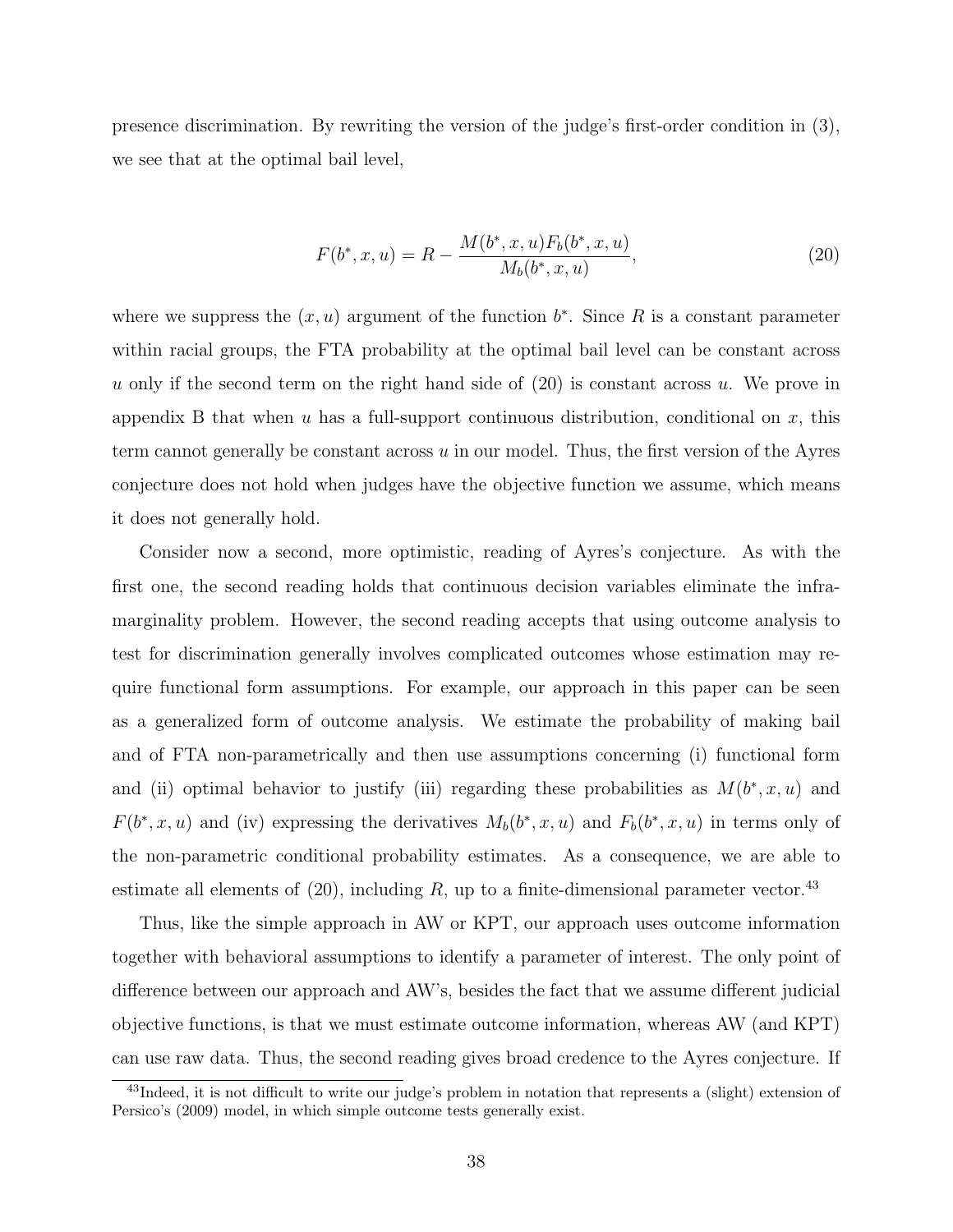one is willing to both assume the form of a decision-maker's objective function and willing to assume enough behavioral structure, then the presence of continuous decision variables seems likely to eliminate inframarginality problems.

An additional question concerns which objective function is more appropriate in the present context, AW's or ours. Of course, this is at least partly an empirical question. There is some empirical support for our model in that it passes the overidentification tests we use above. AW's objective function is also testable in principle, because it requires FTA rates to be the same for all defendants of a given race, even when there is racial discrimination.

To test this assumption, we estimated an ordinary least squares model relating actual FTA among defendants who made bail to the same covariates that enter our nonparametric estimators discussed in appendix C. Each model included a race dummy and a full set of county-by-offense type dummies to allow AW judges to set different levels of FTA by countyoffense type cells, and we allowed the covariates to have separate coefficients for blacks and whites. We estimated standard errors robust to heteroskedasticity. Under the null hypothesis that judges follow the AW objective function, the coefficients on all covariates, other than the ones involving county, race, and offense type dummies, should be zero.<sup>44</sup> The  $F$ -statistic testing that all the relevant coefficients are zero has a p-value of 0.0359.

Thus, empirical evidence suggests that in our sample, judges are not choosing bail to equalize FTA across defendants, even within race. Given that our own model is not rejected by the data, we think the evidence favors our approach, at least for our data. In other samples representing other judges, AW's objective function might be the right one; of course, some third objective function might also. On this point, we note that Brock et al. (2010) have shown persuasively that any method to testing for discrimination using observational data will require substantive assumptions on decision makers' objectives.

<sup>&</sup>lt;sup>44</sup>Even though the dependent variable is binary, this model is correctly specified under the null hypothesis that judges follow AW's objective function. This is true because (a) the conditional FTA probability given the optimal bail level and x must be unrelated to either b or x under the null, and thus (b) the dummy variables that appear in the null linear model saturate it fully.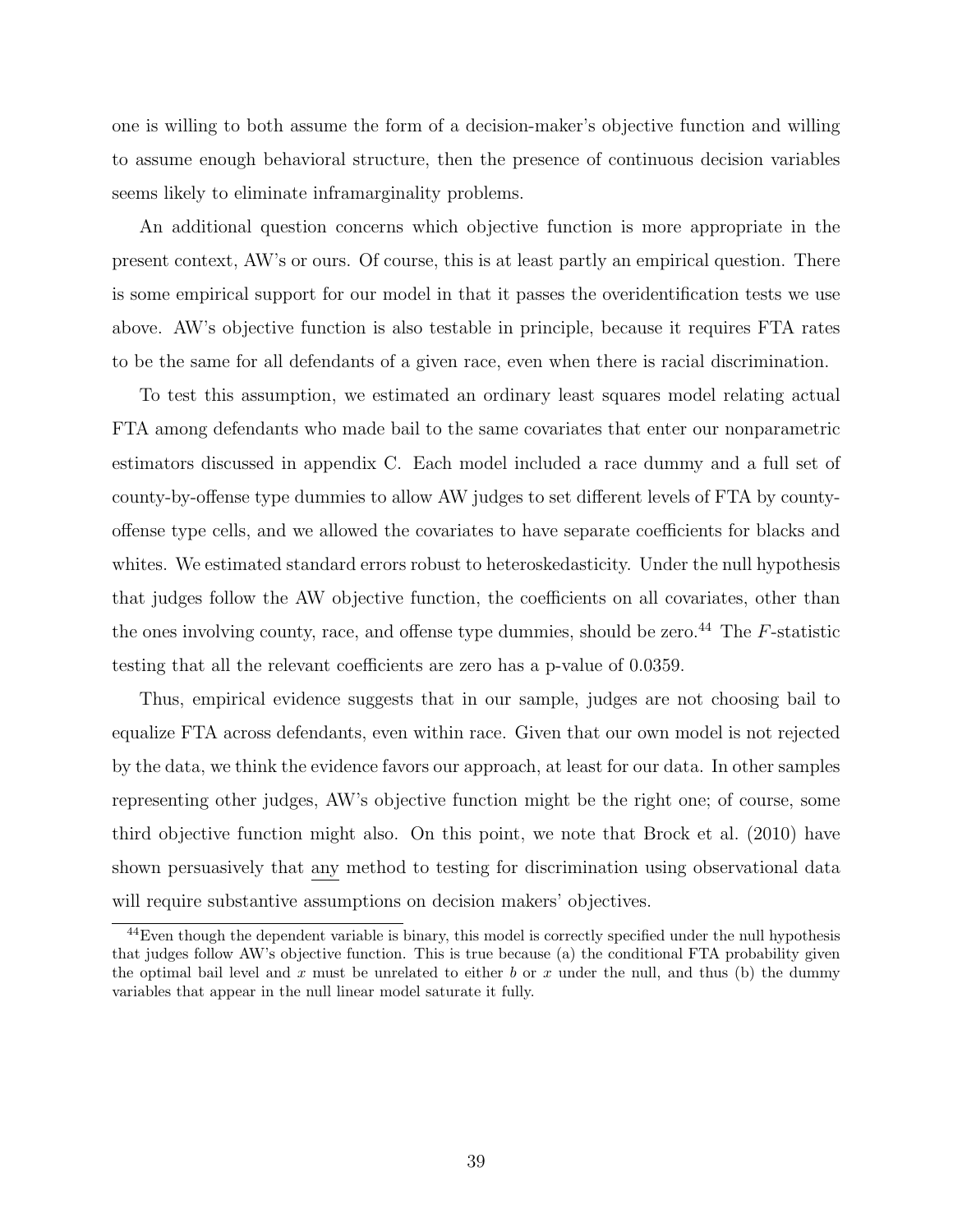### 8 Summary

We consider a model of optimal bail setting in which judges choose bail levels to trade off various costs. On one side are the costs of jailing defendants who do not make bail. These costs include both the pecuniary costs of running jails and the like, and the value judges place on freedom lost by (potentially innocent) defendants. On the other side are the social costs expected to be imposed by those defendants who make bail and are released pending trial. The optimal bail level is an implicit function of the defendant's characteristics, including  $x$ , which both we and the judge observe, and  $u$ , which only the judge observes. The presence of heterogeneity that we cannot observe invalidates conventional cross-race comparisons of average bail levels, even conditional on x.

We develop an approach to testing for discrimination based on estimation of the judge's first-order condition in an auxiliary regression. There are two key steps in making this estimation method practical. First, when there is a one-to-one mapping between optimal bail and the unobserved heterogeneity term  $u$ , conditional on  $x$ , one need not know a defendant's u value to consistently estimate his conditional choice probabilities at the optimal bail level, given  $(b, x, u)$ . This result allows us to leave the distribution of u entirely unrestricted, even conditional on x.

Second, because partial derivatives of defendants' conditional choice probabilities can be written in terms of the levels of these probabilities under a multinomial logit structure, we do not need to directly estimate the partial derivatives of conditional choice probabilities with respect to bail. Instead, we are able to estimate these partial derivatives using nonparametric estimates of the levels of the conditional probabilities.

We then recover the key parameter of interest,  $R$ . We do so by estimating the first-order condition after re-writing it in terms of auxiliary variables that depend only on the level of bail and the conditional choice probabilities. This estimation approach can be regarded as an extension of Olley and Pakes's (1996) basic idea to a new setting.

Our point estimates suggest that judges value freedom less for blacks than whites in Broward, Cook, Dallas, and Harris counties. Statistical significance of the estimates that yield this conclusion depends somewhat on the specification and approach to inference we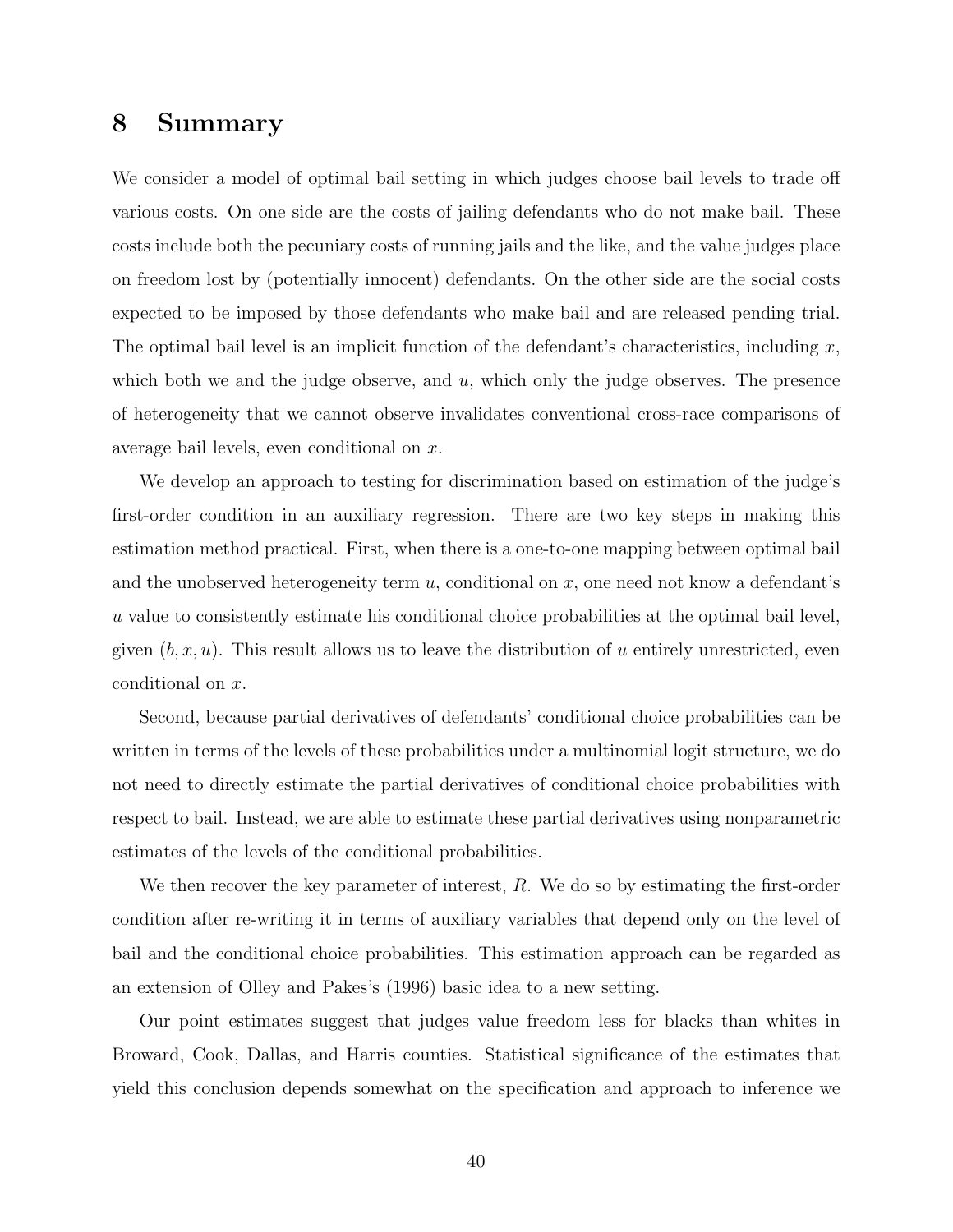use. As a general matter, the point estimates are substantial but imprecise given that we account for multiple testing. Focusing only on the estimates' magnitudes, back-of-theenvelope estimates suggest that judges value lost freedom substantially less for blacks than whites, with \$60-\$80 per day being a reasonable estimate. For a defendant held until trial for a typical period of nearly three months, this range amounts to several thousand dollars' difference.

These findings suggest the possibility of substantial bias against blacks in bail setting. This result is important for multiple reasons. First, it is evidence of substantial judicial bias against blacks, which is of per se concern. Second, bail affects utility directly by affecting the probability that a defendant will lose his freedom for the potentially lengthy pre-trial period. Discriminatorily higher bails thus will make black defendants worse off in this sense. Finally, being held over might also affect the probability of conviction. Our results are therefore of substantial legal policy interest.

### A Identifcation of Parameters

The results in the main text require the identification only of R and the ratio  $\gamma_0/\gamma_2$ . For completeness, in this appendix we provide a formal proof of sufficient conditions for identification of these two quantities as well as for  $\gamma_0$ ,  $\gamma_2$ ,  $g_0(x)$ , and  $g_2(x) + u$ . In the case of  $g_0(x)$  and  $g_2(x) + u$ , the identification is pointwise. We note also that differences in u are identified for two defendants with the same  $x$ .

A 1 (Partially Linear Multinomial Choice Structure). The indirect utilities received by a defendant who chooses  $(D_m, D_f) \in \{(0, 0), (0, 1), (1, 1)\}$  are given by (4).

**A 2** (Multinomial Logit Structure). The residuals  $(\epsilon_0, \epsilon_1, \epsilon_2)$  are jointly distributed according to a Type I Extreme Value distribution.

A 3 (Gamma Signs).  $\gamma_0 > 0 > \gamma_2$ .

**A 4** (Judge Information). For any given defendant, judges know x,  $\gamma_0$ ,  $\gamma_2$ ,  $g_0$ ,  $g_2$ , and u.

A 5 (Optimal Bail Setting). Given the information in Assumption 4, judges set bail to minimize the social cost function  $q(b, x, u)$ .

**Theorem 1** (Identification). Suppose assumptions 1-5 hold. Then for any defendant for whom the optimal level of bail given  $(x, u)$  is positive and finite:

1. the parameters  $\gamma_0$ ,  $\gamma_2$ , and  $R = \frac{J-c_0}{c_1-c_0}$  $\frac{J-c_0}{c_1-c_0}$  are identified given knowledge of the joint population distribution of  $(D_m, D_f, b^*, x)$ , where  $b^*$  is the optimal bail level given  $(x, u)$ ;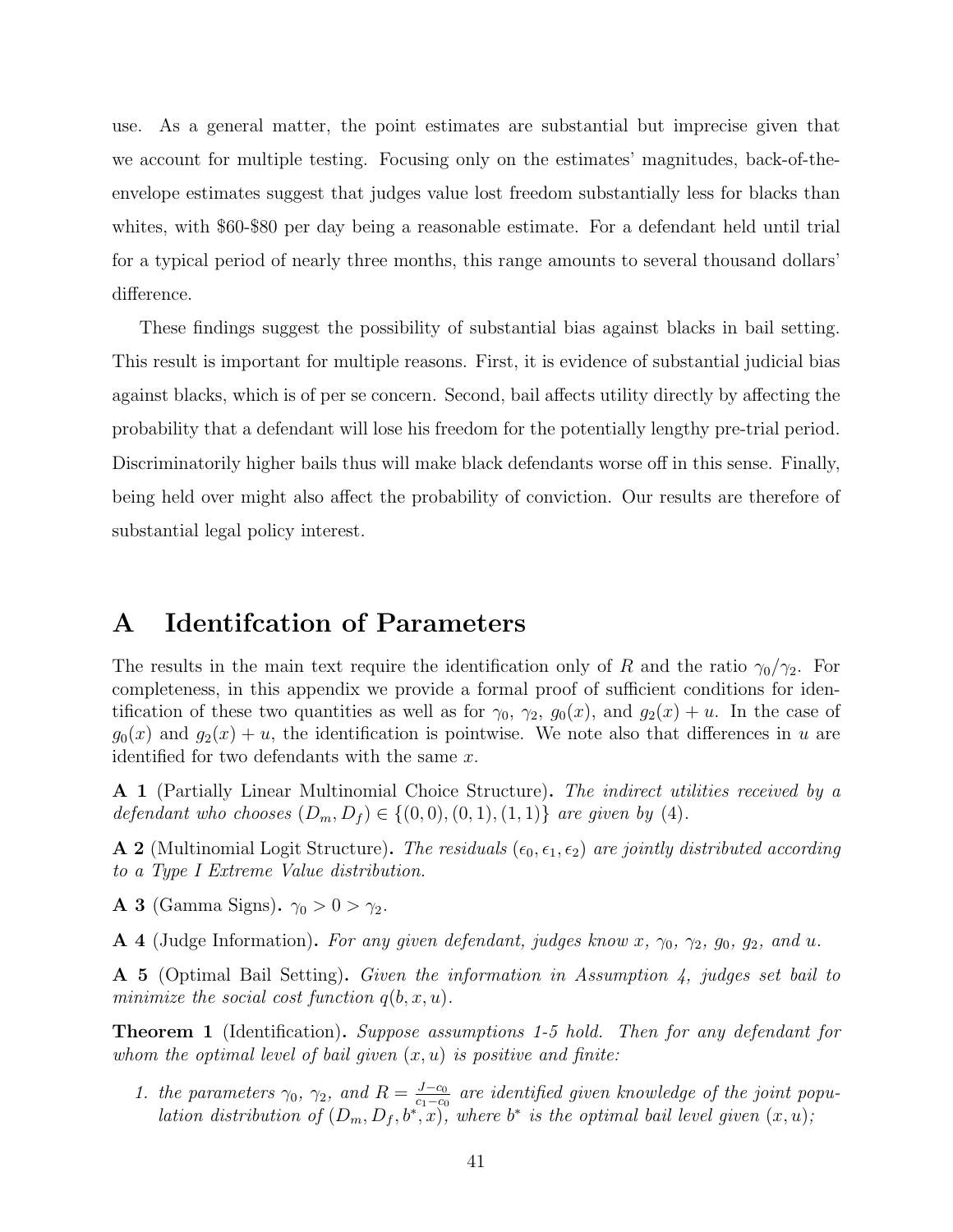- 2. the value  $g_0(x)$  is point-identified at any x in the support of the population;
- 3. the sum  $g_2(x) + u$  is identified at any  $(x, u)$  in the support of the population;
- 4. for given x, differences in u are identified.

*Proof of Theorem 1.* We begin by stating and proving a lemma concerning the relationship between b and  $(x, u, \gamma_0, \gamma_2, g_0, g_2)$  under the assumptions listed in the hypothesis of this theorem; we will suppress the notation concerning  $(\gamma_0, \gamma_2, g_0, g_2)$  for exposition. Define  $e_0 =$  $\exp[\gamma_0 \ln b + g_0(x)]$  and  $e_2 = \exp[\gamma_2 b + g_2(x)]$ , so that the probability of not making bail given  $(b^*, x, u)$  is  $1 - M(b, x, u) = Pr(D_m = 0|b, x, u) = e_0/(1 + e_0 + e_2)$ ; the probability of making bail and appearing is  $M(b, x, u)[1 - F(b, x, u)] = Pr(D_m = 1, D_f = 0|b, x, u) = 1/(1 + e_0 + e_2),$ and the probability of making bail and failing to appear is  $M(b, x, u)F(b, x, u) = Pr(D_m =$  $1, D_f = 1|b, x, u) = e_2/(1 + e_0 + e_2)$ . We now state Lemma 1.

**Lemma 1.** Suppose that assumptions 1-5 all hold. If the optimal bail level is finite and positive for a defendant with given  $(x, u)$ , then:

- 1. there exists a continuously differentiable function  $b^*$  on some neighborhood of  $(x, \underline{u})$ such that  $b^*(\underline{u};x) = \underline{b};$
- 2. <u>u</u> is the unique value of u such that  $\underline{b} = b^*(\underline{u};x)$  is optimal.

Proof of Lemma 1. To establish item 1, it is enough to observe that all functions involved in the first-order condition for optimal bail are continuous, and that for a positive and finite optimal bail level, the first-order condition holds with equality.

To establish item 2, we begin by showing that if  $q_b(b, x, u) = 0$ , then  $q_{bu}(b, x, u) < 0$ . Suppressing the  $(b, x, u)$  argument of q, M, and F, we redefine  $q = M(F - R)$ , which is just (2). Thus we have  $q_u = M_u(F - R) + MF_u$ . Using the multinomial logit functional forms for M and F conditional on  $(b, x, u)$ , it can be shown that  $M_u = (1 - M)MF$  and  $F_u = F(1 - F)$ . Thus,  $q_u = MF[(1 - M)(F - R) + 1 - F]$ , or  $q_u = MF[1 - R - M(F - R)]$ . Differentiating with respect to  $b$ , we have

$$
q_{bu} = \{M_b F + F M_b\} [(1 - M)(F - R) + 1 - F] - M F \frac{\partial M (F - R)}{\partial b}
$$
 (21)

$$
= \{M_b F + F M_b\} [1 - R - M(F - R)] - M F q_b.
$$
\n(22)

The factor in braces is always negative, since  $M_b$  and  $F_b$  are each negative while F and M are each positive. When  $q_b = 0$ , the second term on the right hand side of (22) is zero. Thus,  $q_{bu}$  is negative when  $q_b = 0$  if and only if the factor in square brackets is positive, which we now establish is always true when  $q_b = 0$ . To do so, we use the fact that since  $q_b = M_b(F - R) + M F_b$ ,  $q_b = 0$  implies that  $F - R = -M F_b/M_b$ . It can be shown that  $F_b = \gamma_2 F(1 - F)$  and  $M_b = M(1 - M)[\gamma_2 F - \gamma_0/b]$ . Plugging these functions into the bracketed term in (22) yields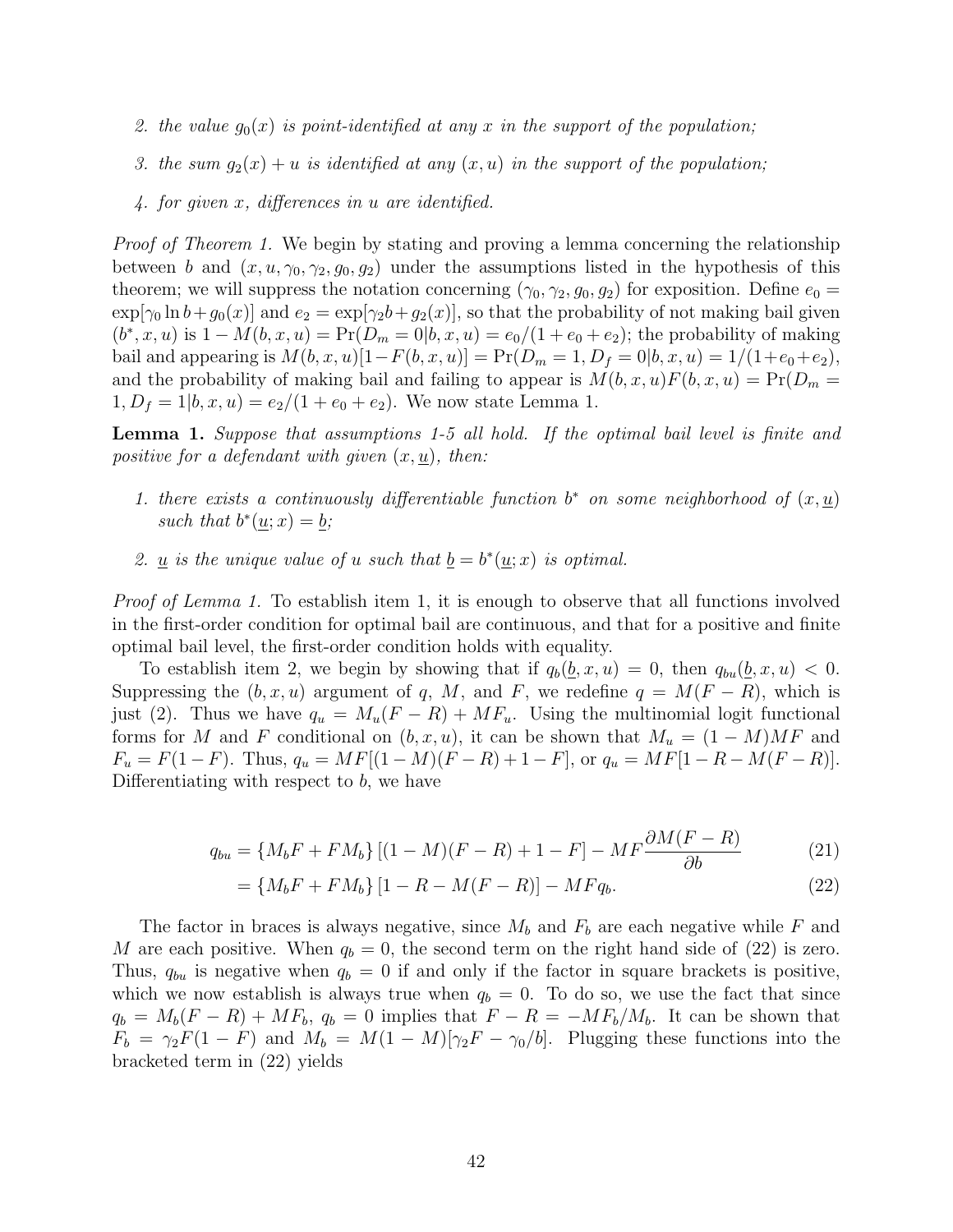$$
(1 - M)(F - R) + 1 - F = (1 - M) \times \frac{M\gamma_2 F (1 - F)}{M(1 - M)[\gamma_2 F - \gamma_0/b]} + 1 - F \tag{23}
$$

$$
= (1 - F) \left[ \frac{\gamma_2 F}{\gamma_2 F - \frac{\gamma_0}{b}} - 1 \right]
$$
 (24)

$$
=\frac{1-F}{\gamma_2F-\frac{\gamma_0}{b}}\left[\frac{\gamma_0}{b}\right],\tag{25}
$$

which is negative since the denominator of the leading factor is negative and the other two terms are positive. This establishes that if  $q_b = 0$ , we must have  $q_{ub} < 0$ . By symmetry of differentiation, this establishes  $q_{bu} < 0$ .

Next we establish that there can be at most one value of  $u$  for which a given bail level is optimal, given x. One reasonable approach to do so would be to observe that by the implicit function theorem, it is locally true at any minimum of q that  $\partial b^*/\partial u = -q_{bu}/q_{bb}$ . Since  $q_{bb}$  < 0 at any local minimum, and since we have just shown that  $q_{bu}$  < 0 at any stationarity point, it follows that  $\partial b^*/\partial u > 0$  holds locally. Again using the implicit function theorem, there must exist a continuously differentiable function h such that, local to  $(b^*(u; x); x)$ , we have that  $u = h(b^*(u; x); x)$ , with  $\partial h/\partial b = (\partial b^*/\partial u)^{-1}$ . Thus, h is increasing wherever  $b^*$  is.

This argument does not suffice, however, because we cannot establish general conditions for the global convexity of q in b (in fact, we have been able to find parameter values for which it is non-convex and even has both an interior local minimum and an interior local maximum). Without further results, it would be theoretically possible for the optimal bail level to jump discretely between small changes in  $u$ . If the jump were downward, then item 2 of the lemma would not hold, i.e., each optimal bail level would not map to a unique  $u$ .

To establish uniqueness, we proceed by contradiction. First, observe that  $q_b(b, x, u)$  is continuous in u given  $(b, x)$ . Next, suppose that for  $\bar{u} > \underline{u}$  we have  $\underline{b} = b^*(\underline{u}; x) = b^*(\bar{u}; x)$ , so that the same bail level is locally optimal for both  $\underline{u}$  and  $\overline{u}$ . For  $\underline{b}$  to be an interior optimum given  $(x, \bar{u})$ , we must have  $q_b(b, x, \bar{u}) = 0$ . We showed above that this implies that  $q_{bu}(\underline{b}, x, \overline{u}) < 0$ . Therefore, there exists a small enough  $\overline{\epsilon} > 0$  such that  $q_b(\underline{b}, x, \overline{u} - \overline{\epsilon}) > 0$ as well as a small enough  $\underline{\epsilon} > 0$  such that (i)  $q_b(\underline{b}, x, \underline{u} + \underline{\epsilon}) < 0$ , and (ii)  $\underline{u} + \underline{\epsilon} < \overline{u} - \overline{\epsilon}$ . By the intermediate value theorem, there must then exist a  $u^{\text{mid}} \in (\underline{u} + \underline{\epsilon}, \overline{u} - \overline{\epsilon})$  such that  $q_b(\underline{b}, x, u^{\text{mid}}) = 0$ . In addition,  $q_{bu}(\underline{b}, x, u^{\text{mid}}) > 0$  must also hold at this point, or it will be impossible to "get to"  $(\underline{b}, x, \overline{u})$  by increasing u. But we have seen that  $q_{bu} < 0$  always holds when  $q_b = 0$ , so this is a contradiction. Therefore, for fixed, positive, and finite  $\underline{b}$ , there cannot be more than one u value satisfying  $\underline{b} = b^*(u; x)$ , i.e., for which  $\underline{b}$  is optimal. We have thus established item 2 of the lemma.  $\Box$ 

We next state and prove another lemma, which makes Lemma 1 useful for identification purposes.

Lemma 2. Suppose that assumptions 1-4 hold, and suppose that the joint distribution of  $(D_m, D_f, b^*, x)$  is known, where the optimal bail level  $b^*$  given  $(x, u)$  is finite and positive. Then for fixed  $(\gamma_0, \gamma_2, g_0, g_2)$ , at the optimal bail level,  $Pr[D_m = d_m, D_f = d_f | b^*, x, u] =$  $Pr[D_m = d_m, D_f = d_f | b^*, x].$  Furthermore,  $Pr[D_m = d_m, D_f = d_f | b^*, x, u]$  is identified.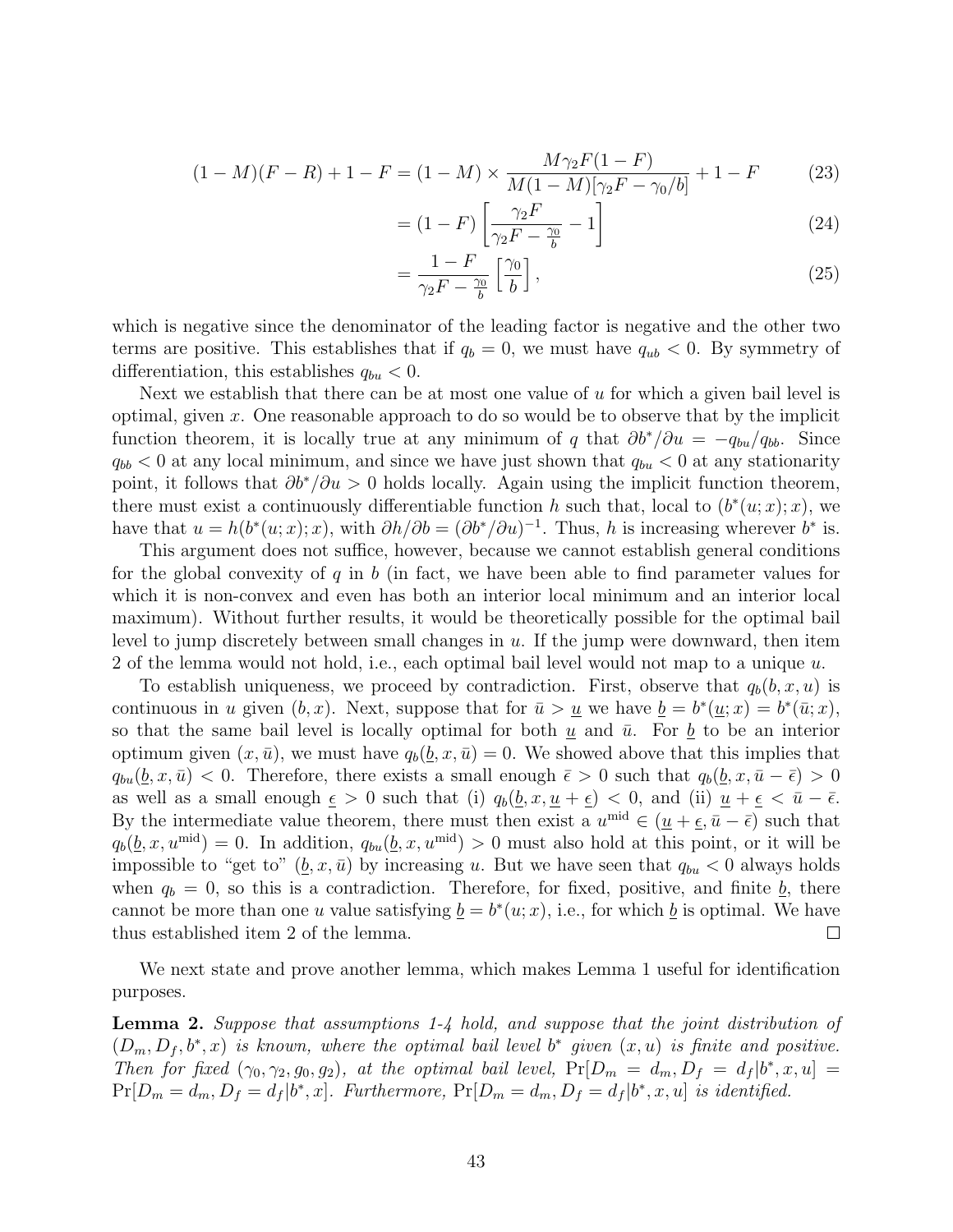*Proof of Lemma 2.* By Lemma 1, there exists a unique function h such that  $u = h(b^*; x)$ . Thus  $Pr[D_m = d_m, D_f = d_f | b^*, x, u] = Pr[D_m = d_m, D_f = d_f | b^*, x, h(b^*; x)]$ . For fixed  $(\gamma_0, \gamma_2, g_0, g_2)$ , the latter conditional probability involves no more information than  $(b^*, x)$ . Identification of  $Pr[D_m = d_m, D_f = d_f | b^*, x, u]$  follows because the joint population distribution function for  $(D_m, D_f, b^*, x)$  is known by hypothesis, proving the lemma.  $\Box$ 

We now prove the theorem. Writing (15) as  $L = W' \delta$ , where  $W = (W_1, W_2, W_3)'$ , it is clear that

$$
\delta = \left( E[WW'] \right)^{-1} E(WL),\tag{26}
$$

so  $\delta$  is identified if the expectations on the right hand side of (26) are. Each element of the auxiliary data  $(L, W_1, W_2, W_3)$  involves only functions of  $b^*$ ,  $m^*$ , and  $f^*$ . The expectation of any function involving these objects is identified, by Lemma 2 and the fact that the joint population distribution of  $(D_m, D_f, b^*, x)$  is known by hypothesis. Therefore, the vector  $\delta$  is identified. This immediately establishes identification of  $\gamma_0/\gamma_2$ , and R, since they equal  $\delta_1$ and  $\delta_2$ , respectively. Because  $\delta_3 = -\delta_1 \delta_2$  under the assumptions of the theorem, it provides no further identifying information, and we must look elsewhere to separately identify  $\gamma_0$  and  $\gamma_2$ .

Next, observe that the multinomial logit structure implies that at  $b^*$ ,

$$
\rho(b^*, x) \equiv \ln\left(\frac{\Pr[D_m = 0|b^*, x]}{\Pr[D_m = 1, D_f = 0|b^*, x]}\right) = \gamma_0 \ln b^* + g_0(x),\tag{27}
$$

with  $\rho(b^*,x)$  being identified since each conditional probability in the parenthetical is identified, by Lemma 2. The conditional expectation given x of both sides of  $(27)$  is

$$
E[\rho(b^*, x)|x] = \gamma_0 E[\ln b^*|x] + g_0(x), \qquad (28)
$$

since  $g_0(x)$  depends only on x. Observe that both expectations are identified, by Lemma 2. Now eliminate  $g_0(x)$  by subtracting (28) from (27):

$$
\rho(b^*, x) - E[\rho(b^*, x)|x] = \gamma_0(\ln b^* - E[\ln b^*|x]),\tag{29}
$$

which eliminates  $g_0(x)$ . Multiplying both sides of (29) by  $(\ln b^* - E[\ln b^*|x])$ , taking expectations over the joint distribution of  $(b^*, x)$ , and rearranging then yields

$$
\gamma_0 = \frac{E_{\{b^*,x\}}\left[ (\rho(b^*,x) - E[\rho(b^*,x)|x]) \left(\ln b^* - E[\ln b^*|x]\right) \right]}{E_{\{b^*,x\}}\left[ (\ln b^* - E[\ln b^*|x])^2 \right]},\tag{30}
$$

proving that  $\gamma_0$  is identified, since the expectations on the right hand side of (30) are identified, by Lemma 2. Since we have previously shown identification of the ratio  $\gamma_0/\gamma_2$ , identi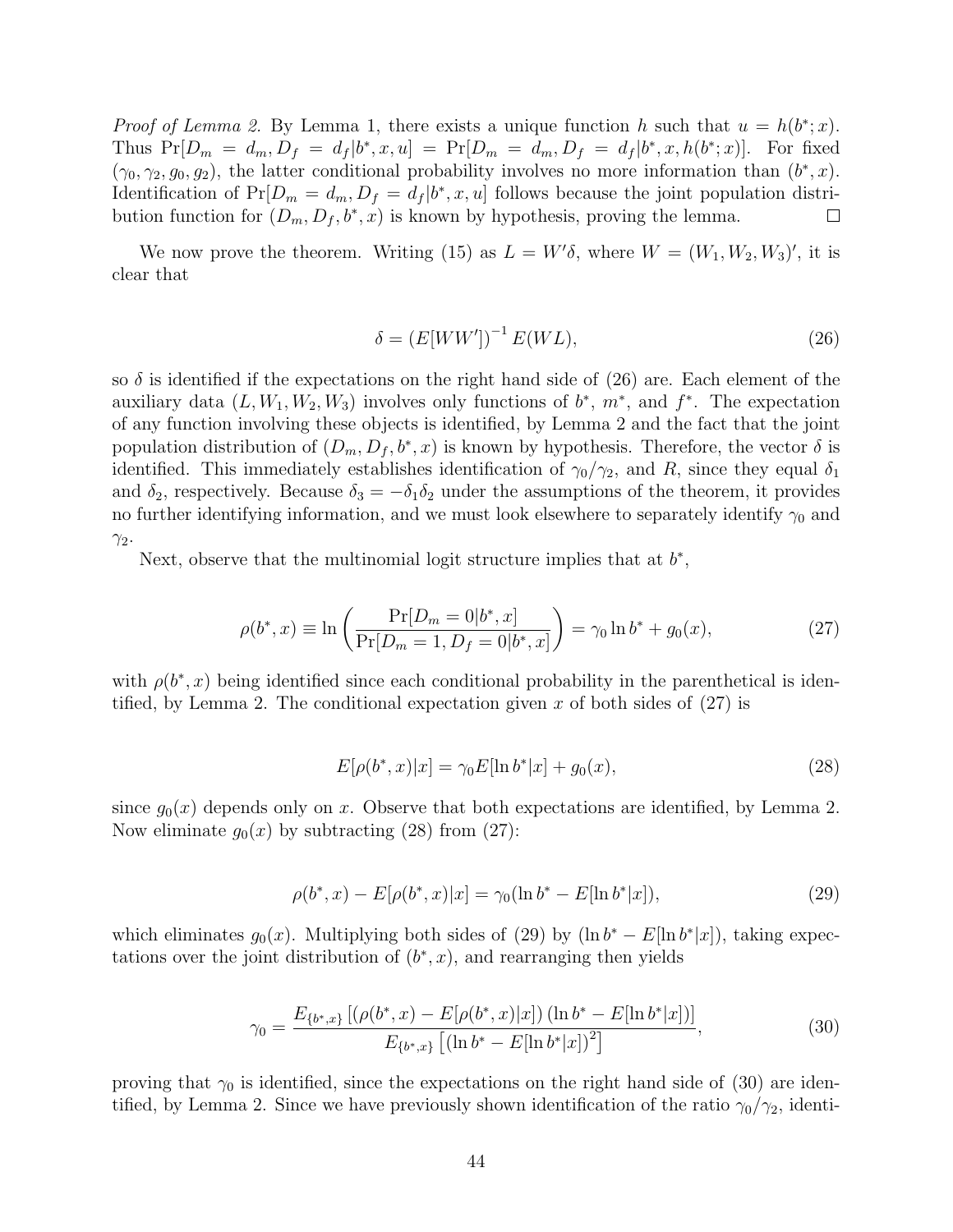fication of  $\gamma_0$  is also sufficient for identification of  $\gamma_2$ . This establishes item 1 of Theorem 1. Given  $\gamma_0$ , it is trivial to see from (28) that  $g_0(x)$  is point-wise identified for given x, which establishes item 2 of the theorem.

Finally, to prove identification of  $g_2(x) + u$  for given  $(x, u)$ , again use the model's multinomial logit structure to see that

$$
\ln\left(\frac{F^*}{1 - F^*}\right) - \gamma_2 b^* = g_2(x) + u. \tag{31}
$$

Since all elements of the left hand side are identified, the sum  $g_2(x)+u$  is as well, establishing item 3 of the theorem.

To establish item 4, consider data  $(b^*(x, u_1), x, u_1)$  and  $(b^*(x, u_2), x, u_2)$ . Taking the difference of (31) across the two data vectors,  $g_2(x)$  drops out, and we have

$$
u_1 - u_2 = \left[ \ln \left( \frac{F_1^*}{1 - F_1^*} \right) - \gamma_2 b_1^* \right] - \left[ \ln \left( \frac{F_2^*}{1 - F_2^*} \right) - \gamma_2 b_2^* \right],
$$

whose right hand side is identified by Lemma 2 and the identification of  $\gamma_2$ .

#### $\Box$

### B A Counterexample to the Ayres Conjecture

If Ayres's conjecture were correct, then judges' optimal bail function  $b^*(\theta)$  would vary with  $(x, u)$  in such a way to ensure that  $F(b^*(u; x), x, u)$  were constant across defendants within racial groups. Using (20) and suppressing the  $(b^*, x, u)$  argument, we have that at the optimum,

$$
F = R + \frac{\gamma_2 F (1 - F)}{(1 - M) \left[ \gamma_2 F - \frac{\gamma_0}{b} \right]}.
$$
\n
$$
(32)
$$

Under the Ayres conjecture, the FTA probability must be constant, so the right hand side of (32) constant as well. Since R and  $\gamma_2$  are constant parameters, the conjecture can be correct only if the denominator of (32) is also constant. Next, observe that when the conjecture is correct, we have  $\phi \equiv \ln[F/(1 - F)] = b^*\gamma_2 + g_2(x) + u$ , with  $\phi$  being constant. The optimal bail level is then  $b^* = (\phi - g_2(x) - u)/\gamma_2$ . For some fixed  $\lambda$ , denote  $D(\lambda)$  as that set of defendants for whom  $u = \lambda - g_2(x)$ . For these defendants, optimal bail is the constant value  $(\phi - \lambda)/\gamma_2$ . For these defendants, then, the second term in the denominator of (32) equals  $\gamma_2 F - \gamma_0 \gamma_2/(\phi - \lambda)$ , which is constant, since  $\gamma_2$  and  $\gamma_0$  are fixed parameters and F,  $\phi$ , and  $\lambda$  all are constant by hypothesis. Thus, for the Ayres conjecture to hold in our model,  $(1 - M)$  must be constant for all defendants in the set  $D(\lambda)$ . In our model,  $M = (1+e_2)/(1+e_0+e_2)$ . Since  $e_2$  must be constant for defendants in  $D(\lambda)$  when the Ayres conjecture holds,  $(1 - M)$  is constant if and only if  $e_0 = \gamma_0 \ln b^* + g_0(x)$  is also constant. Since all defendants in  $D(\lambda)$  have the same optimal bail level, this requires that all such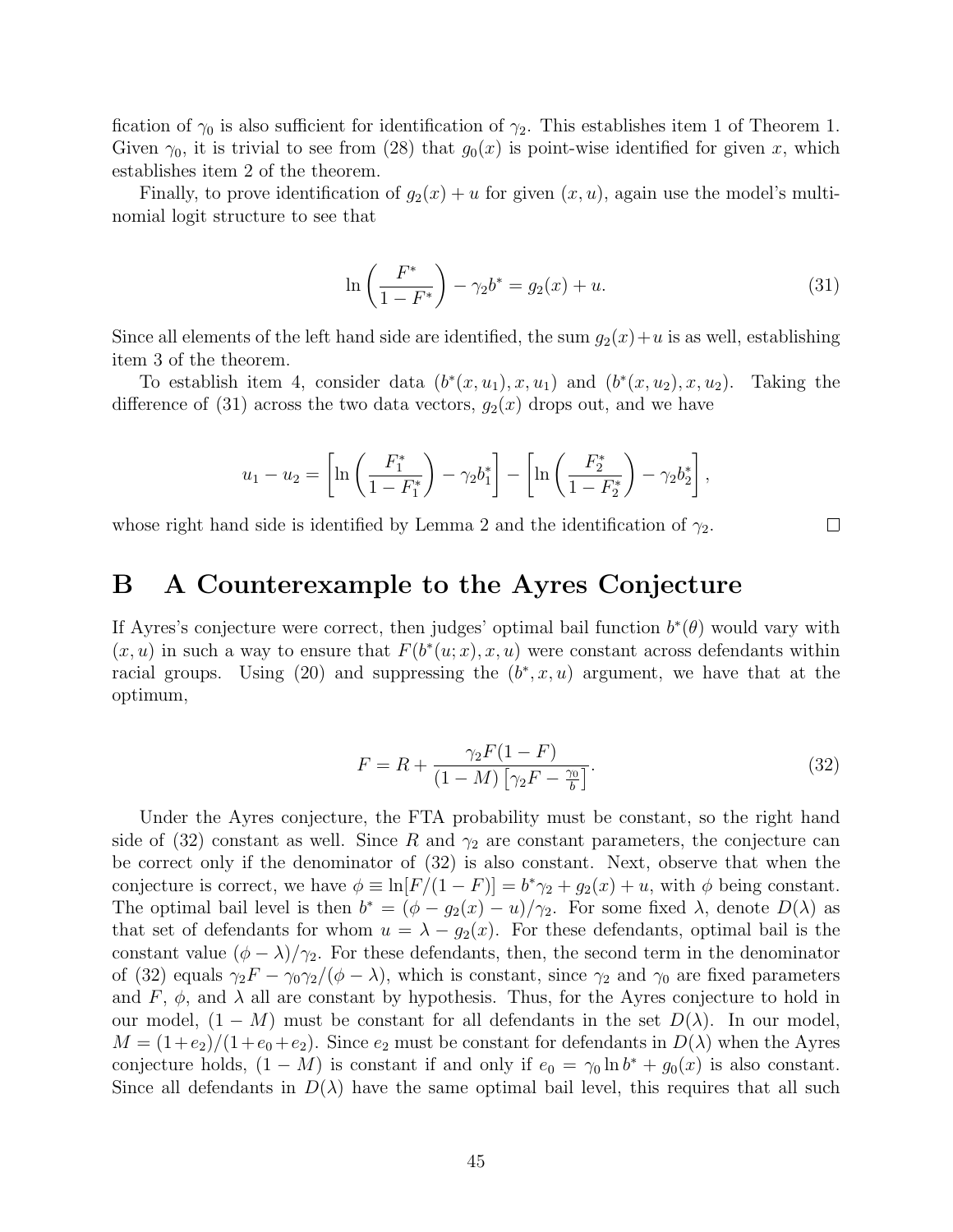defendants have the same  $g_0(x)$ . But this last requirement does not generally hold for fixed  $\lambda$ . For example, consider two defendants, i and j, with

1. 
$$
g_2(x_i) \neq g_2(x_j);
$$
  
\n2.  $u_j = u_i + g_2(x_i) - g_2(x_j);$   
\n3.  $u_i = \lambda - g_2(x_i).$ 

Conditions 2 and 3 imply that  $u_j = \lambda - g_2(x_j)$ , so both defendants are in  $D(\lambda)$ . However, since  $g_2(x_i) \neq g_2(x_j)$ , we must have  $x_i \neq x_j$ . Since the functions  $g_0$  and  $g_2$  are unrestricted in our model, this means that  $g_0(x_i) \neq g_0(x_i)$  is generally possible for two defendants in  $D(\lambda)$ , which would entail a contradiction.

This establishes that the Ayres conjecture cannot generally hold in our model, which means it cannot hold in general.

### C Nonparametric Kernel Estimation

In this appendix we briefly give an overview of the kernel nonparametric estimators of  $m(b, x) = Pr(D_m = 1 | b, x)$  and  $f(b, x) = Pr(D_f = 1 | D_m = 1, b, x)$  that we use to estimate the probabilities use in the auxiliary projection equation discussed in section 5.<sup>45</sup> Recall that  $D_m \equiv 1$ (defendant makes bail), while  $D_f \equiv 1$ (defendant FTAs $|D_m = 1|$ , so that  $D = D_m + D_f$  provided that we set  $D_f = 0$  when  $D_m = 0$ .

We follow the convention of using capital letters to indicate random variables and lower case letters to indicate specific values they take on; we also use  $p$  as generic notation for densities. We observe that if p is the joint density of  $(D, B, X)$ , then the conditional density of D given  $(B = b, X = x)$  can be written

$$
p(d|b,x) = \frac{p(d,b,x)}{p(b,x)}.
$$
\n(33)

Thus we can consistently estimate the conditional density of  $D$  given  $(B, X)$  if we consistently estimate both the joint density of  $(D, B, X)$  and the marginal density of  $(B, X)$ . The theory needed to estimate these functions nonparametrically is well developed. We follow the approach of using generalized product kernels suggested by Li and Racine (2007). Using general notation, let Z be a  $q \times 1$  random column vector, from whose probability distribution P an i.i.d. sample  $\{Z_i \in \mathbb{R}^q\}_{i=1}^n$  is sampled. Let  $Z_{ij}$  be the  $j^{\text{th}}$  row element of  $Z_i$ , and let  $z_j$  be the j<sup>th</sup> row element of a fixed  $q \times 1$  column vector z that lies in the support of P. A generalized product kernel estimator for the associated density  $p(z)$  can be written

<sup>&</sup>lt;sup>45</sup>In this discussion, we use b rather than  $b^*$  to refer to the observed bail level. We do so because the non-parametric estimators of  $m(b, x)$  and  $f(b, x)$  are consistent regardless of whether judges choose bail optimally within the model we have specified. That is, optimal judge behavior is not necessary to estimate  $Pr(D_m = 1 | b, x)$  and  $Pr(D_f = 1 | D_m = 1, b, x)$  consistently. We emphasize, though, that these estimates are useful as deployed in the auxiliary projection equation only when bail is in fact chosen optimally, because only when bail is chosen optimally is u deterministically related to the observed (and thus optimal) bail level, given  $x$ .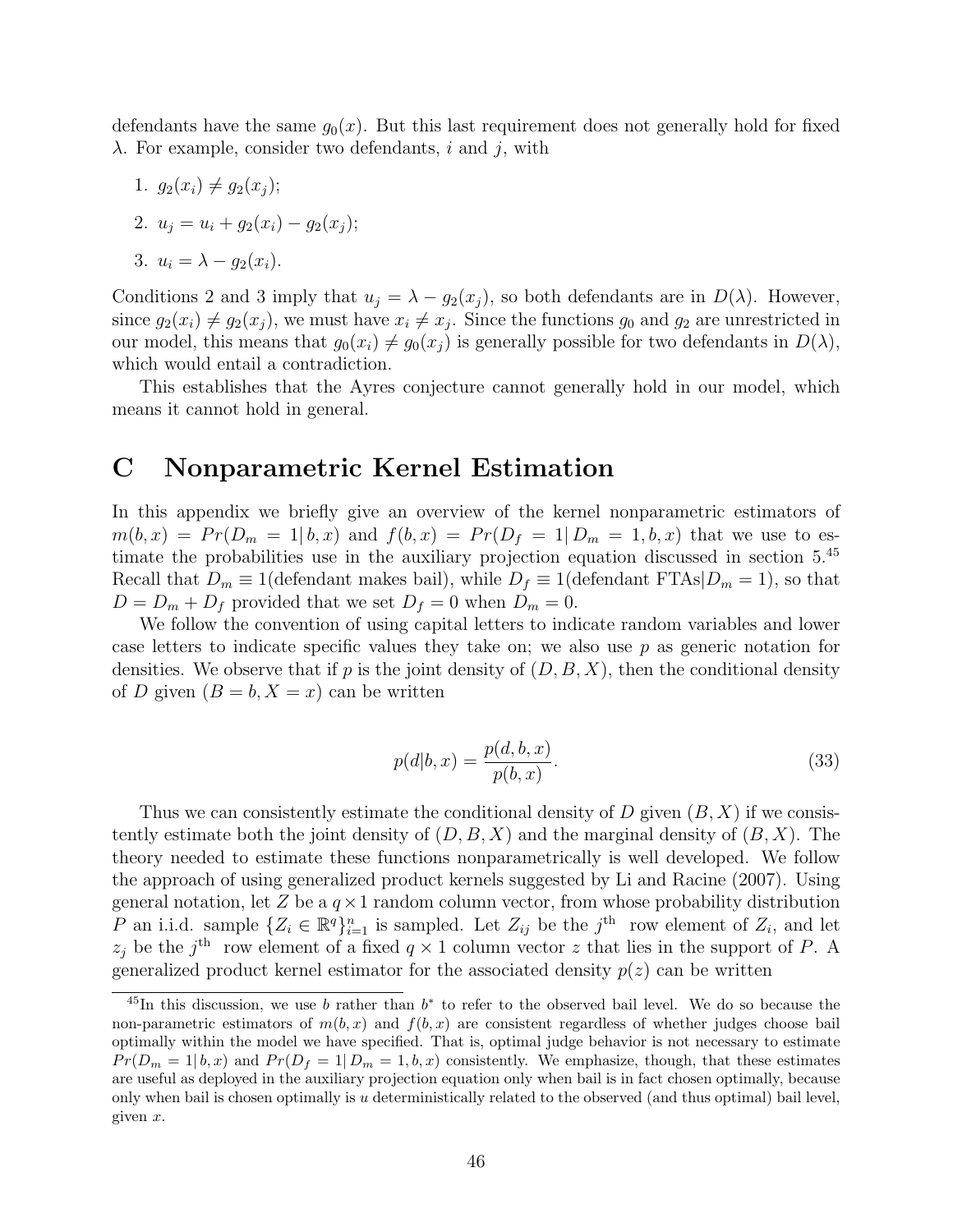$$
\widehat{p}(z) = \frac{1}{n \times h_1 h_2 \dots h_q} \sum_{i=1}^n \prod_{j=1}^q k_j (Z_{ij}, z_j, h_j), \qquad (34)
$$

where  $h_j$  is a bandwidth parameter for the j<sup>th</sup> element of the random vector Z and  $k_j$ is a kernel function for that element. Li and Racine (2007) provide conditions on  $h \equiv$  $(h_1, h_2, \ldots, h_q)$  and the set of kernel functions  $\mathcal{K} \equiv \{k_1, k_2, \ldots, k_q\}$  under which  $\hat{p}(z)$  is<br>consistent for  $p(z)$ . A key issue is that the bandwidth parameters and kernel functions must consistent for  $p(z)$ . A key issue is that the bandwidth parameters and kernel functions must be adapted to the types of random variables in Z. We can divide these variables into four groups:

- the dependent variable  $D$ , which is an unordered categorical variable equal to 0 for defendants who do not make bail, equal to 1 for those who make bail and do not FTA, and equal to 2 for those who make bail and do FTA;
- the bail level and the defendant's age, which we treat as continuous variables;
- a set of unordered categorical variables in  $x$ : offense category, county, year, and a variable indicating summarizing the defendant's history of of prior FTAs (any, none, or inapplicable);
- a set of ordered categorical variables in  $x$ : the number of prior arrests, the number of prior prison terms, the number of prior jail terms, and whether the defendant had an active criminal case at the time of the current indictment. Also, in specifications including the private-attorney dummy, we treat it as ordered.

The kernel function used for each type of random variable must be appropriate to that type. For each random variable type just described, we use the default kernel types implemented in Hayfield and Racine's (2008) **npcdensbw** command. When the  $j<sup>th</sup>$  variable is discrete and unordered, with  $C_j$  values in its support, we use the Aitchinson and Aitken kernel:

$$
k_j(Z_{ij}, z_j, h_j) = \begin{cases} 1 - h_j, & \text{if } Z_{ij} = z_j, \\ \left(\frac{h_j}{C_j - 1}\right), & \text{if not.} \end{cases} \tag{35}
$$

Notice that when the bandwidth equals  $(C_j-1)/C_j$ ,  $k_j$  will have the value  $(1/C_j)$  regardless of  $Z_{ij}$ 's value. This means that the j[th] variable is treated as having uniform density for purposes of the joint-density computation. As discussed in, e.g., Li and Racine (2007), this result is a feature rather than a bug, since it allows the bandwidth-selection algorithm to endogenously treat a variable as irrelevant (the selection algorithm is constrained not to choose a value for  $h_i$  above this value).

When the  $j<sup>th</sup>$  variable is discrete and ordered, we use the Wang and van Ryzin kernel with bandwidth  $h_j$ :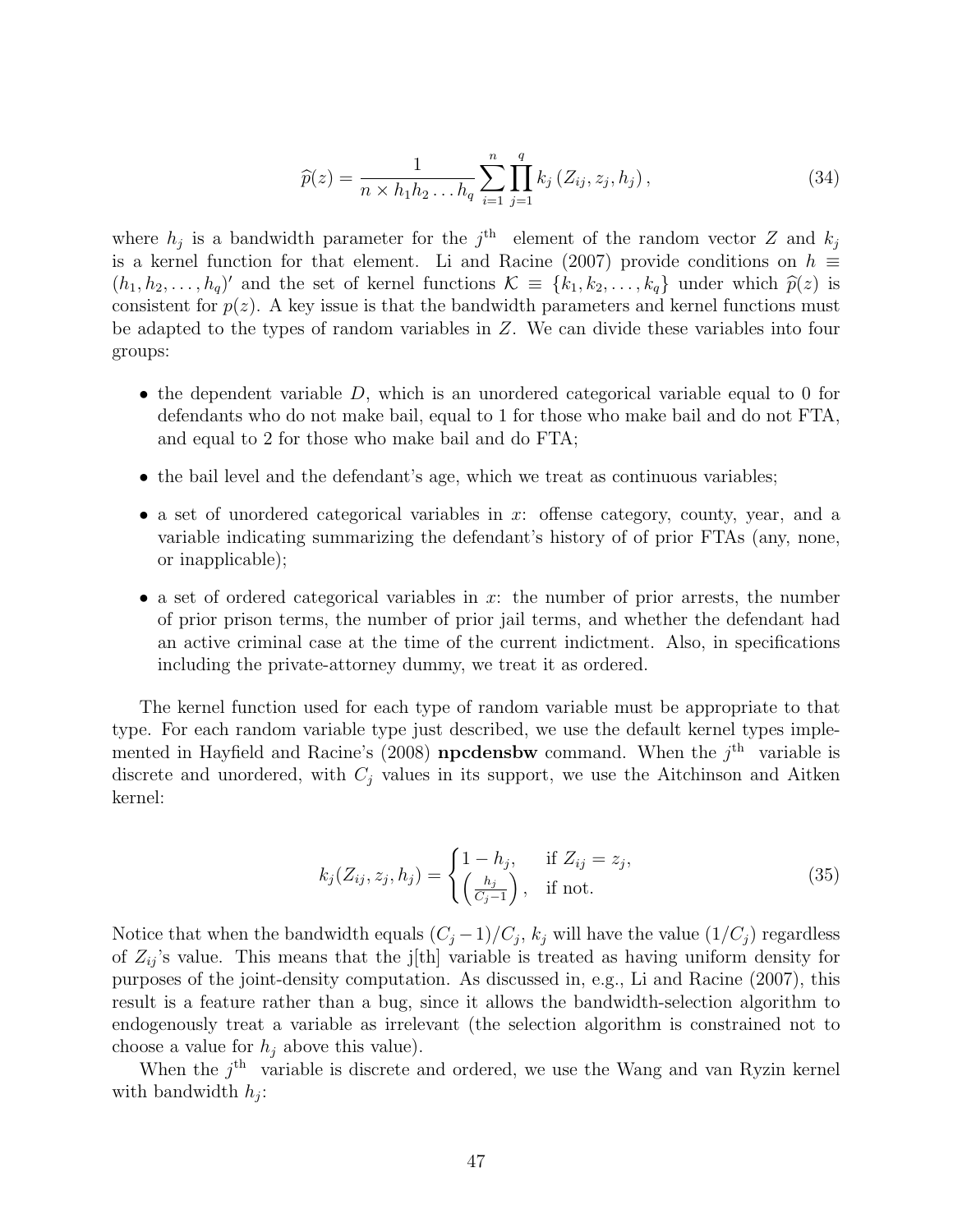$$
k_j(Z_{ij}, z_j, h_j) = \begin{cases} 1 - h_j, & \text{if } Z_{ij} = z_j, \\ \frac{1}{2}(1 - h_j)h_j^{|Z_{ij} - z_j|}, & \text{if not.} \end{cases}
$$
(36)

Again, if  $h_j = 0$ , only observations with  $Z_{ij} = z_j$  would contribute to the density estimate for  $z_j$ . In addition, when  $h_j$  equals the maximum allowed value of 1, the "density estimate" would be zero for all observations. We do encounter some instances of this situation. We interpret such cases as telling us that the variable in question is irrelevant, so we simply set  $k_j(Z_{ij}, z_j, 1) = 1$ , rather than 0, for all such cases.

Finally, when the  $j<sup>th</sup>$  variable is continuous, we use the Gaussian kernel with bandwidth  $h_j$ :

$$
k_j(Z_{ij}, z_j, h_j) = \frac{1}{\sqrt{2\pi}} \exp\left[ -\frac{1}{2} \left( \frac{Z_{ij} - z_j}{h_j} \right)^2 \right].
$$
 (37)

Given the set of kernel functions  $\mathcal{K}$ , we choose the bandwidth vector h optimally via maximum-likelihood cross-validation with the npcdensbw command implemented as part of Hayfield and Racine's np package (Hayfield and Racine (2008)). We refer readers to Li and Racine (2007) for further details on product kernel estimation.

We estimate separate bandwidth parameters for blacks and whites (estimates appear in Appendix Table 1). We calculate the associated estimates of  $m(b_i, x_i)$  and  $f(b_i, x_i)$  by using these bandwidth estimates to evaluate (34) separately for  $z = (d, b_i, x_i), d \in \{0, 1, 2\}$ . We then use (33) for the appropriate choice of d to determine the implied estimates of  $m(b_i, x_i)$ and  $f(b_i, x_i)$ . The resulting estimates are what we use to form the generated variables  $L_i$ ,  $W_{1i}$ ,  $W_{2i}$ , and  $W_{3i}$  that we use in the auxiliary projection equation.

Finally, note that while we estimate separate bandwidths by race, we pool observations across county and offense type when estimating the bandwidths and implied estimates of  $m(b_i, x_i)$  and  $f(b_i, x_i)$ . We do so to avoid excessive variability in bandwidth estimation. Because we use data-driven bandwidths, we do not believe that our data pooling will be problematic; if, for example, two counties have very different densities of other variables, then the resulting bandwidth estimates should account for that fact, up to sampling error.

### References

- Abrams, David S. and Chris Rohlfs, "Optimal Bail and the Value of Freedom: Evidence from the Philadelphia Bail Experiment," Economic Inquiry, 2010.
- Albonetti, C., R. Hauser, J. Hagan, and I. Nagel, "Criminal justice decision making as a stratication process: The role of race and stratication resources in pretrial release," Journal of Quantitative Criminology, 1989, 5, 57–82.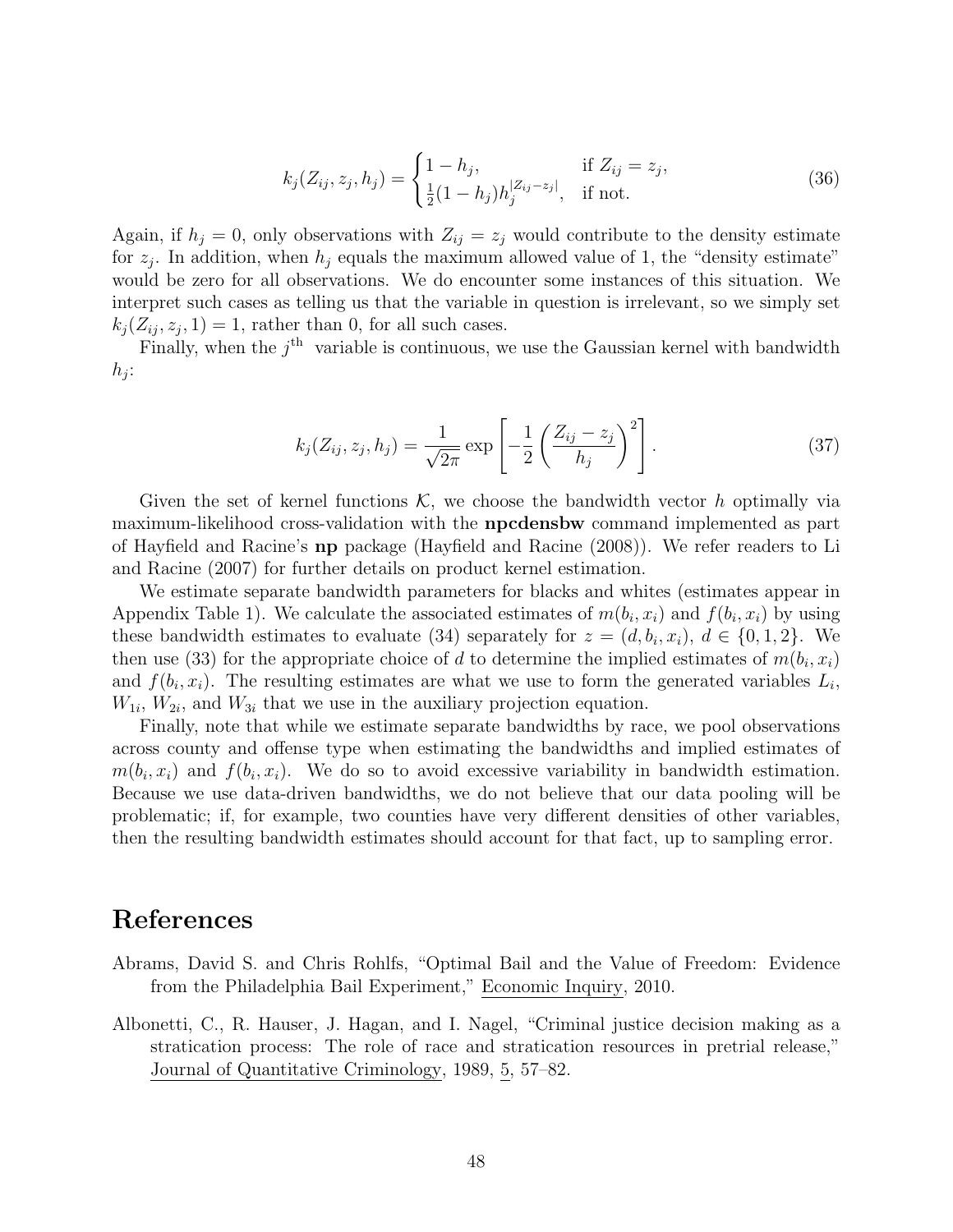- Antonovics, Kate L. and Brian G. Knight, "A New Look at Racial Profiling: Evidence from the Boston Police Department," Technical Report W10634, NBER 2004.
- Anwar, Shamena and Hanming Fang, "An Alternative Test of Racial Prejudice in Motor Vehicle Searches: Theory and Evidence," American Economic Review, March 2006, pp. 127–151.
- Ares, C. E., A. Rankin, and H. Sturz, "The Manhattan Bail Project: An interim report on the use of pretrial parole," New York University Law Review, 1963, 38, 67–95.

Ayres, Ian, Pervasive Prejudice, Chicago: University of Chicago Press, 2001.

- , "Three Tests for Measuring Unjustified Disparate Impacts in Organ Transplantation: The Problem of "Included Variable" Bias," Perspectives in Biology and Medicine, 2005, 48 (1), S68–S87.
- and Joel Waldfogel, "A Market Test for Race Discrimination in Bail Setting," Stanford Law Review, 1994, 46.
- Becker, Gary S., The economics of discrimination, Chicago: University of Chicago Press, 1957.
- , "Nobel Lecture: The Economic Way of Looking at Behavior," The Journal of Political Economy, June 1993, 101 (3), 385–409.
- Berkovec, James, Glenn Canner, Stuart Gabriel, and Timothy Hannan, "Race, Redlining, and Residential Mortgage Loan Performance," Journal of Real Estate Finance and Economics, nov 1994, 9 (3), 263–94.
- Bjerk, David, "Racial Profiling, Statistical Discrimination, and the Effect of a Colorblind Policy on the Crime Rate," Journal of Public Economic Theory, forthcoming.
- Brock, William A., Jane Cooley, Steven N. Durlauf, and Salvador Navarro, "On The Observational Implications of Taste-Based Discrimination in Racial Profiling," February 2010. typescript.
- Clark, John and D. Alan Henry, "The pretrial release decision," Judicature, 1997, 81, 76–81.
- Close, Billy R. and Patrick L. Mason, "Searching for Efficient Encforcement: Officer Chars and Racially Biased Policing," Review of Law and Economics, forthcoming.
- Colbert, D., R. Paternoster, and S. Bushway, "Do Attorneys Really Matter? The Empirical and Legal Case for the Right of Counsel at Bail," Cardoza Law Review, 2002, 23 (15), 1719–94.
- Demuth, Stephen, "Racial and ethnic differences in pretrial release decisions and outcomes: A comparison of Hispanic, black and white felony arrestees," Criminology, 2003, 41, 873–907.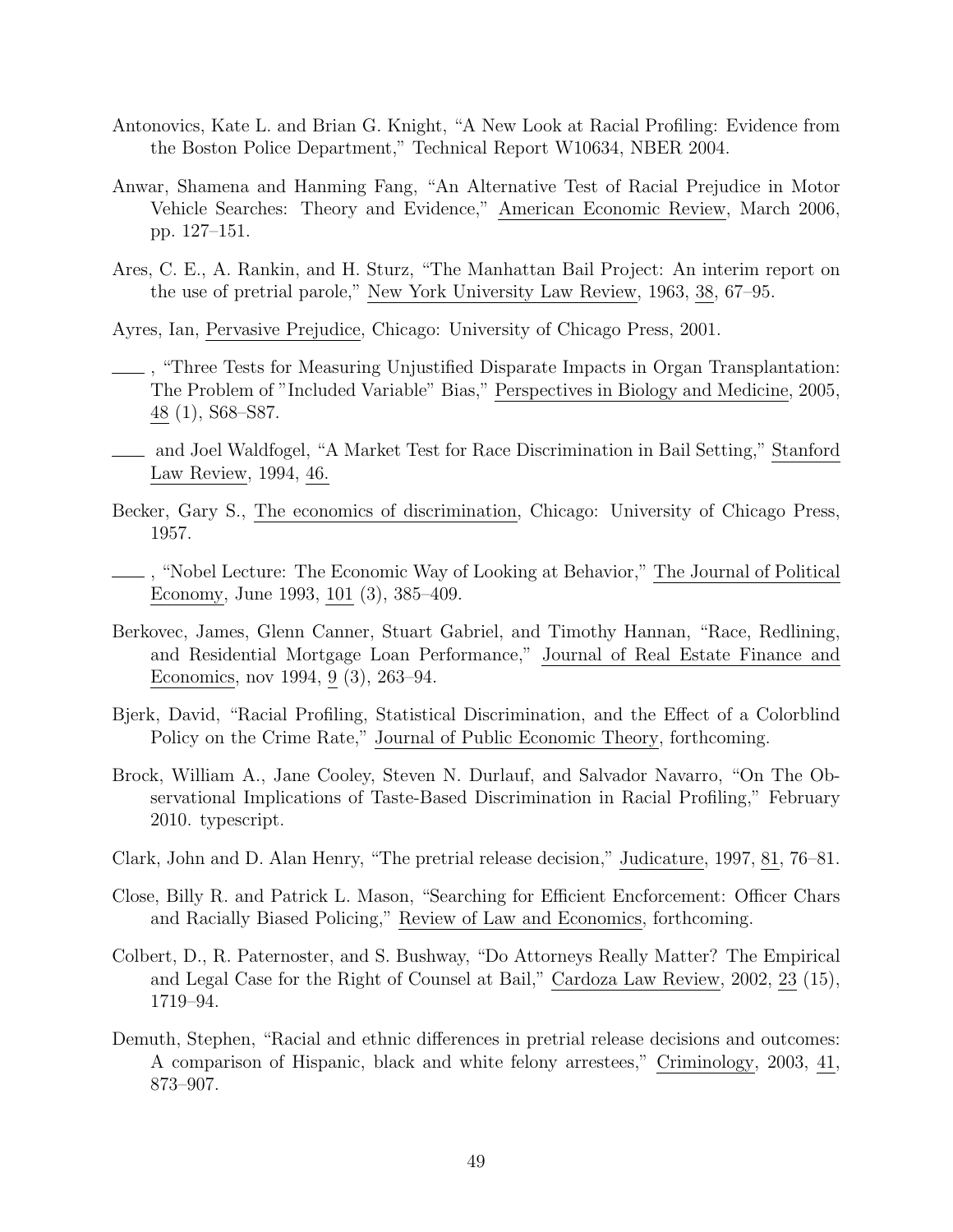- Dharmapala, Dhammika and Stephen L. Ross, "Racial Bias in Motor Vehicle Searches: Additional Theory and Evidence," The B.E. Journal of Economic Analysis & Policy, 2004, 0 (1).
- Goldkamp, John S., Two Classes of Accused: A Study of Bail and Detention in American Justice, Cambridge, MA: Ballinger, 1979.
- and Michael R. Gottfredson, Policy Guidelines for Bail: An Experiment in Court Reform, Philadelphia, PA: Temple University Press, 1985.
- Hall, Peter, Jeffrey S. Racine, and Qi Li, "Cross-Validation and the Estimation of Conditional Probability Densities," Journal of the American Statistical Association, 2004, 99, 1015– 26.
- Hayfield, Tristen and Jeffrey S. Racine, "Nonparametric Econometrics: The np Package," Journal of Statistical Software, 2008, 27 (5).
- Heckman, James J. and Peter Siegelman, "The Urban Institute Audit Studies: Their Methods and Findings," in M. Fix and R. J. Struyk, eds., Clear and Convincing Evidence: Measurement of Discrimination in America, Washington, D.C.: Urban Institute Press, 1993, pp. 187–258.
- Helland, Eric and Alex Tabarrok, "The Fugitive: Evidence on Public versus Private Law Enforcement from Bail Jumping," Journal of Law and Economics, 2004, 47 (1), 93–122.
- Hellerstein, Judith K. and David Neumark, "Wage Discrimination, Segregation, and Sex Differences in Wages and Productivity Within and Between Plants," Industrial Relations, 1998, 37 (2), 232–60.
- Hotz, V. Joseph and Robert A. Miller, "Conditional Choice Probabilities and the Estimation of Dynamic Models," Review of Economic Studies, July 1993, 60 (3), 497–529.
- Irwin, John, The Jail: Managing the Underclass in American Society, Berkeley: University of California Press, 1985.
- Knowles, John, Nicola Persico, and Petra Todd, "Racial Bias in Motor Vehicle Searches: Theory and Evidence," Journal of Political Economy, 2001, 109, 203–29.
- Landes, William M., "The Bail System: An Economic Approach," Journal of Legal Studies, January 1973, 2 (1), 79–105.
- Levitt, Steven D., "The Effect of Prison Population Size on Crime Rates: Evidence from Prison Overcrowding Litigation," The Quarterly Journal of Economics, 1996, 111 (2), 319–51.
- Li, Qi and Jeffrey S. Racine, Nonparametric Econometrics: Theory and Practice, Princeton University Press, 2007.
- Miles, Thomas J., "Estimating the Effect of America's Most Wanted: A Duration Analysis of Wanted Fugitives," Journal of Law and Economics, April 2005, 48 (1), 281–306.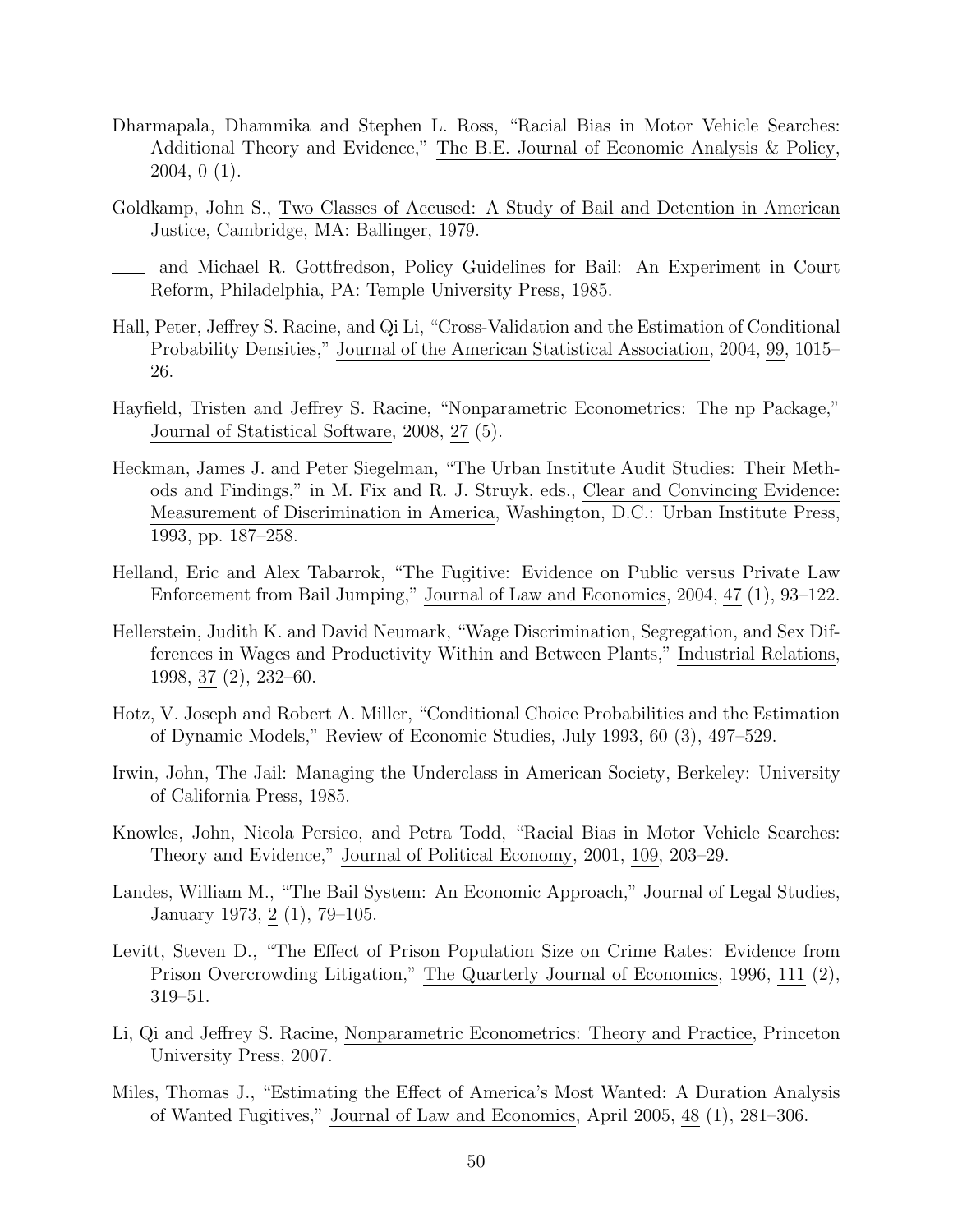- Newey, Whiteney K., James L. Powell, and F. Vella, "Nonparametric Estimation of Triangular Simultaneous Equations Models," Econometrica, 1999, 67, 565–603.
- Olley, G. Steven and Ariel Pakes, "The dynamics of productivity in the telecommunications equipment industry," Econometrica, 1996, 64 (6), 1263–97.
- Persico, Nicola, "Racial Profiling? Detecting Bias Using Statistical Evidence," Annual Review of Economics, 2009, 1, 229–54.
- Smith, Douglas, Eric Wish, and G. Roger Jarjoura, "Drug use and pretrial misconduct in New York City," Journal of Quantitative Criminology, 1989, 5, 101–126.
- Sullivan, Laura, "Bail Burden Keeps U.S. Jails Stuffed With Inmates," National Public Radio January 21 2010. Accessed on June 7, 2010, at http://www.npr.org/templates/story/story.php?storyId=122725771.
- Yinger, John, "Why Default Rates Cannot Shed Light on Mortgage Discrimination," Cityscape: A Journal of Policy Development and Research, 1996, 2 (1), 25–31.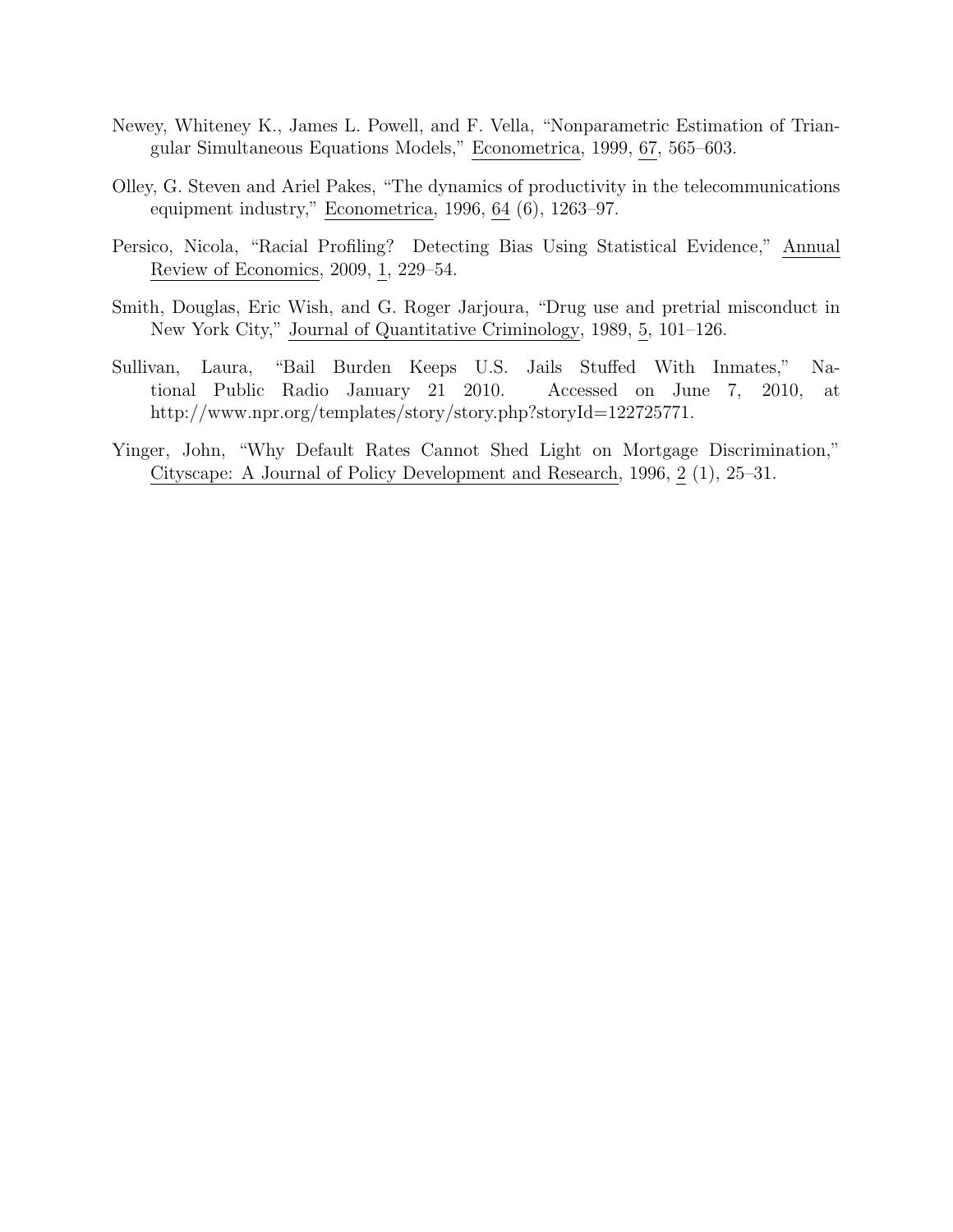| Table 1: Summary Statistics for Estimation Samples(generating time: Sun Feb 13 10:50:47 2011 from file summary-stats.ara.) |                         | Violent                              |                                             | Property                                                                    |                                             | Drug                                        |                                                     | Public Order                                        |
|----------------------------------------------------------------------------------------------------------------------------|-------------------------|--------------------------------------|---------------------------------------------|-----------------------------------------------------------------------------|---------------------------------------------|---------------------------------------------|-----------------------------------------------------|-----------------------------------------------------|
| Bail (in \$1000s)                                                                                                          | Black<br>(30.4)<br>35.9 | White<br>(38.6)<br>$\overline{29.0}$ | $\overline{\text{Black}}$<br>(28.2)<br>28.3 | White<br>(26.7)<br>$\overline{22.6}$                                        | $\overline{\text{Black}}$<br>(27.5)<br>29.0 | $\overline{\text{White}}$<br>(19.6)<br>16.1 | $\overline{\text{Black}}$<br>(30.4)<br>30.3         | White<br>(22.0)<br>$19.0\,$                         |
| Regression-adjusted difference<br>p-value for $H_0$ : no difference                                                        | $-0.14$<br>0.95         |                                      | $1.39\,$<br>0.41                            |                                                                             | $0.00$<br>6.37                              |                                             | 0.63<br>0.85                                        |                                                     |
| FTA, given made bail<br>Outcomes<br>Made bail                                                                              | $0.40\,$<br>0.10        | $0.53$<br>$0.14$                     | 0.14<br>0.35                                | $0.48$<br>0.19                                                              | $0.34$<br>$0.25$                            | $0.57$ $0.20$                               | $\begin{array}{c} 0.45 \\ 0.16 \end{array}$         | 0.20<br>$\,0.63\,$                                  |
| Background characteristics<br>Age in years                                                                                 | (10.5)<br>29.9          | (11.0)<br>$33.\overline{5}$          | $(10.1)$<br>$31.7\,$                        | (9.4)<br>29.8                                                               | $(10.4)$<br>32.3                            | (9.5)<br>32.6                               | (9.6)<br>30.2                                       | (11.5)<br>33.3                                      |
| Any prior FTA                                                                                                              | 0.32                    |                                      | 0.45                                        | 0.34                                                                        | 0.45                                        | 0.30                                        | 0.41                                                | 0.19                                                |
| No possible prior FTA                                                                                                      | 0.26                    | $\frac{21}{1.33}$                    | 0.14                                        | 0.29                                                                        | $0.11\,$                                    | 0.26                                        | $0.14\,$                                            | 0.28                                                |
| Any prior arrests                                                                                                          | 0.74                    |                                      | $0.86\,$                                    | 0.71                                                                        | 0.89                                        | 0.74                                        |                                                     | 0.72                                                |
| At least 10 prior arrests                                                                                                  | 0.22                    | 0.16                                 | 0.36                                        | 0.26                                                                        | 0.34                                        | 0.27                                        | $\frac{0.86}{0.33}$                                 | $0.19\,$                                            |
| Any prior prison                                                                                                           | 0.24                    |                                      | 0.36                                        | 0.22                                                                        | 0.43                                        | 0.21                                        |                                                     | 0.23                                                |
| Any prior jail                                                                                                             | 0.45                    | 0.18<br>0.44                         | $0.59\,$                                    | 0.42                                                                        | $0.50\,$                                    | $0.46\,$                                    | $0.34$<br>$0.56$<br>$0.33$                          | $0.46$<br>$0.12$                                    |
| Active CJ status                                                                                                           | 0.30                    |                                      | 0.41                                        | 0.31                                                                        | 0.29                                        | 0.27                                        |                                                     |                                                     |
| Private attorney<br>Attorney type                                                                                          | 0.24                    |                                      | 0.16                                        | 0.28                                                                        |                                             | 0.28                                        |                                                     |                                                     |
| Public defender                                                                                                            | $0.40$                  |                                      |                                             | 0.45                                                                        | $0.13$<br>$0.57$                            | 0.41                                        |                                                     |                                                     |
| Court-appointed                                                                                                            | 0.17                    | 0.38<br>0.29<br>0.16                 | $\begin{array}{c} 0.58 \\ 0.15 \end{array}$ | 0.15                                                                        | 0.18                                        | $0.16$<br>$0.15$                            | $\begin{array}{c} 0.26 \\ 0.47 \\ 0.13 \end{array}$ | $\begin{array}{c} 0.39 \\ 0.28 \\ 0.16 \end{array}$ |
| Data missing                                                                                                               | 0.18                    |                                      | 0.11                                        | 0.12                                                                        | 0.11                                        |                                             | 0.13                                                |                                                     |
| County and Year                                                                                                            |                         |                                      |                                             |                                                                             |                                             |                                             |                                                     |                                                     |
| Broward                                                                                                                    | 0.13                    | 117                                  | 0.09                                        | $\!0.12$                                                                    | $0.08\,$                                    | 0.15                                        | $0.08\,$                                            | $0.10\,$                                            |
| Cook                                                                                                                       | 0.19                    | 0.13                                 | 0.29                                        | 0.21                                                                        | 0.50                                        | 0.20                                        | 0.43                                                | 0.29                                                |
| Dallas                                                                                                                     | 0.18                    |                                      | 0.15                                        | 0.11                                                                        | 0.06                                        | 0.12                                        | 0.07                                                | 0.11                                                |
| Harris                                                                                                                     | 0.21                    | 0.16<br>0.35<br>0.18                 | 0.17                                        | 0.23                                                                        | 0.21                                        | 0.24                                        | 0.17                                                | 0.34                                                |
| Los Angeles                                                                                                                | 0.28                    |                                      | 0.30                                        | 0.33                                                                        | 0.14                                        | 0.29                                        |                                                     | $0.17\,$                                            |
| Fraction from year 2000                                                                                                    | 0.54                    |                                      | 0.53                                        | 0.51                                                                        | 0.57                                        | 0.55                                        | $0.25$<br>$0.41$                                    | 0.34                                                |
| $\overline{Z}$                                                                                                             | 277                     | 46                                   | 418                                         | 255                                                                         | 853                                         | 295                                         | 143                                                 | 83                                                  |
| See text for discussion of variable definitions.<br>variables.<br>Note:                                                    |                         |                                      |                                             | Figures in parentheses are standard deviations for continuously distributed |                                             |                                             |                                                     |                                                     |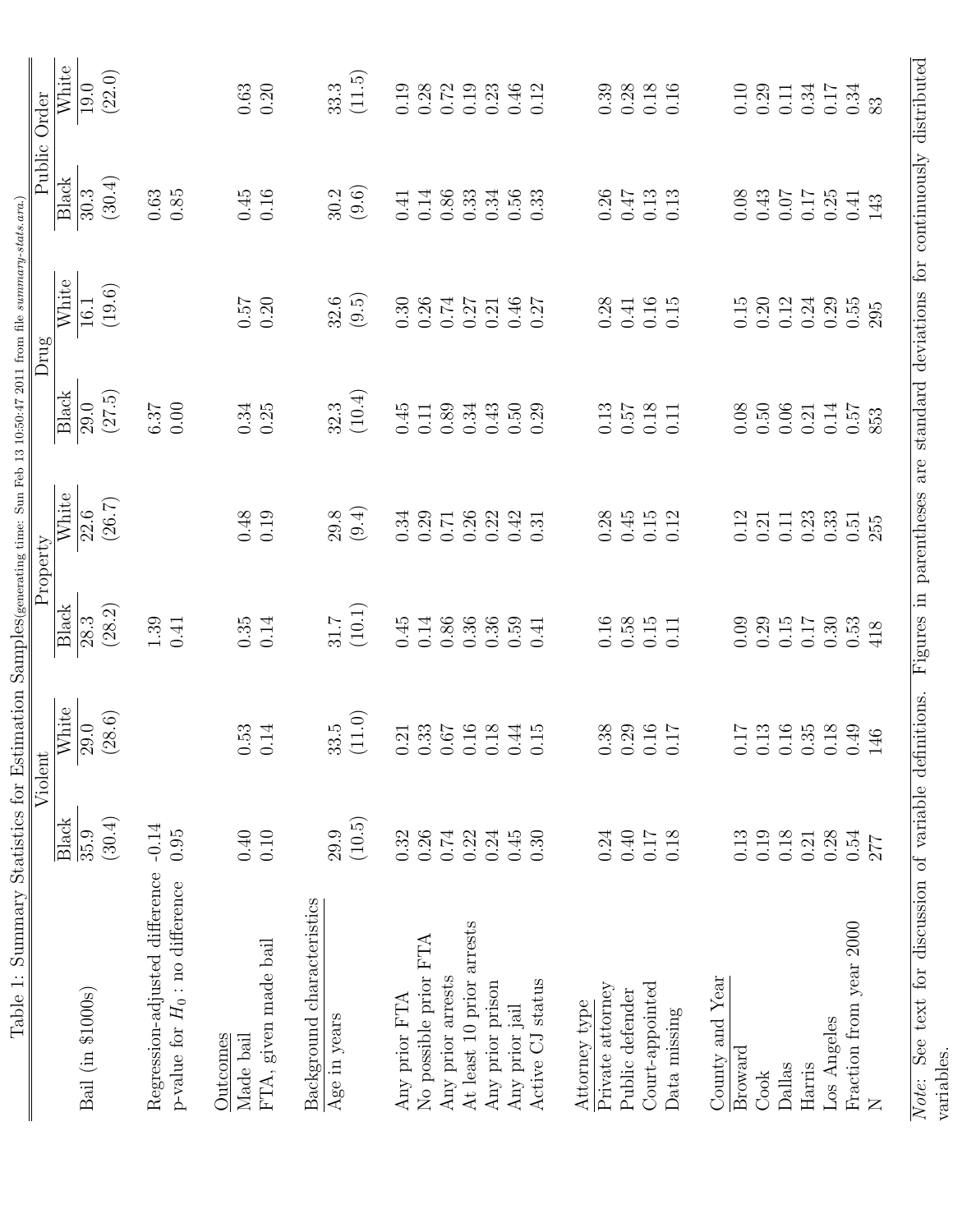| ľ.                                                                                                                                          |                                                                                                                                                                                                                                                                                                                                       |
|---------------------------------------------------------------------------------------------------------------------------------------------|---------------------------------------------------------------------------------------------------------------------------------------------------------------------------------------------------------------------------------------------------------------------------------------------------------------------------------------|
| )<br> <br> <br>-<br>3<br>3                                                                                                                  |                                                                                                                                                                                                                                                                                                                                       |
| (<br>ር<br>ים המותמ<br>)<br>)<br>)<br>)                                                                                                      |                                                                                                                                                                                                                                                                                                                                       |
| <br> <br> <br> <br>$\begin{array}{c} \begin{array}{c} \begin{array}{c} \end{array} \\ \begin{array}{c} \end{array} \end{array} \end{array}$ |                                                                                                                                                                                                                                                                                                                                       |
| <br> <br> <br> <br>ļ<br>ļ<br>ļ<br>١<br>्र                                                                                                   |                                                                                                                                                                                                                                                                                                                                       |
| <br> >>>><br>しょうさく<br>ש ידיי הורותיו                                                                                                        | $\mathcal{L} = \mathbf{R} \mathbf{I}$ . The contract of $\mathbf{R}$ is the contract of $\mathbf{R}$ is the contract of $\mathbf{R}$ is the contract of $\mathbf{R}$ is the contract of $\mathbf{R}$ is the contract of $\mathbf{R}$ is the contract of $\mathbf{R}$ is t<br>くろく・キャー・スー コー・クライ<br>ļ<br>.<br>וויווי נוב<br>,,,,,,,,,,, |
| ゴリーン<br>֖֖֖֚֚֚֚֡֝֬<br>֧֚֚֚֝<br>$\overline{\mathbf{r}}$<br>ĺ<br>l                                                                            | ם<br>ם<br>)<br> <br>                                                                                                                                                                                                                                                                                                                  |

|                                                                                                                               |         | Broward           |                   | Cook           | Dallas           |                |                     | Harris            | $\Delta$             |                   |
|-------------------------------------------------------------------------------------------------------------------------------|---------|-------------------|-------------------|----------------|------------------|----------------|---------------------|-------------------|----------------------|-------------------|
|                                                                                                                               | Black   | White             | Black             | White          | Black            | White          | <b>Black</b>        | White             | Black                | White             |
| Aux OLS estimates<br>$\delta_1(=\frac{\gamma_0}{\gamma_2\times 1000}<0)$                                                      | $-1.55$ | $-0.64$           | $-4.97$           | 1.99           | 0.26             | 3.54           | $-0.55$             | $-1.43$           | $-0.08$              | $-7.60$           |
|                                                                                                                               | (0.51)  | (1.09)            | (2.59)            | (3.03)         | (0.81)           | (2.06)         | $\left(0.53\right)$ | (1.62)            | $(2.20)$             | (4.57)            |
| $\delta_2(=R>0)$                                                                                                              | 2.00    | 2.43              | 1.59              | 1.79           | 1.58             | 2.15           | 1.41                | 1.87              | 1.24                 | 1.31              |
|                                                                                                                               | (0.28)  | (0.38)            | (0.16)            | (0.21)         | (0.13)           | (0.26)         | (0.07)              | (0.26)            | (0.10)               | (0.11)            |
| $\delta_3(=-\frac{\gamma_0}{\gamma_2\times 1000}R>0)$ 0.61                                                                    |         | 0.21              | 1.56              | 0.31           | 0.26             | $-0.16$        | 0.21                | 75.0              | 1.06                 | 4.39              |
|                                                                                                                               | (0.17)  | (0.16)            | (0.55)            | (0.58)         | (0.12)           | (0.30)         | (0.06)              | (0.25)            | $(0.47)$             | (1.24)            |
| Specification test                                                                                                            |         |                   |                   |                |                  |                |                     |                   |                      |                   |
| $T = \delta_1 \times \delta_2 + \delta_3 (= 0)$ -2.49                                                                         | (1.12)  | (2.65)<br>$-1.33$ | (3.53)<br>$-6.35$ | (4.77)<br>3.87 | (1.19)<br>$79.0$ | (4.25)<br>7.46 | (0.72)<br>$-0.56$   | (2.81)<br>$-2.11$ | (2.22)<br><b>160</b> | (4.88)<br>$-5.54$ |
| Conventional $p$ -value $0.026$                                                                                               |         | 0.615             | 0.072             | 0.417          | 0.575            | 0.079          | 0.439               | 0.452             | 0.664                | 0.257             |
| Uniform <i>p</i> -value                                                                                                       | 0.18    | 1.00              | 0.39              | 1.00           | 1.00             | 0.76           | 1.00                | 1.00              | 1.00                 | 1.00              |
| Notes:                                                                                                                        |         |                   |                   |                |                  |                |                     |                   |                      |                   |
| • Expressions in parentheses in far-left column are values taken on under the null hypothesis of correct model specification. |         |                   |                   |                |                  |                |                     |                   |                      |                   |

 Expressions in parentheses in far-left column are values taken on under the null hypothesis of correct model specification. ۲<br>د

- Estimated standard errors appear in parentheses; all standard errors are based on 999 bootstrap replications (see text for bootstrap Estimated standard errors appear in parentheses; all standard errors are based on 999 bootstrap replications (see text for bootstrap details).
- Conventional  $p$ -value is from usual two-sided test, based on asymptotic normality, against the column-by-column null hypothesis Conventional p-value is from usual two-sided test, based on asymptotic normality, against the column-by-column null hypothesis that  $\delta_1 \times$  $\delta_2$  +  $\delta_3 = 0$ , with no correction for multiple testing.
- $\bullet$  Uniform p-value is from two-sided test against the same null hypothesis, using bootstrap distribution to correct for multiple testing (see text for details).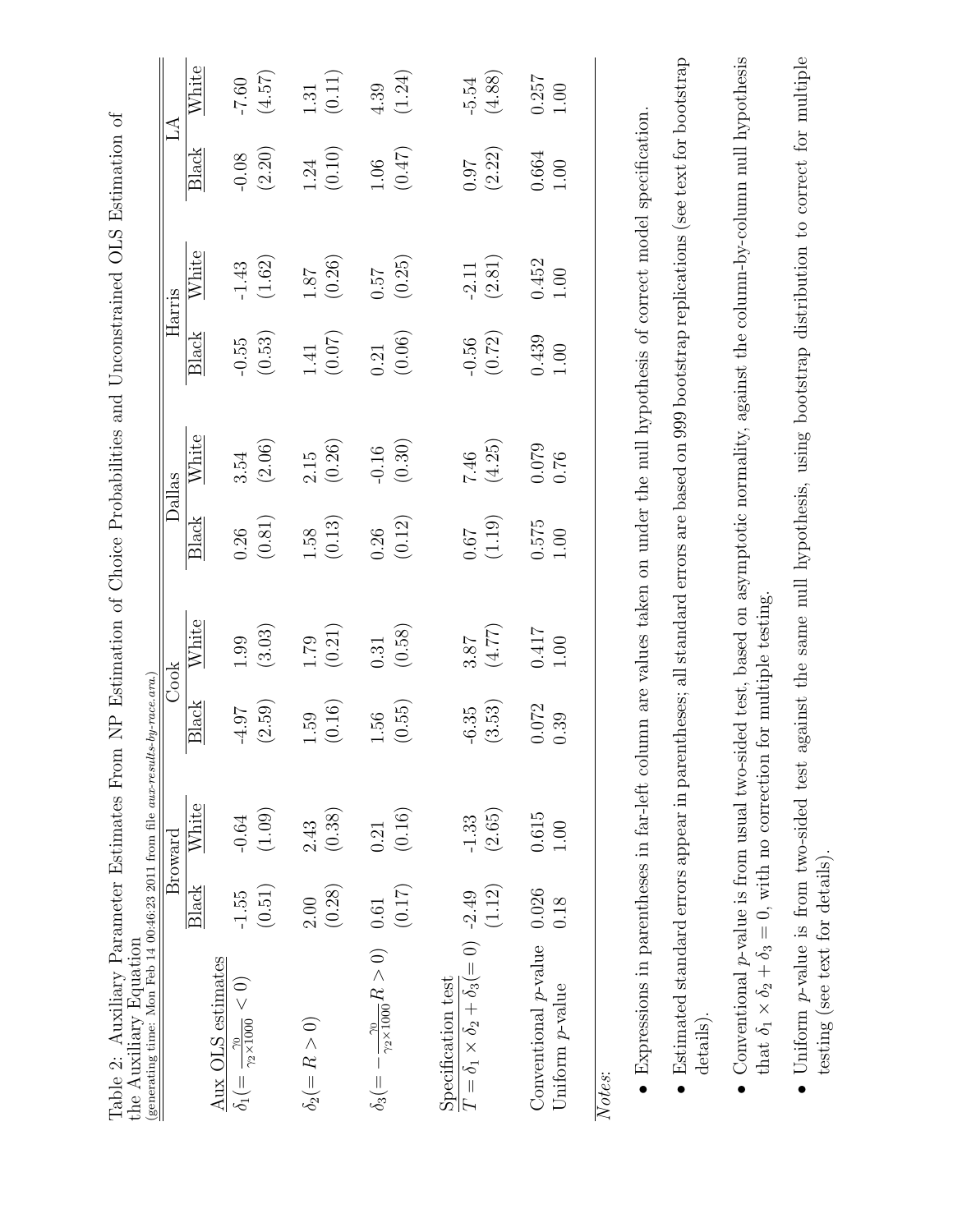| generating time: Mon Feb 14 00:46:23 2011 from file aux-resul<br>of the Auxiliary Equation<br>$\frac{20}{22 \times 1000} (< 0)$ - 0.40 | <b>Black</b> | $\frac{\text{White}}{\text{-0.06}}$<br>Broward | <b>Black</b><br>$-0.05$ | $\begin{array}{c}\n\hline\n\text{White} \\ \hline\n0.35 \\ (0.14)\n\end{array}$<br>:s-by-race.ara.) | $\begin{tabular}{c} \hline \textbf{Dallas} \\ \hline \textbf{Black} \\ \hline \textbf{0.21} \\ \textbf{-0.21} \\ \end{tabular}$ | $\frac{\overline{\text{White}}}{-0.15}$<br>(0.07) | $\begin{tabular}{c} \hline\hline\text{Harris} \\ \hline \text{Black} \\ \hline \text{12} \\ \text{-0.12} \\ \text{(0.03)} \\ \hline \end{tabular}$ | $\frac{\overline{\text{White}}}{-0.21}$<br>(0.31) | $\tilde{L} \tilde{A}$<br>Black<br>1.01<br>(0.34) | $\frac{\text{White}}{\text{-2.78}}$<br>(0.77) |
|----------------------------------------------------------------------------------------------------------------------------------------|--------------|------------------------------------------------|-------------------------|-----------------------------------------------------------------------------------------------------|---------------------------------------------------------------------------------------------------------------------------------|---------------------------------------------------|----------------------------------------------------------------------------------------------------------------------------------------------------|---------------------------------------------------|--------------------------------------------------|-----------------------------------------------|
|                                                                                                                                        | (0.15)       | (0.04)                                         | (0.42)                  |                                                                                                     |                                                                                                                                 |                                                   |                                                                                                                                                    |                                                   |                                                  |                                               |
| R (> 0)                                                                                                                                | 1.27         | 2.30                                           | 1.63                    | 18.1                                                                                                | $1.61$<br>(0.13)                                                                                                                | $2.36$<br>(0.29)                                  | $1.38$<br>(0.07)                                                                                                                                   | $1.79$<br>(0.29)                                  | $1.26$<br>(0.09)                                 | $1.20$<br>(0.08)                              |
| 'otes                                                                                                                                  | (0.30)       | (0.38)                                         | (0.15)                  | 0.21                                                                                                |                                                                                                                                 |                                                   |                                                                                                                                                    |                                                   |                                                  |                                               |

Table 3: Auxiliary Estimates of  $\frac{10}{\gamma_2}$  and R Based on NP Estimation of Choice Probabilities and Constrained (NLS) Estimation of the Auxilian Constrained (NLS) Estimation Table 3: Auxiliary Estimates of  $\frac{\gamma_0}{\gamma_2}$  and R Based on NP Estimation of Choice Probabilities and Constrained (NLS) Estimation  $\epsilon$ .  $\ddot{t}$ 

 $\aleph$ 

- Expressions in parentheses in far-left column are values taken on under the null hypothesis of correct model specification. Expressions in parentheses in far-left column are values taken on under the null hypothesis of correct model specification.
- Estimated standard errors appear in parentheses; all standard errors are based on 999 bootstrap replications (see text for bootstrap Estimated standard errors appear in parentheses; all standard errors are based on 999 bootstrap replications (see text for bootstrap details).
- $\bullet$  All estimates of R are highly significantly different from zero based on uniform tests that use the bootstrap distribution to account  $\bullet$  All estimates of R are highly significantly different from zero based on uniform tests that use the bootstrap distribution to account for multiple testing. for multiple testing.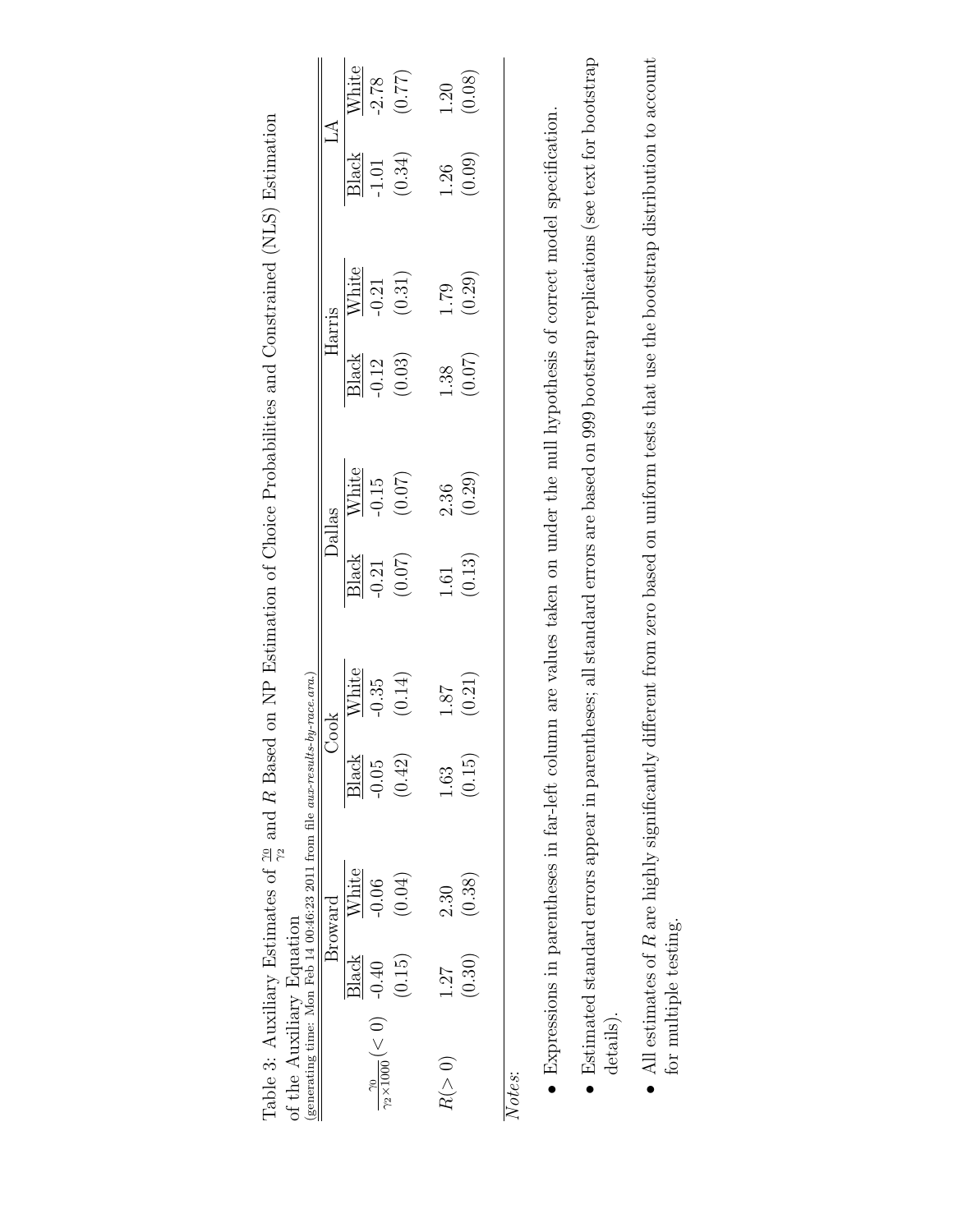| Table 4: Estimated Black-White Difference in R, Pooled Over Crime Type, Based on NP Estimation of Choice Probabilities<br>and Constrained NLS Estimation of the Auxiliary Equation<br>(generating time: Mon Feb 14 00:46:24 2011 from file aux-dif-results.ara.) |         |         |               |         |                  |
|------------------------------------------------------------------------------------------------------------------------------------------------------------------------------------------------------------------------------------------------------------------|---------|---------|---------------|---------|------------------|
|                                                                                                                                                                                                                                                                  | Broward | Cook    | <b>Dallas</b> | Harris  | $\Delta$         |
|                                                                                                                                                                                                                                                                  | $-1.03$ | $-0.24$ | $-0.75$       | $-0.41$ | $\frac{60}{100}$ |
|                                                                                                                                                                                                                                                                  | (0.50)  | (0.26)  | (0.32)        | (0.30)  | (0.12)           |
| Test of $H_0: R = 0$ against $H_a: R < 0$ , using                                                                                                                                                                                                                |         |         |               |         |                  |
| Conventional <i>p</i> -value                                                                                                                                                                                                                                     | 0.020   | 0.172   | 0.009         | 0.089   | 0.324            |
| Uniform $p$ -value                                                                                                                                                                                                                                               | 0.108   | 0.596   | 0.054         | 0.348   | 0.993            |
| Test of $H_0: T^b = T^w = 0$ , using:<br>Conventional <i>p</i> -value                                                                                                                                                                                            | 0.075   | 0.142   | 0.183         | 0.559   | 0.478            |
| Uniform $p$ -value                                                                                                                                                                                                                                               | 0.511   | 0.770   | 0.785         | 0.998   | 0.972            |
| Notes:                                                                                                                                                                                                                                                           |         |         |               |         |                  |
| $\bullet$ Estimated standard errors appear in parentheses; all standard errors are based on 999 bootstrap replications; see text for bootstrap<br>details.                                                                                                       |         |         |               |         |                  |
| $\begin{bmatrix} 1 & 1 \\ 1 & 1 \end{bmatrix}$<br>$\ddot{\cdot}$                                                                                                                                                                                                 |         |         |               |         |                  |

- 
- Uniform  $p$ -value is one-sided and based on bootstrap distribution. Uniform p-value is one-sided and based on bootstrap distribution.
- *p*-value testing  $T^b = T^w = 0$  is conventional value based on unconstrained OLS estimates reported above, with no correction for •  $p$ -value testing  $T^b = T^w = 0$  is conventional value based on unconstrained OLS estimates reported above, with no correction for multipletesting. multipletesting.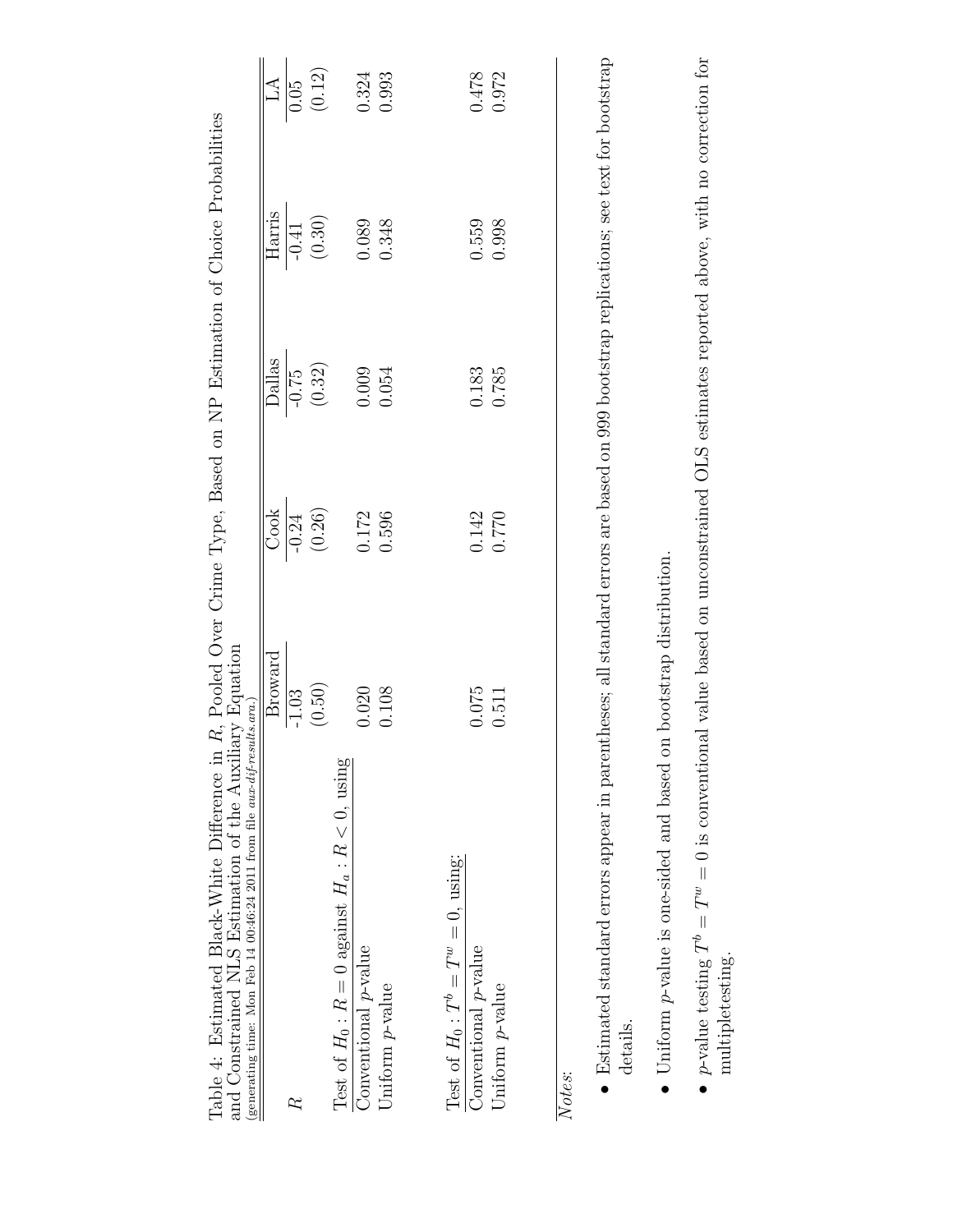| and Constrained (NLS) Estimation of the Auxiliary Equation<br>(generating time: Mon Feb 14 00:46:24 2011 from file aux-dif-results.ara.) |         |                   |                     |                   |                   |
|------------------------------------------------------------------------------------------------------------------------------------------|---------|-------------------|---------------------|-------------------|-------------------|
|                                                                                                                                          | Broward | Cook              | Dallas              | Harris            | $\Delta$          |
| By offense type                                                                                                                          |         |                   |                     |                   |                   |
| Drug offenses only                                                                                                                       | $-0.51$ |                   |                     | $-0.33$           |                   |
|                                                                                                                                          | (0.68)  | (0.37)            | (0.36)              | (0.34)            | (0.16)            |
| Violent offenses only                                                                                                                    | $-0.65$ |                   |                     |                   |                   |
|                                                                                                                                          | (0.59)  | $-0.52$<br>(0.44) | $-0.80$<br>(0.36)   | $-0.19$<br>(0.35) | (0.17)            |
| Property offenses only                                                                                                                   | $-0.81$ |                   |                     |                   |                   |
|                                                                                                                                          | (0.49)  | $-0.21$<br>(0.32) | $-0.65$<br>$(0.38)$ | $-0.38$<br>(0.34) | (61.0)            |
| Public order offenses only                                                                                                               | $-1.44$ |                   | $-1.22$             |                   |                   |
|                                                                                                                                          | (0.81)  | $-0.11$<br>(0.43) | (0.50)              | (0.37)            | $-0.14$<br>(0.19) |
| Notes:                                                                                                                                   |         |                   |                     |                   |                   |

Table 5: Estimated Black-White Difference in R by Crime Type Based on Nonparametric Estimation of Choice Probabilities Table 5: Estimated Black-White Difference in R by Crime Type Based on Nonparametric Estimation of Choice Probabilities

• Estimated standard errors appear in parentheses; all standard errors are based on 999 bootstrap replications; see text for bootstrap details.